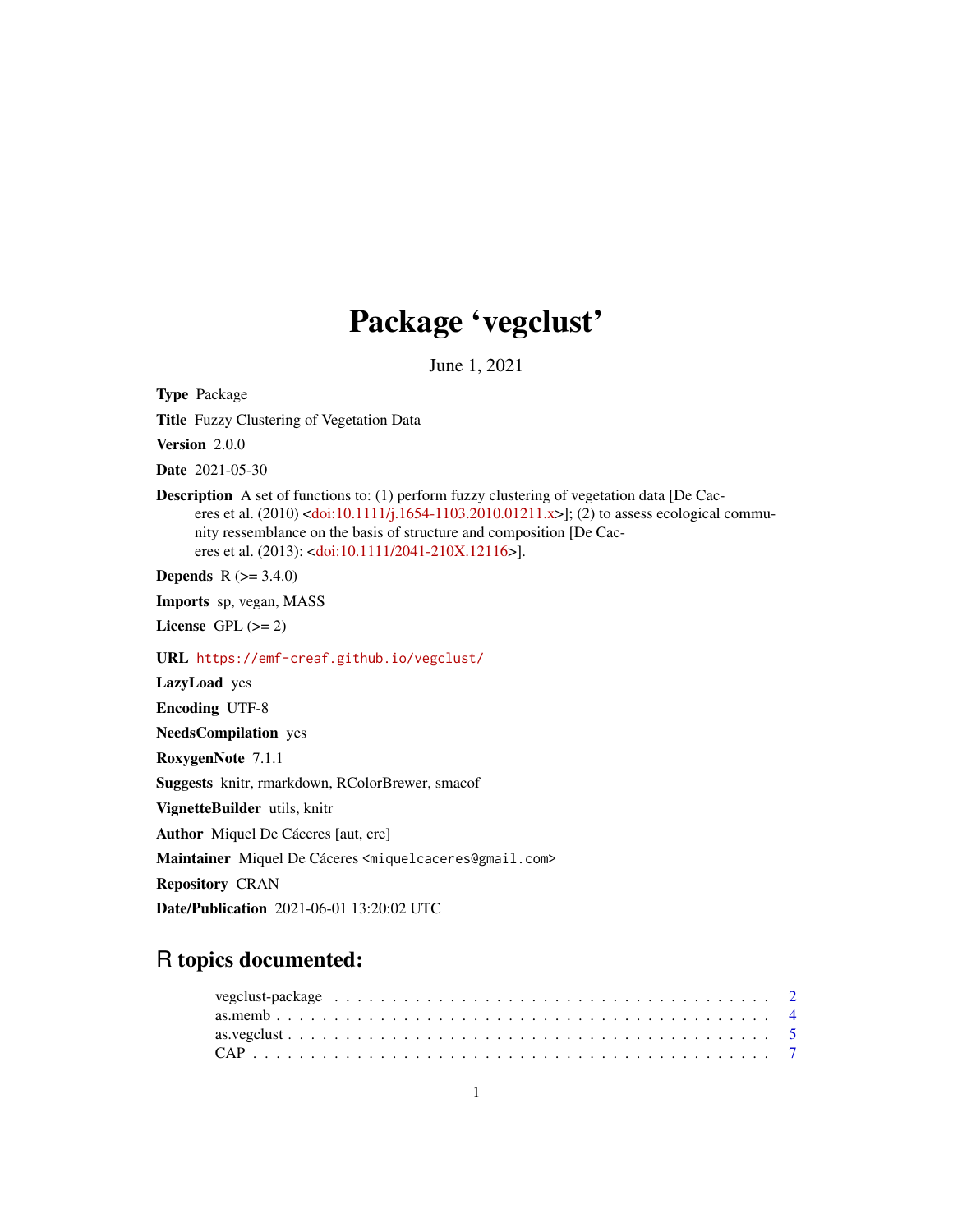<span id="page-1-0"></span>

|       | CAS             |  |
|-------|-----------------|--|
|       | 11              |  |
|       | $\overline{13}$ |  |
|       | $\overline{14}$ |  |
|       |                 |  |
|       |                 |  |
|       | -18             |  |
|       |                 |  |
|       | 21              |  |
|       |                 |  |
|       |                 |  |
|       | 25              |  |
|       | -26             |  |
|       | 27              |  |
|       | 28              |  |
|       |                 |  |
|       |                 |  |
|       |                 |  |
|       |                 |  |
|       |                 |  |
|       | 38              |  |
|       | 41              |  |
|       | 42              |  |
|       | 43              |  |
|       | 45              |  |
|       |                 |  |
| Index | 47              |  |
|       |                 |  |

vegclust-package *Fuzzy Clustering of Vegetation Data Functions for fuzzy and hard clustering of vegetation data*

## Description

A set of functions to: (1) perform fuzzy clustering of vegetation data [De Caceres et al. (2010)  $\langle \text{doi:10.1111/j.1654-1103.2010.01211.x}\rangle$ ; (2) to assess ecological community ressemblance on the basis of structure and composition [De Caceres et al. (2013): <doi:10.1111/2041-210X.12116>]. This package contains functions used to perform fuzzy and hard clustering of vegetation data under different models.

## Details

The DESCRIPTION file:

| Package: | vegclust                                   |
|----------|--------------------------------------------|
| Type:    | Package                                    |
| Title:   | <b>Fuzzy Clustering of Vegetation Data</b> |
| Version: | 2.0.0                                      |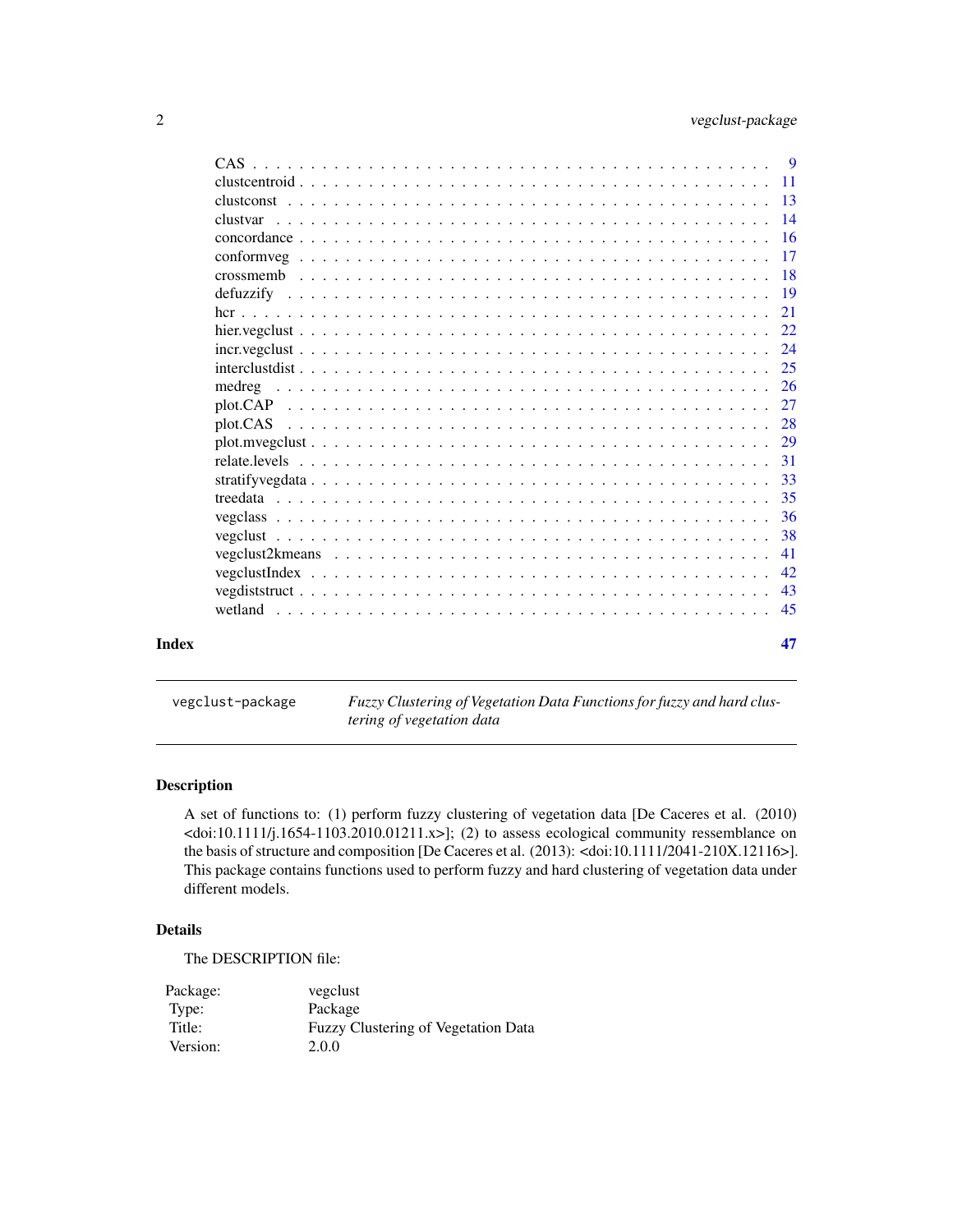## vegclust-package 3

| Date:                 | 2021-05-30                                                                                                                   |
|-----------------------|------------------------------------------------------------------------------------------------------------------------------|
| Authors@R:            | $c$ ( person('Miquel', 'De Cáceres', role= $c$ ('aut','cre'), email='miquelcaceres@gmail.com'))                              |
| Description:          | A set of functions to: (1) perform fuzzy clustering of vegetation data [De Caceres et al. (2010) <doi:10.< td=""></doi:10.<> |
| Depends:              | $R (= 3.4.0)$                                                                                                                |
| Imports:              | sp, vegan, MASS                                                                                                              |
| License:              | $GPL (= 2)$                                                                                                                  |
| URL:                  | https://emf-creaf.github.io/vegclust/                                                                                        |
| LazyLoad:             | yes                                                                                                                          |
| Encoding:             | UTF-8                                                                                                                        |
| NeedsCompilation: yes |                                                                                                                              |
| RoxygenNote:          | 7.1.1                                                                                                                        |
| Suggests:             | knitr, rmarkdown, RColorBrewer, smacof                                                                                       |
| VignetteBuilder:      | utils, knitr                                                                                                                 |
| Author:               | Miquel De Cáceres [aut, cre]                                                                                                 |
| Maintainer:           | Miquel De Cáceres <miquelcaceres@gmail.com></miquelcaceres@gmail.com>                                                        |
|                       |                                                                                                                              |

Index of help topics:

| CAP             | Cumulative abundance profile (CAP)                              |
|-----------------|-----------------------------------------------------------------|
| CAS             | Cumulative abundance surface (CAS)                              |
| as.memb         | Turns into membership matrix                                    |
| as.vegclust     | Turns into vegclust objects                                     |
| clustcentroid   | Cluster centers of a classification                             |
| clustconst      | Constancy table of a classification                             |
| clustvar        | Cluster variance                                                |
| concordance     | Concordance between two classifications                         |
| conformveg      | Conform two community data tables                               |
| crossmemb       | Cross-table of two fuzzy classifications                        |
| defuzzify       | Defuzzifies a fuzzy partition                                   |
| hcr             | Heterogeneity-constrained random resampling<br>(HCR)            |
| hier.vegclust   | Clustering with several number of clusters                      |
| incr.vegclust   | Noise clustering with increasing number of<br>clusters          |
| interclustdist  | Calculates the distance between pairs of<br>cluster centroids   |
| medreg          | Regeneration of Mediterranean vegetation data<br>set            |
| plot.CAP        | Draws cummulative abundance profiles                            |
| plot.CAS        | Draws a cummulative abundance surface                           |
| plot.mvegclust  | Plots clustering results                                        |
| relate.levels   | Relates two clustering level results.                           |
| stratifyvegdata | Reshapes community data from individual into<br>stratified form |
| treedata        | Synthetic vegetation data set with tree data                    |
| vegclass        | Classifies vegetation communities                               |
| vegclust        | Vegetation clustering methods                                   |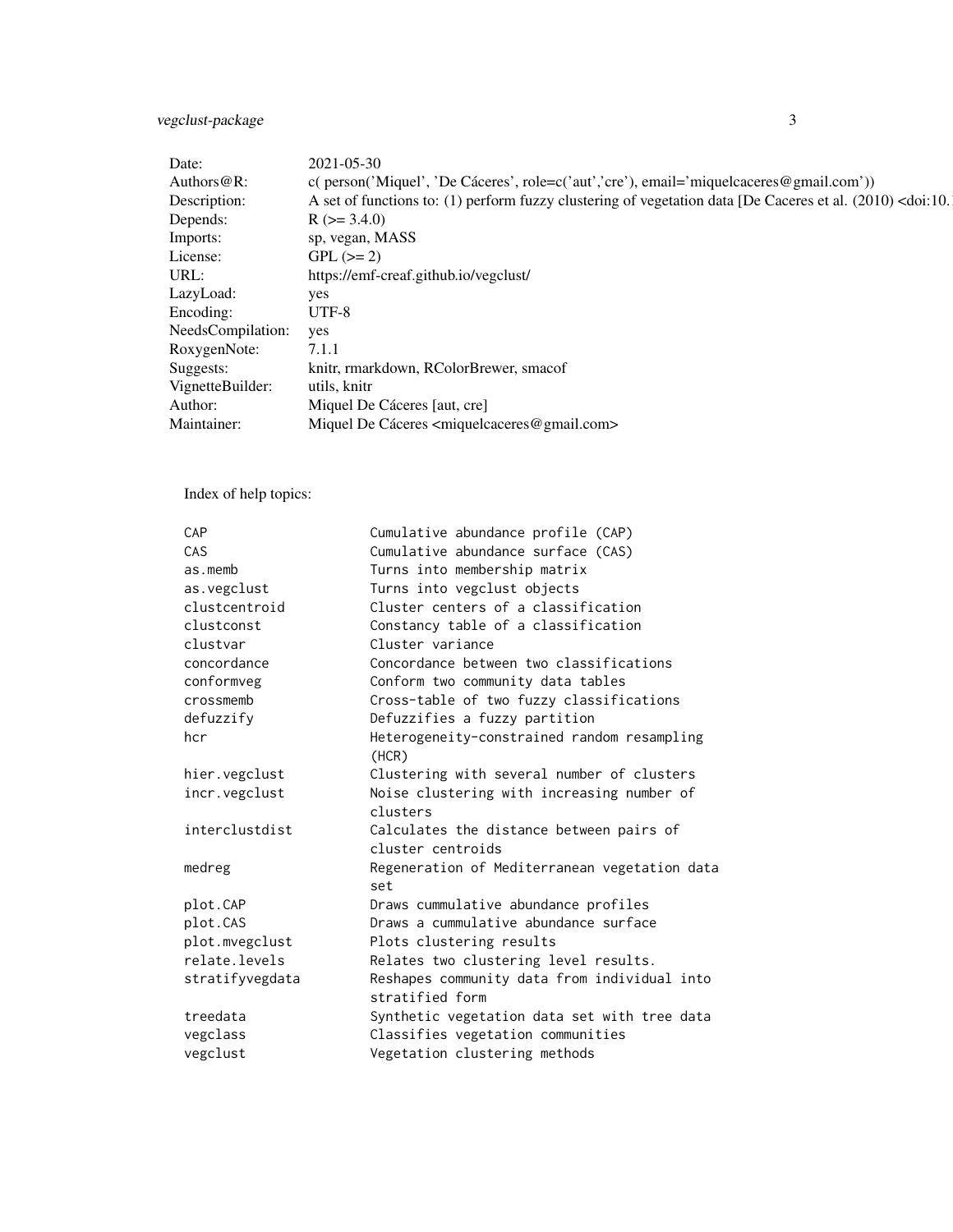<span id="page-3-0"></span>4 as.members as  $a$  as  $m$  as  $m$ 

| vegclust-package | Fuzzy Clustering of Vegetation Data Functions<br>for fuzzy and hard clustering of vegetation<br>data |
|------------------|------------------------------------------------------------------------------------------------------|
| vegclust2kmeans  | Reshapes as kmeans object                                                                            |
| vegclustIndex    | Compute fuzzy evaluation statistics                                                                  |
| vegdiststruct    | Structural and compositional dissimilarity                                                           |
| wetland          | Wetland vegetation data set                                                                          |

## Author(s)

NA Maintainer: NA

## References

De Caceres, M., Font, X, Oliva, F. (2010) The management of numerical vegetation classifications with fuzzy clustering methods. Journal of Vegetation Science 21 (6): 1138-1151.

De Cáceres, M., Legendre, P., & He, F. 2013. Dissimilarity measurements and the size structure of ecological communities (D. Faith, Ed.). Methods in Ecology and Evolution 4: 1167–1177.

## Examples

```
## Loads data
data(wetland)
## This equals the chord transformation
wetland.chord = as.data.frame(sweep(as.matrix(wetland), 1,
                              sqrt(rowSums(as.matrix(wetland)^2)), "/"))
## Create noise clustering with 3 clusters. Perform 10 starts from random seeds
## and keep the best solution
wetland.nc = vegclust(wetland.chord, mobileCenters=3, m = 1.2, dnoise=0.75,
```

```
method="NC", nstart=10)
```
as.memb *Turns into membership matrix*

### Description

Attempts to turn its cluster vector argument into a membership matrix

## Usage

```
as.memb(cluster)
```
#### Arguments

cluster A vector indicating the hard membership of each object in x to a set of groups. Can contain NA values.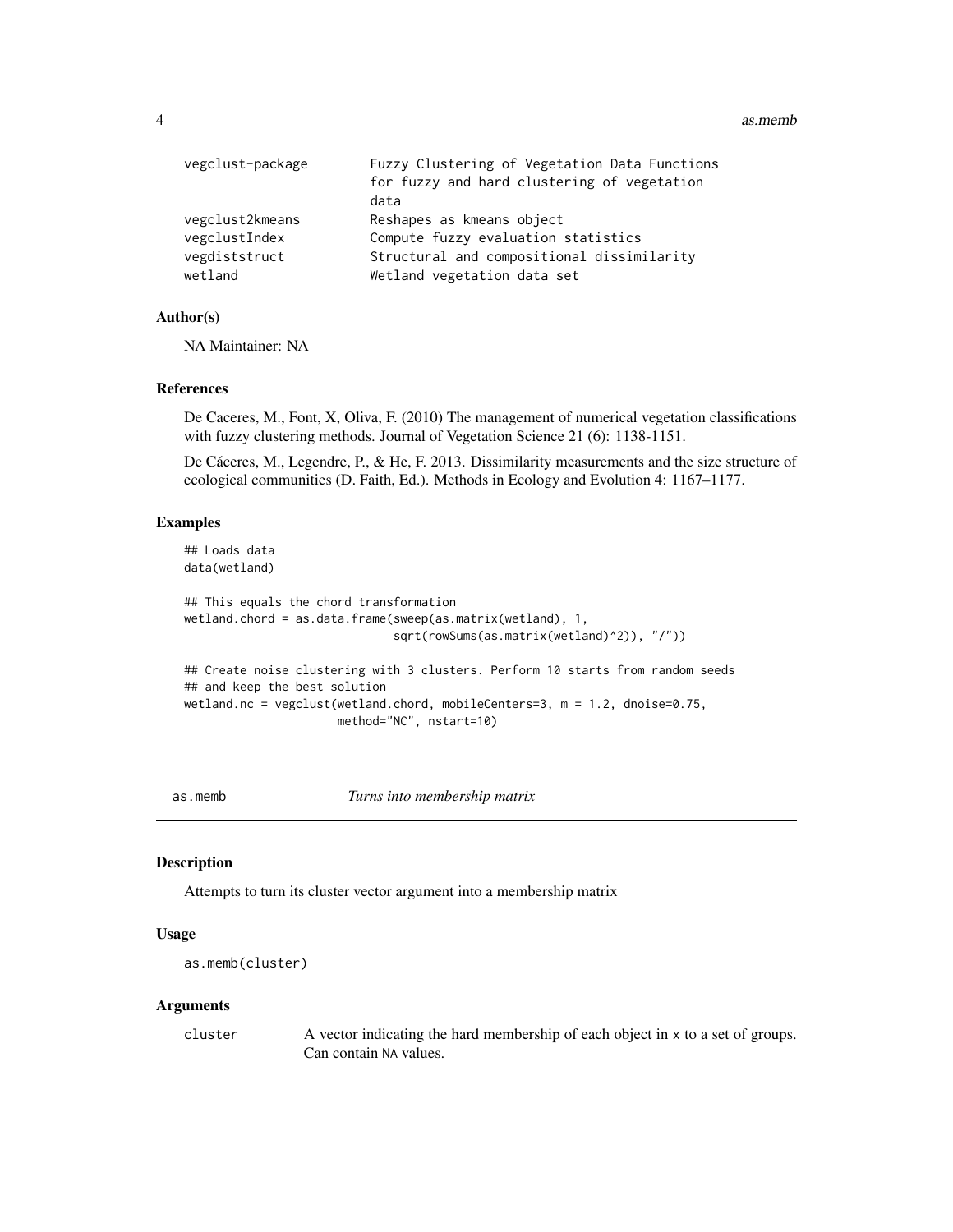## <span id="page-4-0"></span>as. vegclust 5

## Value

An matrix with as many rows as the length of cluster and as many columns as different cluster levels. NA values will have zero membership to all clusters

## Author(s)

Miquel De Cáceres, Forest Science Center of Catalonia.

## See Also

[vegclust](#page-37-1), [vegclass](#page-35-1)

## Examples

```
as.memb(factor(c(1,2,NA)))
```
<span id="page-4-1"></span>as.vegclust *Turns into vegclust objects*

## Description

Attempts to turn its arguments into a [vegclust](#page-37-1) object

#### Usage

```
as.vegclust(x, y, method="KM", m=1.0, dnoise=NULL, eta=NULL)
```
## Arguments

| $\mathsf{x}$ | A site-by-species data matrix (raw mode), or a site-by-site distance matrix (dis-<br>tance mode).                                           |
|--------------|---------------------------------------------------------------------------------------------------------------------------------------------|
| у            | A vector indicating the cluster that each object in x belongs to. Alternatively, a<br>fuzzy/hard site-by-group matrix of membership values. |
| method       | A clustering model from which y was obtained (normally "KM"). Current ac-<br>cepted models are:                                             |
|              | • "KM": K-means or hard c-means (MacQueen 1967)                                                                                             |
|              | • "KMdd": Hard c-medoids (Krishnapuram et al. 1999)                                                                                         |
|              | • "FCM": Fuzzy c-means (Bezdek 1981)                                                                                                        |
|              | • "FCMdd": Fuzzy c-medoids (Krishnapuram et al. 1999)                                                                                       |
|              | • "NC": Noise clustering (Dave and Krishnapuram 1997)                                                                                       |
|              | • "NCdd": Noise clustering with medoids                                                                                                     |
|              | • "HNC": Hard noise clustering                                                                                                              |
|              | • "HNCdd": Hard noise clustering with medoids                                                                                               |
|              | • "PCM": Possibilistic c-means (Krishnapuram and Keller 1993)                                                                               |
|              | • "PCMdd": Possibilistic c-medoids                                                                                                          |
|              |                                                                                                                                             |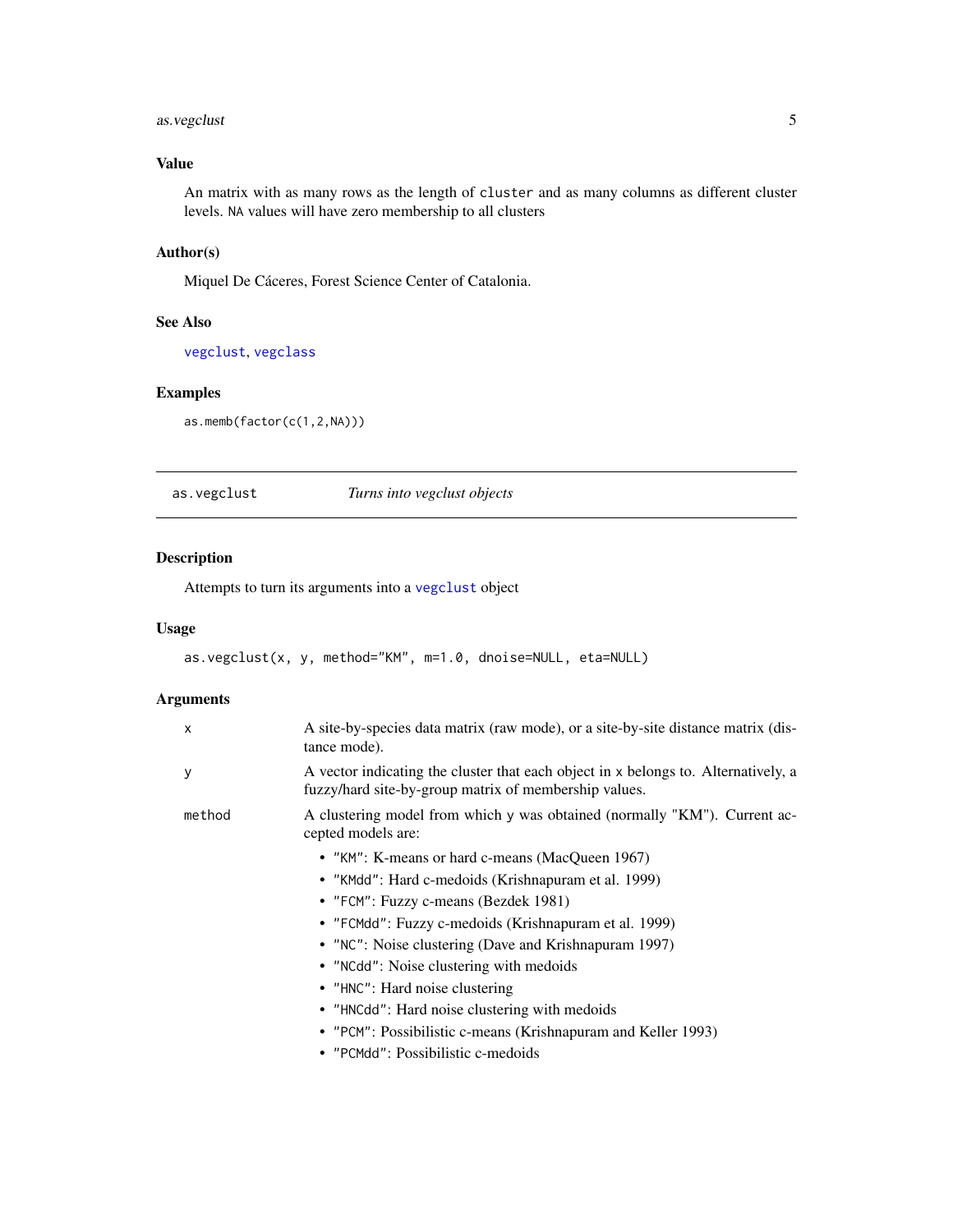<span id="page-5-0"></span>

| m      | The fuzziness exponent to be used, relevant for all fuzzy models (FCM, FCMdd,<br>NC, NCdd, PCM and PCMdd) |
|--------|-----------------------------------------------------------------------------------------------------------|
| dnoise | The distance to the noise cluster, relevant for noise clustering models (NC, HNC,<br>NCdd and HNCdd).     |
| eta    | A vector of reference distances, relevant for possibilistic models (PCM and<br>PCMdd).                    |

## Details

This function is used to generate [vegclust](#page-37-1) objects which can then be used in [vegclass](#page-35-1) to classify new data. If the input classification is hard (i.e. yes/no membership), cluster centers are calculated as multivariate means, and the method for assigning new data is assumed to be k-means ("KM"), i.e. plots will be assigned to the nearest cluster center. If community data is given as site-by-species data matrix the cluster centroids are added as mobileCenters in the [vegclust](#page-37-1) object. Centroids will not be computed if community data is given as a site-by-site dissimilarity matrix. Moreover, current implementation does not allow y to be a membership matrix when x is a distance matrix.

#### Value

An object of class [vegclust](#page-37-1).

#### Author(s)

Miquel De Cáceres, Forest Science Center of Catalonia.

## See Also

[vegclust](#page-37-1), [vegclass](#page-35-1)

#### Examples

```
## Loads data
data(wetland)
## This equals the chord transformation
## (see also \code{\link{decostand}} in package vegan)
wetland.chord = as.data.frame(sweep(as.matrix(wetland), 1,
                              sqrt(rowSums(as.matrix(wetland)^2)), "/"))
## Splits wetland data into two matrices of 30x27 and 11x22
wetland.30 = wetland.chord[1:30, ]wetland.30 = wetland.30[,colSums(wetland.30)>0]
dim(wetland.30)
wetland.11 = wetland.chord[31:41, ]wetland.11 = wetland.11[,colSums(wetland.11)>0]
dim(wetland.11)
## Performs a K-means clustering of the data set with 30 sites
wetland.km = kmeans(wetland.30, centers=3, nstart=10)
## Transforms the 'external' classification of 30 sites into a 'vegclust' object
```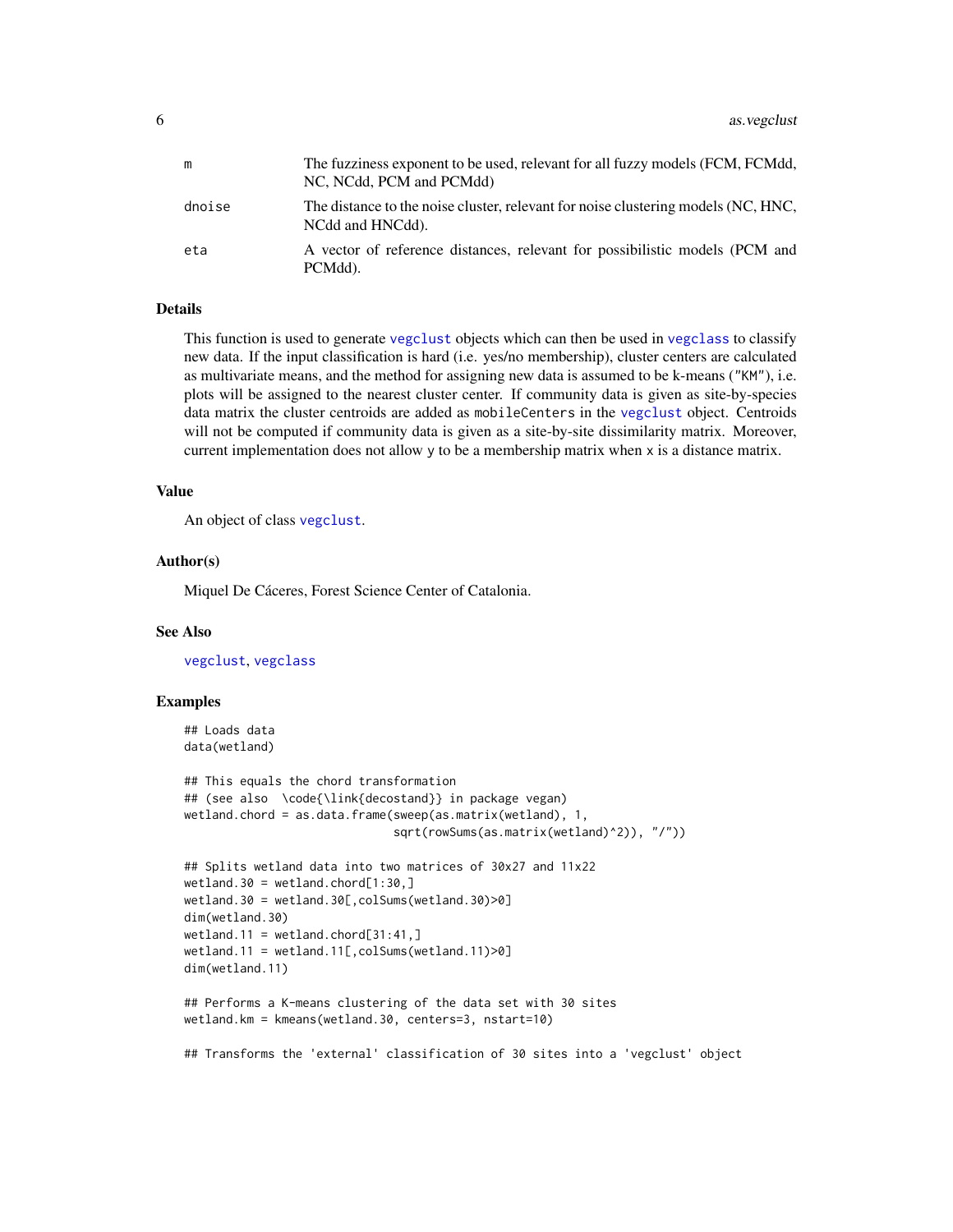<span id="page-6-0"></span>wetland.30.vc = as.vegclust(wetland.30, wetland.km\$cluster)

## Assigns the second set of sites according to the (k-means) membership rule ## That is, sites are assigned to the cluster whose cluster centroids is nearest. wetland.11.km = vegclass(wetland.30.vc, wetland.11)

```
## A similar 'vegclust' object is obtained when using the distance mode...
wetland.d.vc = as.vegclust(dist(wetland.30), wetland.km$cluster)
```

```
## which can be also used to produce the assignment of the second set of objects
wetland.d.11 = as.data.frame(as.matrix(dist(wetland.chord)))[31:41,1:30]
wetland.d.11.km = vegclass(wetland.d.vc,wetland.d.11)
```
<span id="page-6-1"></span>

CAP *Cumulative abundance profile (CAP)*

## <span id="page-6-2"></span>Description

Functions to calculate cumulative abundance profiles (CAPs), to build matrices from them, and to summarize several profiles.

## Usage

```
CAP(x, transform=NULL, verbose=FALSE)
CAP2matrix(CAP, type="cumulative",classWeights=NULL)
CAPcenters(CAP, y=NULL)
CAPquantile(CAP, q = 0.5, y = NULL)
```
#### Arguments

| X            | A stratified vegetation data set (see function stratifyvegdata).                                                                                                                     |
|--------------|--------------------------------------------------------------------------------------------------------------------------------------------------------------------------------------|
| transform    | A function or the name of a function to be applied to each cumulative abundance<br>value.                                                                                            |
| verbose      | A logical flag to indicate extra output.                                                                                                                                             |
| <b>CAP</b>   | An object of class 'CAP'.                                                                                                                                                            |
| type         | The type of information that the resulting matrix should contain. Either "profile",<br>"abundance" or "volume".                                                                      |
| classWeights | A numerical vector containing the weight for size class. If NULL, then all classes<br>are assumed to have the same weight.                                                           |
| У            | A vector used as a factor to calculate average or quantile profiles per each level.<br>Alternatively, an object of class vegelust for which CAP centroids or medoids<br>are desired. |
| q            | Probability value for which the quantile is desired. By default the median is<br>given.                                                                                              |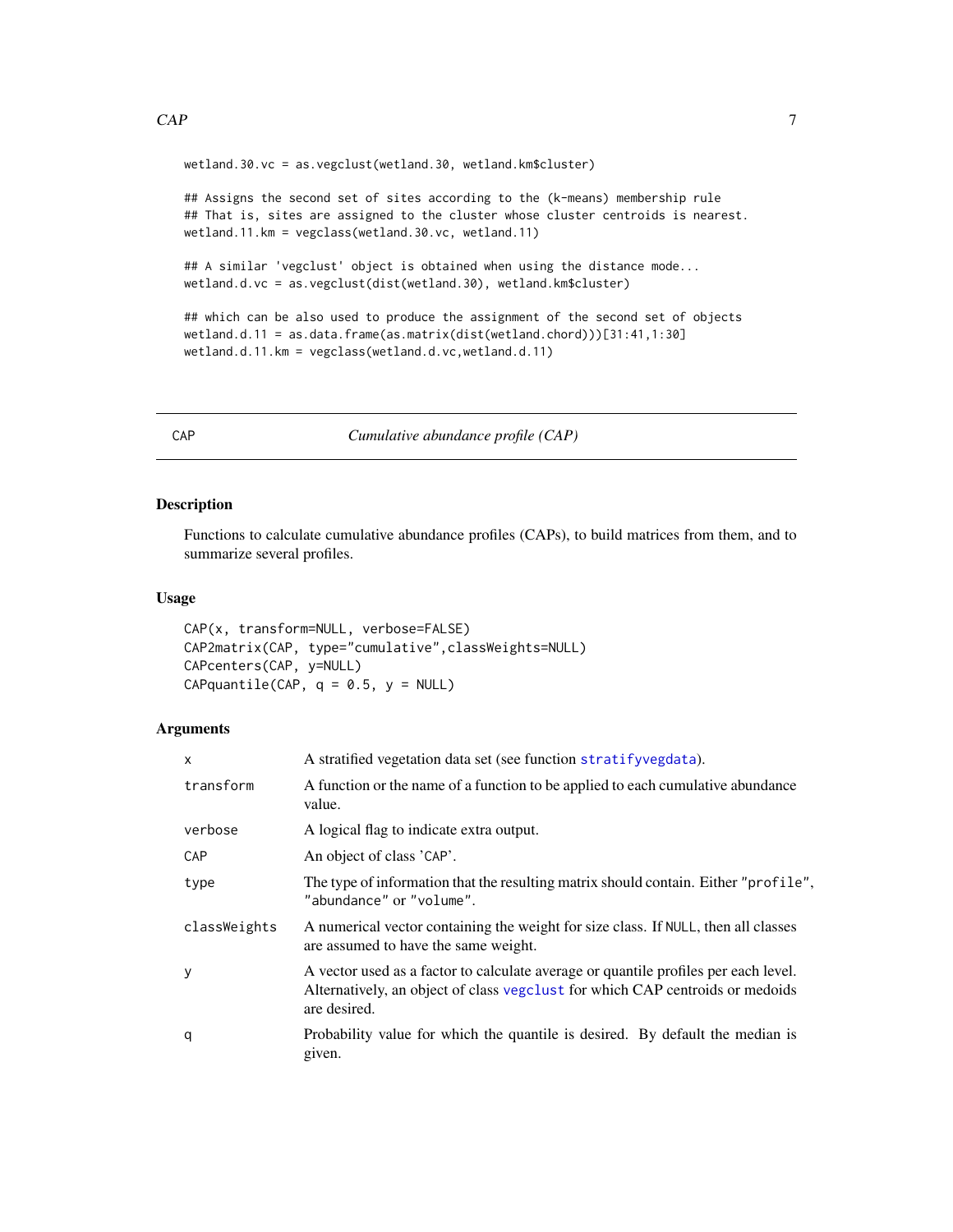#### Details

Function CAP replaces the abundance value of a size class by the sum of abundances in this and larger size classes (strata). Thus, upper classes contain smaller abundance values than lower classes, creating a cumulative abundance profile. Function CAP2matrix takes an object of class 'CAP' and returns a data matrix, where values differ depending on parameter type: (1) type="cumulative" simply reshapes the 'CAP' object (a list) into a matrix with as many rows as plot records and where columns are organized in blocks (there are as many blocks as species and each block has as many columns as size classes); (2) type="total" returns a plot-by-species matrix where each value is the total abundance of the species in the plot (i.e. the CAP value at the ground level); (3) type="volume" returns a plot-by-species matrix where each value is the sum of CAP values across size classes (a measure of the "volume" occupied by the species in the plot). When provided, classWeights are used to weight size classes of the cumulative abundance profiles (for (1) and (3) only). Function CAPcenters calculates the average abundance profile for a set of plot records. If  $y$  is a factor, it is used to speficy groups of samples for which average profiles are to be calculated. If y is an object of class '[vegclust](#page-37-1)' then the function returns the CAP centroids or medoids corresponding to the clustering result. Function CAPquantile calculates a quantile profile for a set of CAPs. The usage of y is the same as for CAPcenters.

#### Value

Function CAP returns an object of class 'CAP', similar to objects of class 'stratifiedvegdata' but where abundance values of upper size classes have beed added to those of lower size classes. Function CAP2matrix returns a matrix with species as rows (columns depend on the value of type). Functions CAPcenters and CAPquantile return an object of class 'CAP'.

#### Author(s)

Miquel De Cáceres, Forest Science Center of Catalonia.

#### **References**

De Cáceres, M., Legendre, P. & He, F. (2013) Dissimilarity measurements and the size structure of ecological communities. Methods in Ecology and Evolution 4: 1167-1177.

De Cáceres, M., Coll, L., Martín-Alcón, S., González-Olabarria, J.R. (submitted) A general method for the classification of forest stands using structure and composition.

#### See Also

[stratifyvegdata](#page-32-1), [plot.CAP](#page-26-1), [vegdiststruct](#page-42-1)

#### Examples

```
## Load stratified data
data(medreg)
## Check that 'medreg' has correct class
class(medreg)
```
## Look at the data for the third plot

<span id="page-7-0"></span>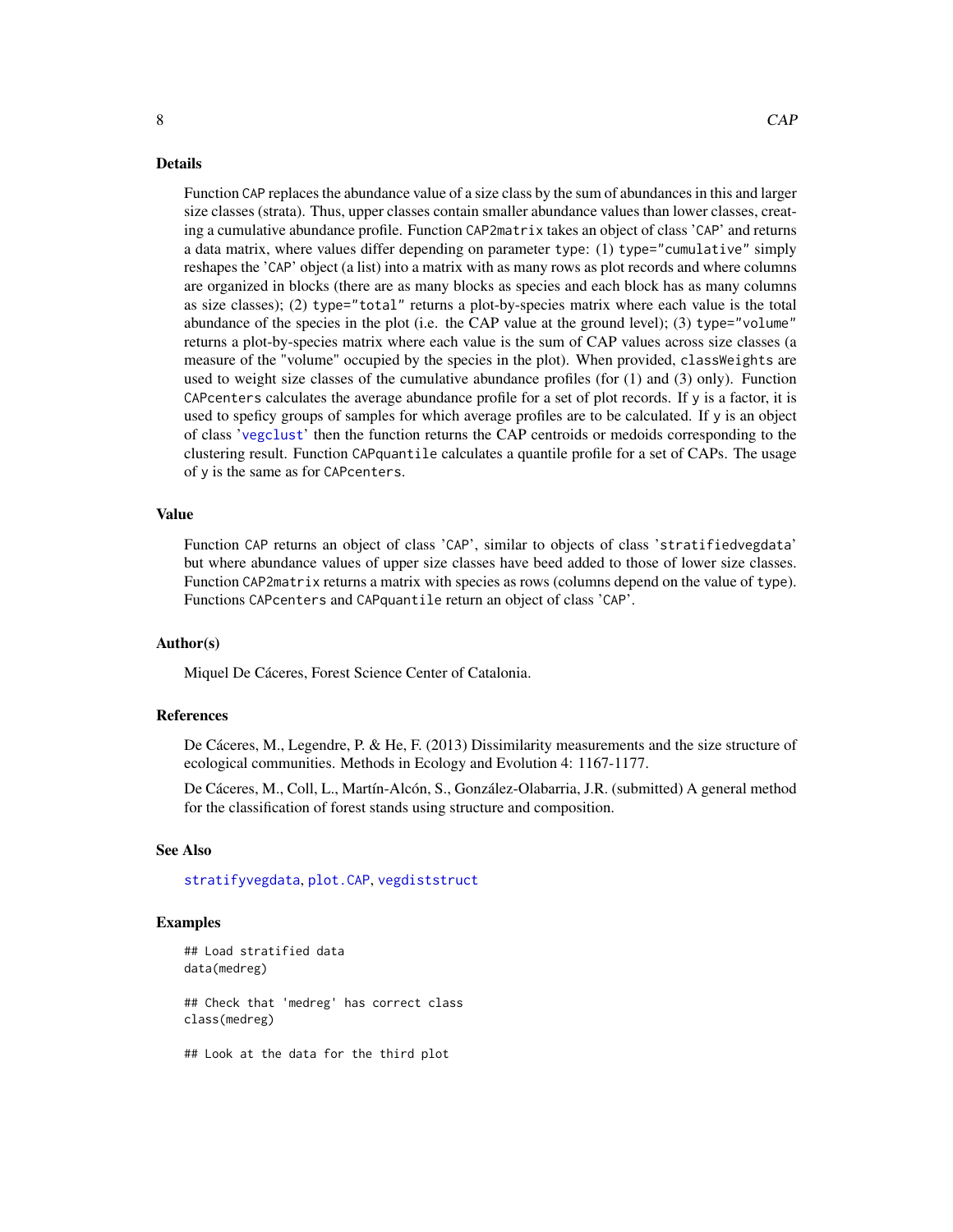## <span id="page-8-0"></span>CAS 9

```
medreg[[3]]
## Create cumulative abundance profile (CAP) for each plot
medreg.CAP = CAP(medreg)
## Look at the profile of the third plot
medreg.CAP[[3]]
## Create matrix with species abundances
medreg.X = CAP2matrix(medreg.CAP, type="total")
head(medreg.X)
## Generate and plot average profile
average.CAP = CAPcenters(medreg.CAP)
plot(average.CAP)
## Generate and plot median profile
median.CAP = CAPquantile(medreg.CAP, q = 0.5)
plot(median.CAP)
```
#### <span id="page-8-1"></span>CAS *Cumulative abundance surface (CAS)*

## <span id="page-8-2"></span>Description

Functions to calculate cumulative abundance surfaces (CASs), to build matrices from them, and to summarize several CASs.

#### Usage

```
CAS(x, transform=NULL, verbose=FALSE)
CASmargin(CAS, margin=1, verbose=FALSE)
CAS2matrix(CAS, type="cumulative",classWeights=NULL)
CAScenters(CAS, y=NULL)
CASquantile(CAS, q = 0.5, y = NULL)
```
## Arguments

| $\mathsf{x}$ | An object of class 'doublestratified vegdata' (see function stratify vegdata).                                            |
|--------------|---------------------------------------------------------------------------------------------------------------------------|
| transform    | A function or the name of a function to be applied to each cumulative abundance<br>value.                                 |
| verbose      | A logical flag to indicate extra output.                                                                                  |
| <b>CAS</b>   | An object of class 'CAS'.                                                                                                 |
| margin       | Indicates whether marginalization should be done in primary (margin $= 1$ ) or<br>secondary (margin $= 2$ ) size classes. |
| type         | The type of information that the resulting matrix should contain (either "cummulative"<br>or "total").                    |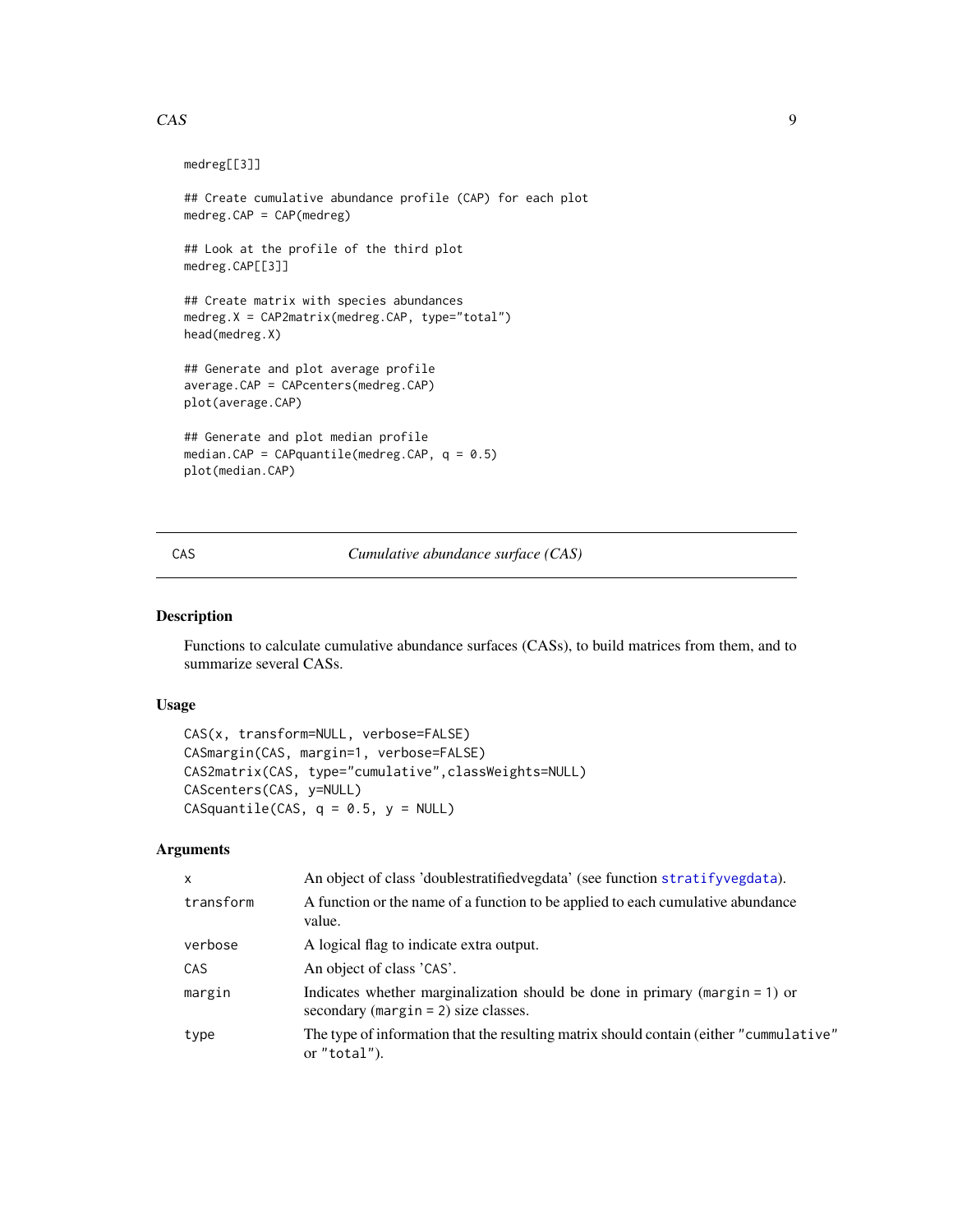<span id="page-9-0"></span>

| classWeights | A numerical matrix containing the weight for each combination of size classes.<br>If NULL, then all classes are assumed to have the same weight.                                     |
|--------------|--------------------------------------------------------------------------------------------------------------------------------------------------------------------------------------|
| y            | A vector used as a factor to calculate average or quantile surfaces per each level.<br>Alternatively, an object of class vegelust for which CAS centroids or medoids<br>are desired. |
| q            | Probability value for which the quantile is desired. By default the median is<br>given.                                                                                              |

#### Details

Function CAS replaces the abundance value of each combination of size classes by the sum of abundances in this and larger size classes. This creates a cumulative abundance surface (similar to a bivariant cummulative distribution function). Function CASmargin takes an object of class 'CAS' and returns an object of class 'CAP' that corresponds marginal profile in either the primary or the secondary size classes. Function CAS2matrix takes an object of class 'CAS' and returns a data matrix, where values differ depending on parameter type: (1) type="cummulative" simply reshapes the 'CAS' object (a list) into a matrix with as many rows as plot records and where columns are organized in blocks (there are as many blocks as species and each block has as many columns as combinations of size classes); (2) type="total" returns a plot-by-species matrix where each value is the total abundance of the species in the plot (i.e. the CAS value at the ground level). When provided, classWeights are used to weight size classes of the cumulative abundance surfaces (for (1) only). Function CAScenters calculates the average abundance surface for a set of plot records. If y is a factor, it is used to speficy groups of samples for which average profiles are to be calculated. If y is an object of class '[vegclust](#page-37-1)' then the function returns the CAS centroids or medoids corresponding to the clustering result. Function CASquantile calculates a quantile surface for a set of CASs. The usage of y is the same as for CAScenters.

#### Value

Function CAS returns an object of class 'CAS', similar to objects of class 'doublestratifiedvegdata' but where abundance values of upper size classes have beed added to those of lower size classes. Function CAS2matrix returns a matrix with species as rows (columns depend on the value of type). Functions CAScenters and CASquantile return an object of class 'CAS'.

#### Author(s)

Miquel De Cáceres, Forest Science Center of Catalonia.

#### References

De Cáceres, M., Legendre, P. & He, F. (2013) Dissimilarity measurements and the size structure of ecological communities. Methods in Ecology and Evolution 4: 1167-1177.

De Cáceres, M., Coll, L., Martín-Alcón, S., González-Olabarria, J.R. (submitted) A general method for the classification of forest stands using structure and composition.

## See Also

[stratifyvegdata](#page-32-1), [plot.CAS](#page-27-1), [vegdiststruct](#page-42-1)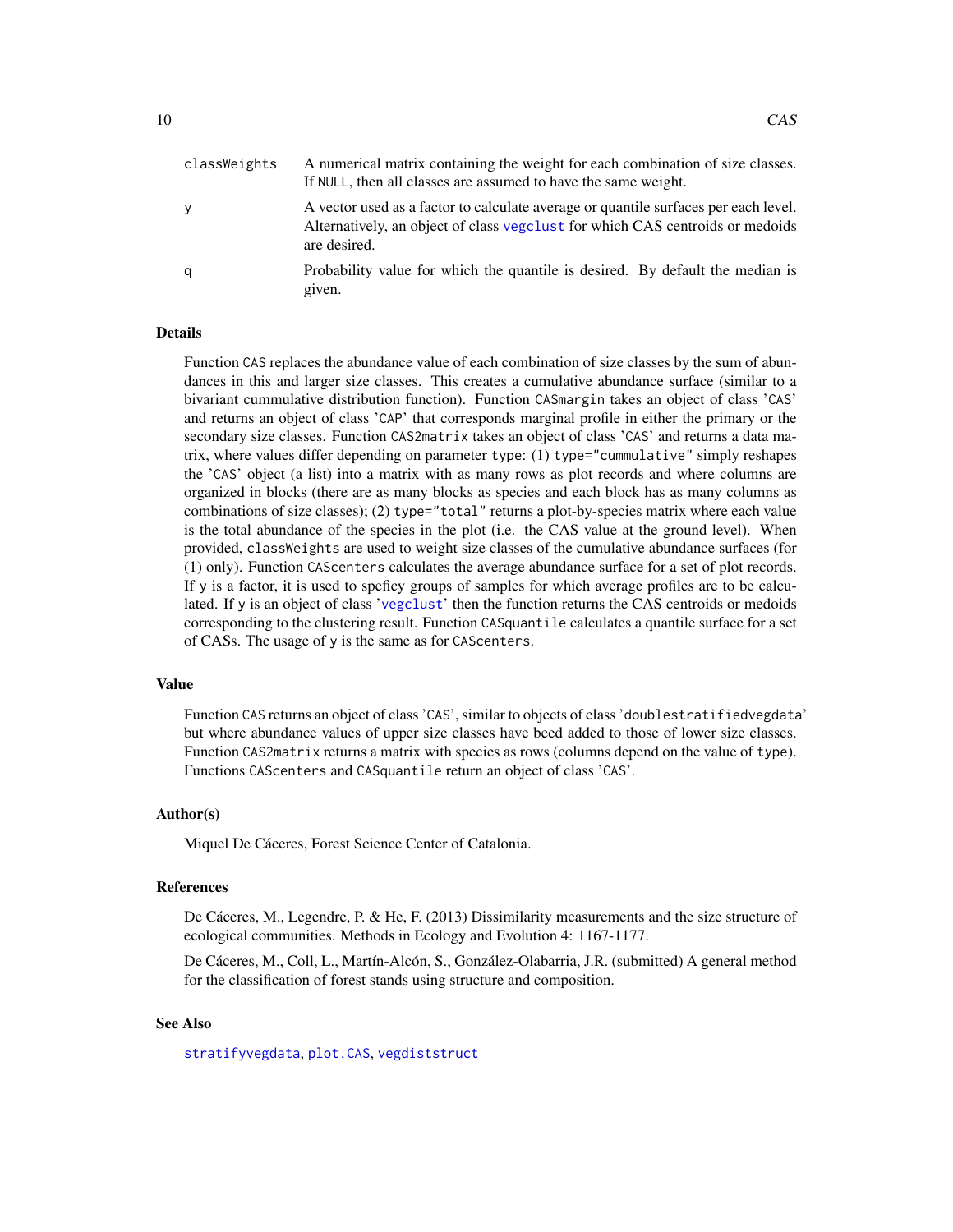#### <span id="page-10-0"></span>clustcentroid 11

#### Examples

```
## Load tree data
data(treedata)
## Define stratum thresholds (4 strata)
heights = seq(0, 4, by=0.5)diameters = seq(0, 2, by=0.5)## Stratify tree data using heights and diameters as structural variables
X = stratifyvegdata(treedata, sizes1=heights, sizes2=diameters, plotColumn="plotID",
                    speciesColumn="species", size1Column="height", size2Column="diam",
                    counts=TRUE)
X[[2]]
## Build cummulative abundance surface
Y = CAS(X)Y[[2]]
## Extracts the first and second marginal (i.e. CAP on heights or diameters respectively)
Y.M1 = CASmargin(Y, margin = 1)
Y.M1[[2]]
Y.M2 = CASmargin(Y, margin = 2)
Y.M2[[2]]
## For comparison we calculate the same profiles using the stratifyvegdata and CAP functions
Y1 = CAP(stratifyvegdata(treedata, sizes1=heights, plotColumn="plotID",
                    speciesColumn="species", size1Column="height",
                    counts=TRUE))
Y1[[2]]
Y2 = CAP(stratifyvegdata(treedata, sizes1=diameters, plotColumn="plotID",
                    speciesColumn="species", size1Column="diam",
                    counts=TRUE))
Y2[[2]]
## Compare Y.M1[[2]] with Y1[[2]] and Y.M2[[2]] with Y2[[2]]
```
clustcentroid *Cluster centers of a classification*

#### Description

Function clustcentroid calculates the centroid (multivariate average) coordinates of a classification. Function clustmedoid determines the medoid (object whose average dissimilarity to all the other objects is minimal) for each cluster in the classification.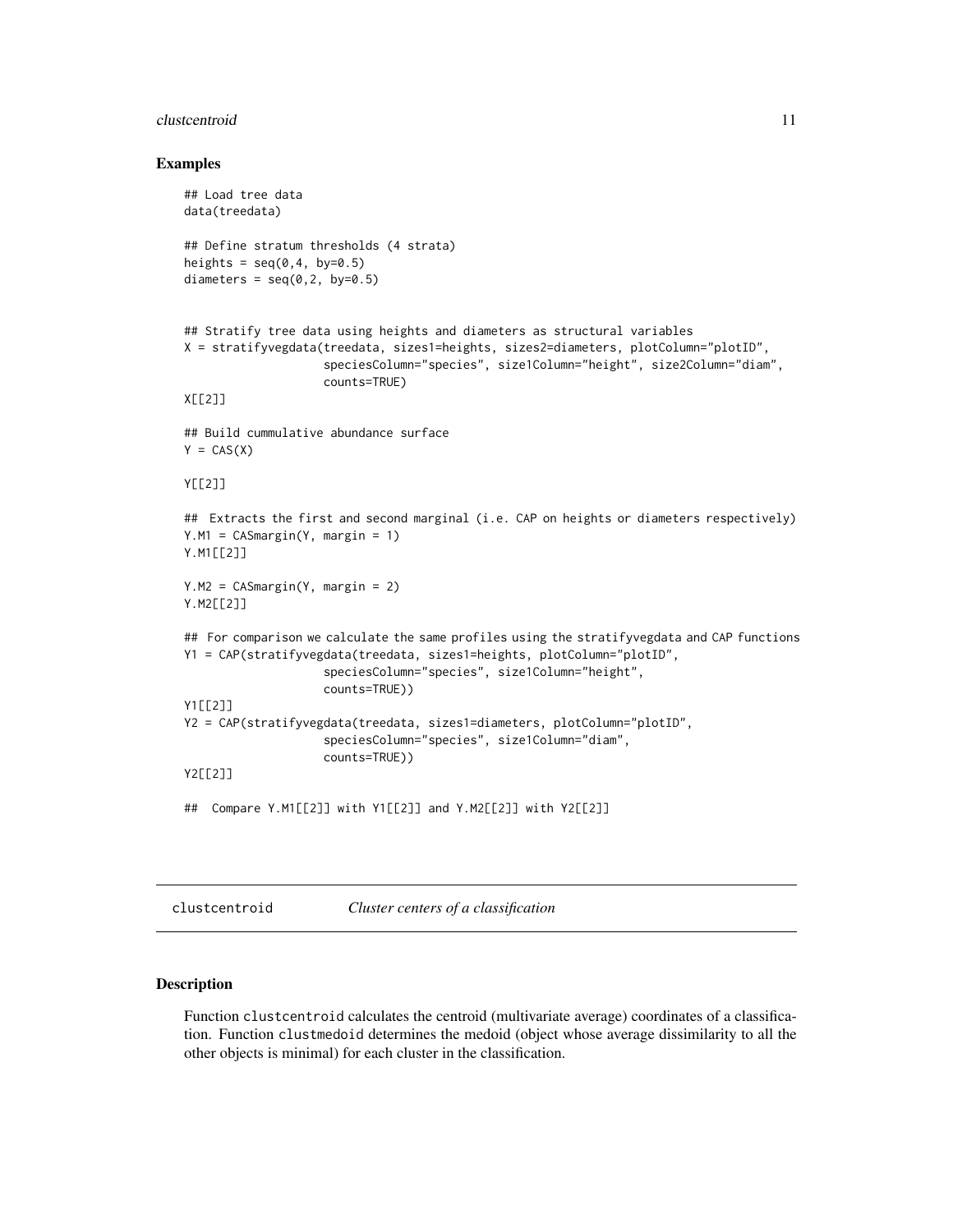## Usage

```
clustcentroid(x, y, m = 1)clustmedoid(x, y, m = 1)
```
#### Arguments

| $\mathsf{x}$ | Community data, a site-by-species data frame. In function clustmedoid, x can<br>alternatively be an object of class dist (otherwise, the dissimilarity measure is<br>assumed to be the Euclidean distance). |
|--------------|-------------------------------------------------------------------------------------------------------------------------------------------------------------------------------------------------------------|
| y            | It can be (a) A vector indicating the cluster that each object in $x$ belongs to; (b)<br>a fuzzy/hard site-by-group matrix of membership values; (c) an object of class<br>vegclust or vegclass             |
| m            | Fuzziness exponent, only effective when y is a fuzzy membership matrix.                                                                                                                                     |

#### Value

Function clustcentroid returns a group-by-species matrix containing species average abundance values (i.e. the coordinates of each cluster centroid). Function clustmedoid returns a vector of indices (medoids).

## Note

In order to assign new plot record data into a predefined set of classes, one should use functions [as.vegclust](#page-4-1) and [vegclass](#page-35-1) instead.

#### Author(s)

Miquel De Cáceres, Forest Science Center of Catalonia

#### See Also

[as.vegclust](#page-4-1), [vegclass](#page-35-1), [vegclust](#page-37-1), [kmeans](#page-0-0)

## Examples

```
## Loads stats
library(stats)
```
## Loads data data(wetland)

```
## This equals the chord transformation
## (see also \code{\link{decostand}} in package 'vegan')
wetland.chord = as.data.frame(sweep(as.matrix(wetland), 1,
                              sqrt(rowSums(as.matrix(wetland)^2)), "/"))
## Performs a K-means clustering
wetland.km = kmeans(wetland.chord, centers=3, nstart=10)
```
## Gets the coordinates corresponding to the centroids of KM clusters

<span id="page-11-0"></span>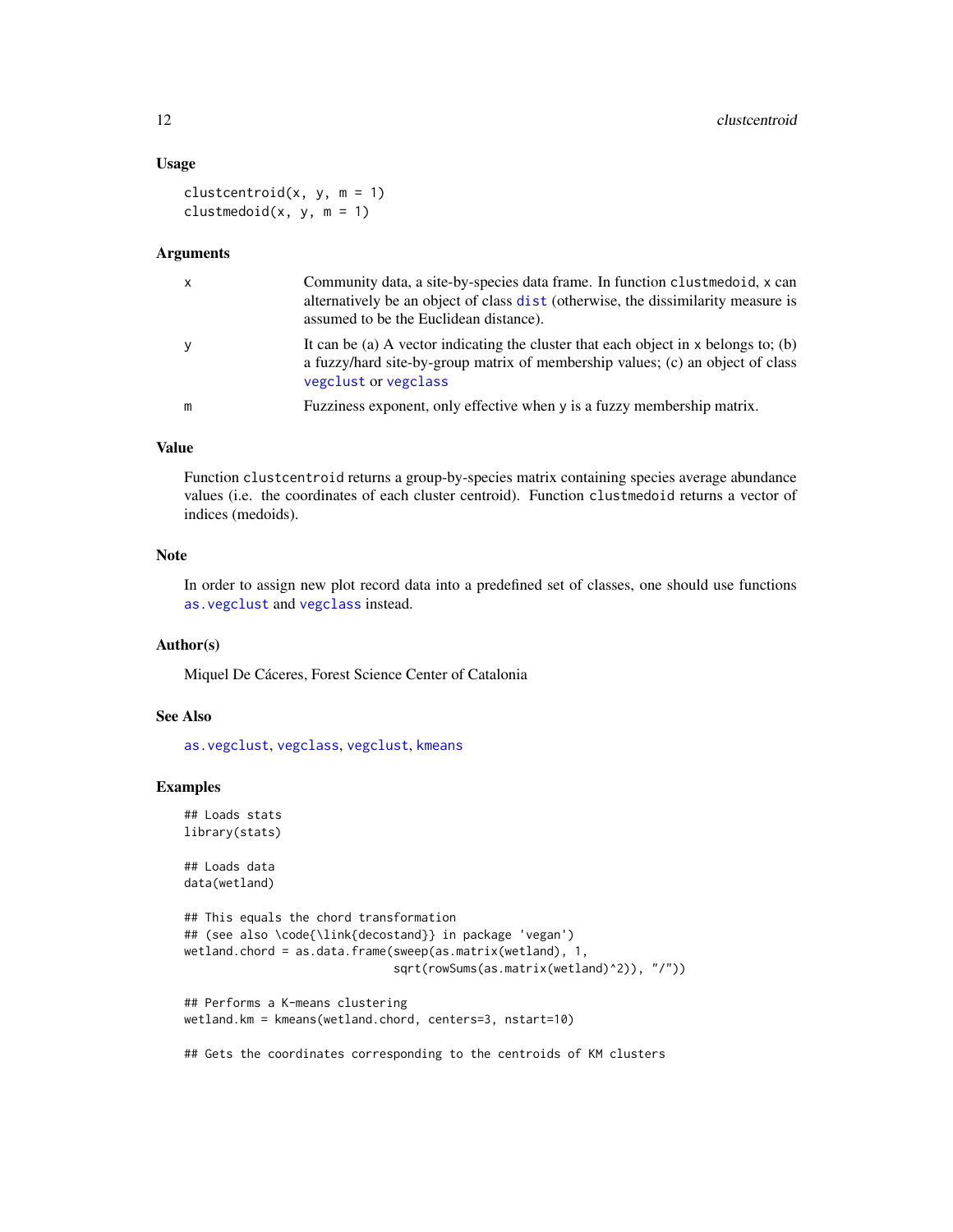#### <span id="page-12-0"></span>clustconst the contract of the contract of the contract of the contract of the contract of the contract of the contract of the contract of the contract of the contract of the contract of the contract of the contract of the

clustcentroid(wetland.chord, y=wetland.km\$cluster)

## Gets the object indices corresponding to the medoids of KM clusters clustmedoid(wetland.chord, y=wetland.km\$cluster)

#### clustconst *Constancy table of a classification*

#### Description

Allows studying the constancy table (i.e. the frequency of species in each class) of a classification represented in the form of a membership data matrix.

#### Usage

```
clustconst(x, memb)
## S3 method for class 'clustconst'
summary(object, mode="all", name=NULL, sort=TRUE, minconst=0.5, digits=3, ...)
```
## Arguments

| $\mathsf{x}$ | Community data, a site by species data frame.                                                                                                                                 |
|--------------|-------------------------------------------------------------------------------------------------------------------------------------------------------------------------------|
| memb         | An site-by-group matrix indicating the (hard or fuzzy) membership of each ob-<br>ject in x to a set of groups.                                                                |
| object       | An object of class 'clustconst'.                                                                                                                                              |
| mode         | Use mode="all" to print the constancy table, mode="cluster" to print con-<br>stancy values for one cluster, and mode="species", to print constancy values<br>for one species. |
| name         | A string with the name of a cluster (in mode="cluster"), or the name of a<br>species (in mode="species").                                                                     |
| sort         | A flag to indicate whether constancy table should be sorted in descending order.                                                                                              |
| minconst     | A threshold used to limit the values shown.                                                                                                                                   |
| digits       | The number of digits for rounding.                                                                                                                                            |
| $\ddotsc$    | Additional parameters for summary (actually not used).                                                                                                                        |

#### Details

The constancy value of a species in a vegetation unit is the relative frequency of occurrence of the species in plot records that belong to the unit. In case of a fuzzy vegetation unit the constancy value is the sum of memberships of sites that contain the species divided by the sum of memberships of all sites. Use the 'summary' function to obtain information about: (1) which species are more frequent on a given vegetation unit; (2) which vegetation units have higher frequencies of a given target species. Additionally, the 'summary' function can sort a constancy table if mode="all" and sort=TRUE are indicated.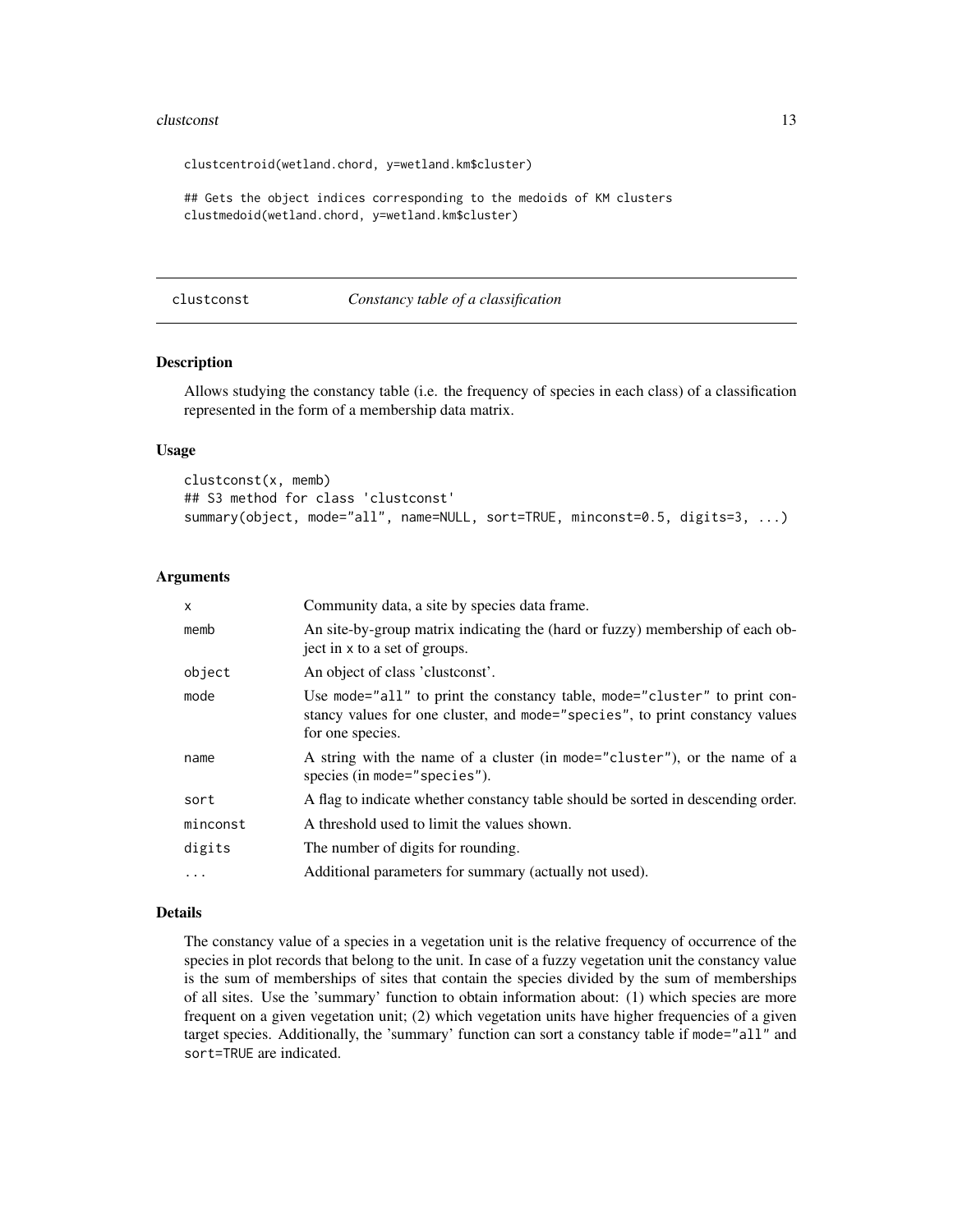#### <span id="page-13-0"></span>Value

Function clustconst returns an object of type 'clustconst', in fact a data frame with the constancy value of each species (rows) on each cluster (column).

## Author(s)

Miquel De Cáceres, Forest Science Center of Catalonia

#### See Also

[vegclust](#page-37-1), [kmeans](#page-0-0)

#### Examples

```
## Loads stats
library(stats)
```
## Loads data data(wetland)

```
## This equals the chord transformation
## (see also \code{\link{decostand}} in package 'vegan')
wetland.chord = as.data.frame(sweep(as.matrix(wetland), 1,
                              sqrt(rowSums(as.matrix(wetland)^2)), "/"))
```

```
## Performs a K-means clustering
wetland.km = kmeans(wetland.chord, centers=3, nstart=10)
```

```
## Gets constancy table of KM (i.e. hard) clusters
c=clustconst(wetland.chord, memb=as.memb(wetland.km$cluster))
```

```
## Prints constancy values ordered and store the result in d
d=summary(c, mode="all")
```

```
## Prints the most frequent species in the first cluster
summary(c, mode="cluster", name=names(c)[1])
```

```
clustvar Cluster variance
```
## Description

Computes the variation in community composition (i.e. beta diversity) found within the sites of a set of hard or fuzzy clusters.

#### Usage

```
cluster = NULL, defuzzify=False, ...
```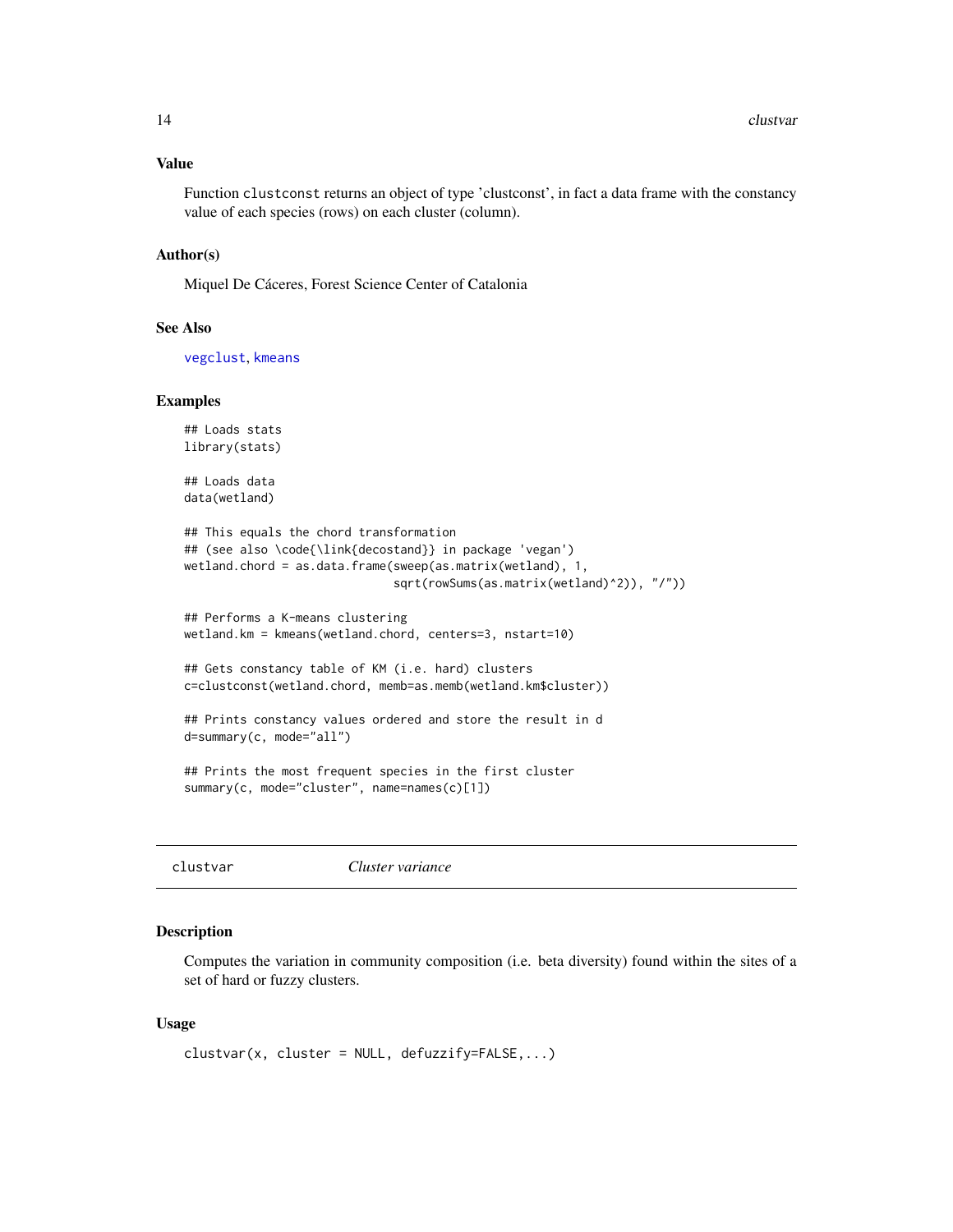#### <span id="page-14-0"></span>clustvar and the contract of the contract of the contract of the contract of the contract of the contract of the contract of the contract of the contract of the contract of the contract of the contract of the contract of t

#### Arguments

| $\times$  | Community data. Either a site-by-species matrix or a site-by-site matrix of com-<br>positional distances between sites (i.e., an object of class dist). Alternatively,<br>this can be an object of class vegelust or vegelass, and in this case it is un-<br>necessary to provide cluster. |
|-----------|--------------------------------------------------------------------------------------------------------------------------------------------------------------------------------------------------------------------------------------------------------------------------------------------|
| cluster   | A vector indicating the hard membership of each object in x to a set of groups.                                                                                                                                                                                                            |
| defuzzify | A flag indicating whether fuzzy memberships should be defuzzified (see func-<br>tion defuzzify). Only applies to the case where an object of class vegclust or<br>vegclass is supplied in x.                                                                                               |
| $\cdots$  | Additional parameters for function defuzzify.                                                                                                                                                                                                                                              |

## Details

This function can be used in two ways:

- if x is a data matrix (site by species or distances among sites) and cluster is null, the function assumes a single cluster of all points in x. When cluster is provided, the function computes cluster variance for each (hard) group and this computation implies setting the centroid of the group. Cluster variance is defined as the average squared distance to the centroid.
- If x is an object of class [vegclust](#page-37-1) or [vegclass](#page-35-1), the function uses the information contained there (distances to cluster centers, memberships and exponent of fuzziness) in order to compute cluster variances. Cluster centers do not need to be recomputed, and the distances to cluster centers are used directly. For centroid-based cluster models (KM, FCM, NC, HNC and PCM) the variance is defined as the average squared distance to the centroid. For medoidbased cluster models (KMdd, FCMdd, NCdd, HNCdd and PCMdd) the variance is defined as average distance to the medoid. The variance for both mobile and fixed clusters is returned. Additionally, membership matrices may be defuzzified if defuzzify=TRUE.

#### Value

A double value (for one cluster) or a vector of values, one per each cluster.

#### Author(s)

Miquel De Cáceres, Forest Science Center of Catalonia

#### See Also

[vegclust](#page-37-1), [kmeans](#page-0-0),[defuzzify](#page-18-1)

## Examples

```
## Loads data
data(wetland)
```

```
## This equals the chord transformation
## (see also \code{\link{decostand}} in package 'vegan')
wetland.chord = as.data.frame(sweep(as.matrix(wetland), 1,
                              sqrt(rowSums(as.matrix(wetland)^2)), "/"))
```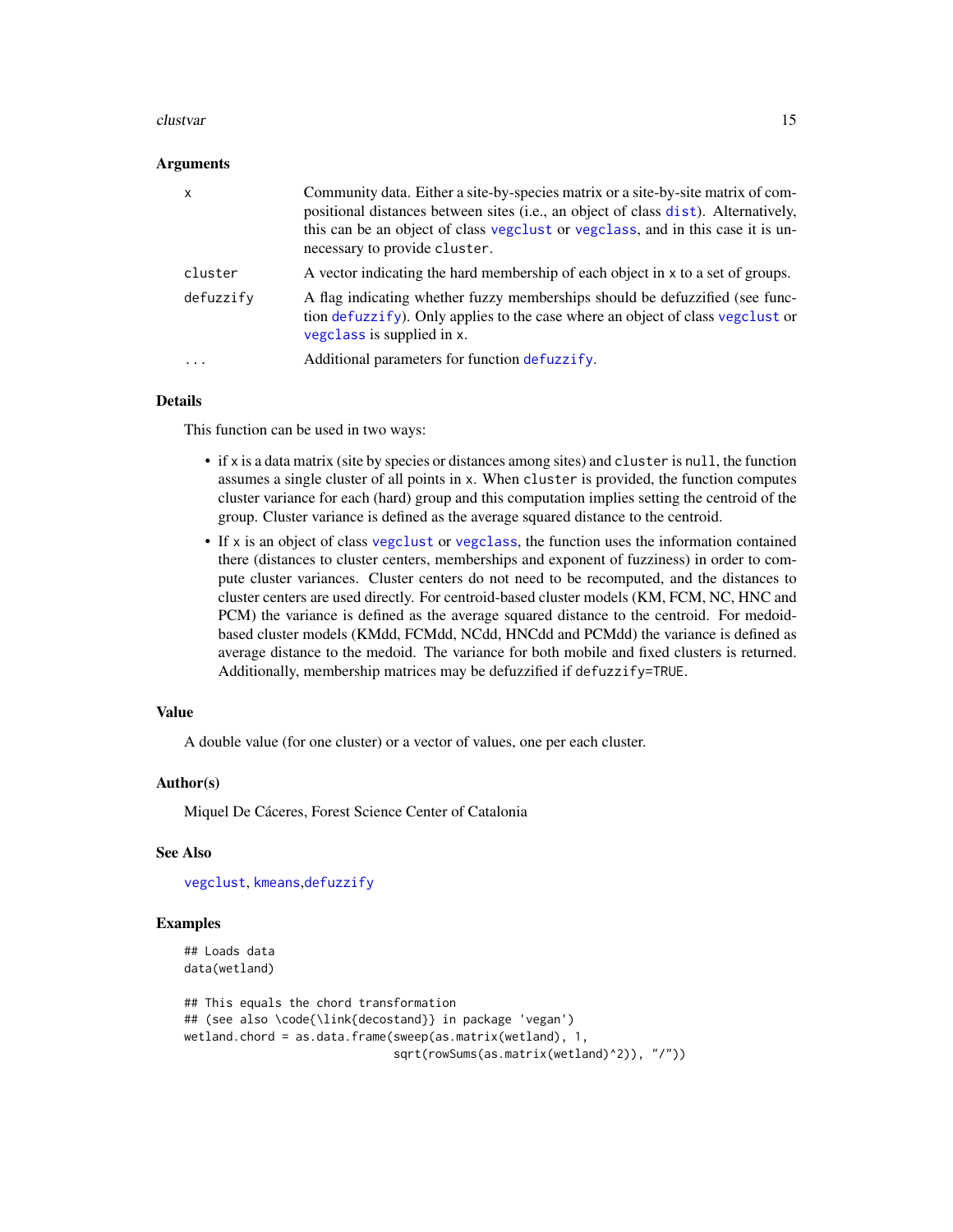#### <span id="page-15-0"></span>16 concordance concordance concordance concordance concordance concordance concordance concordance concordance

```
## Create noise clustering with 3 clusters. Perform 10 starts from random seeds
## and keep the best solution
wetland.nc = vegclust(wetland.chord, mobileCenters=3, m = 1.2, dnoise=0.75,
                     method="NC", nstart=10)
## Gets cluster variance of fuzzy clusters
clustvar(wetland.nc)
## Gets cluster variance of fuzzy clusters after defuzzification
clustvar(wetland.nc, defuzzify=TRUE)
## Similar to the previous, this gets cluster variance of defuzzified (i.e. hard) clusters
clustvar(wetland.chord, cluster=defuzzify(wetland.nc)$cluster)
## Gets cluster variance of K-means (i.e. hard) clusters
clustvar(wetland.chord, cluster=kmeans(wetland.chord, centers=3, nstart=10)$cluster)
```
concordance *Concordance between two classifications*

#### Description

Computes an index to compare two classifications.

#### Usage

concordance(x, y, method="adjustedRand",...)

#### Arguments

| x, y              | Classification vector or membership matrix. Alternatively, objects of type vegclust<br>or vegclass.                       |
|-------------------|---------------------------------------------------------------------------------------------------------------------------|
| method            | A string vector to indicate the desired indices (see details).                                                            |
| $\cdot\cdot\cdot$ | Additional parameters for function defuzzify, which will be called if x or y are<br>of type matrix, vegclust or vegclass. |

#### Details

Several indices for comparison of partitions are available:

- method="Rand": Rand (1971) index.
- method="adjustedRand": Rand index adjusted for random effects (Hubert & Arabie 1985).
- method="Wallace": Wallace (1983) index (for asymmetrical comparisons). This index (and its adjusted version) is useful to quantify how much x is nested into y.
- method="adjustedWallace": Wallace index adjusted for random effects (Pinto et al. 2008).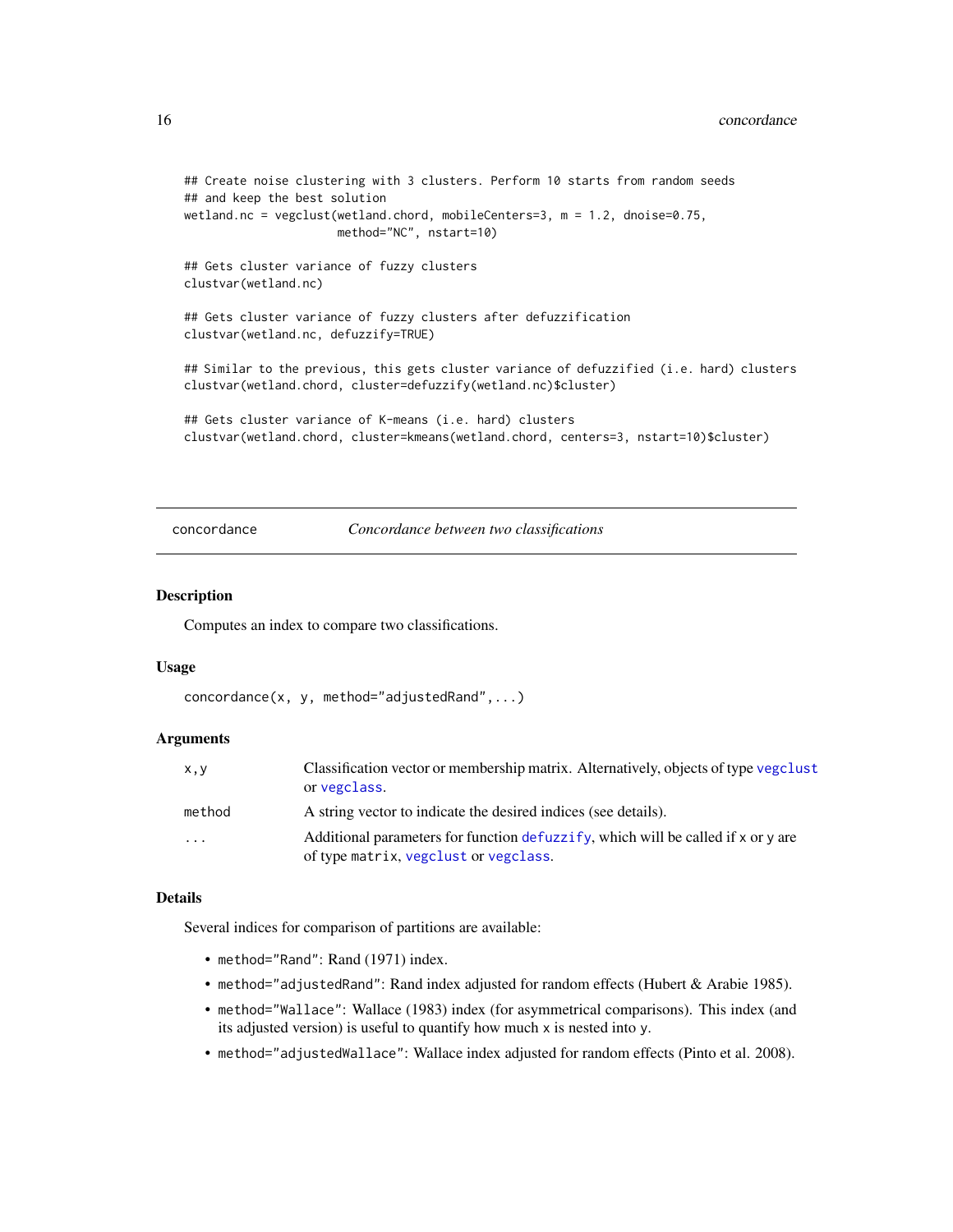## <span id="page-16-0"></span>conformveg that the contract of the contract of the contract of the contract of the contract of the contract of the contract of the contract of the contract of the contract of the contract of the contract of the contract o

## Value

A numeric vector with the desired index values.

## Author(s)

Miquel De Cáceres, Forest Science Center of Catalonia

## References

Hubert, L. & Arabie, P. (1985). Comparing partitions. Journal of Classification, 2, 193–218.

Pinto, F.R., Melo-Cristino, J. & Ramirez, M. (2008). A confidence interval for the wallace coefficient of concordance and its application to microbial typing methods. PLoS ONE, 3.

Rand, W.M. (1971). Objective Criteria for the Evaluation of Clustering Methods. Journal of the American Statistical Association, 66, 846–850.

Wallace, D.L. (1983). A method for comparing two hierarchical clusterings: Comment. Journal of the American Statistical Association, 78, 569–576.

## See Also

[vegclust](#page-37-1), [vegclass](#page-35-1), [defuzzify](#page-18-1), [adjustedRandIndex](#page-0-0)

<span id="page-16-1"></span>

conformveg *Conform two community data tables*

#### Description

Conforms two community data tables to have the same set of columns (species)

## Usage

 $conformveg(x, y, fillvalue = 0, verbose=False)$ 

## Arguments

| $\mathsf{x}$ | Community data, a site-by-species matrix.                                                                                                                                     |
|--------------|-------------------------------------------------------------------------------------------------------------------------------------------------------------------------------|
| <b>V</b>     | Community data, a site-by-species matrix.                                                                                                                                     |
| fillvalue    | The value to be used to fill new entries in inflated matrices.                                                                                                                |
| verbose      | Displays information about the number of species shared between $x$ and $y$ , as<br>well as the number of species that are in one of the data tables but not in the<br>other. |

#### Details

This function adds to x as many new columns as columns of y that are not in x. The same is done for y, so the two tables have the same set of columns when they are returned.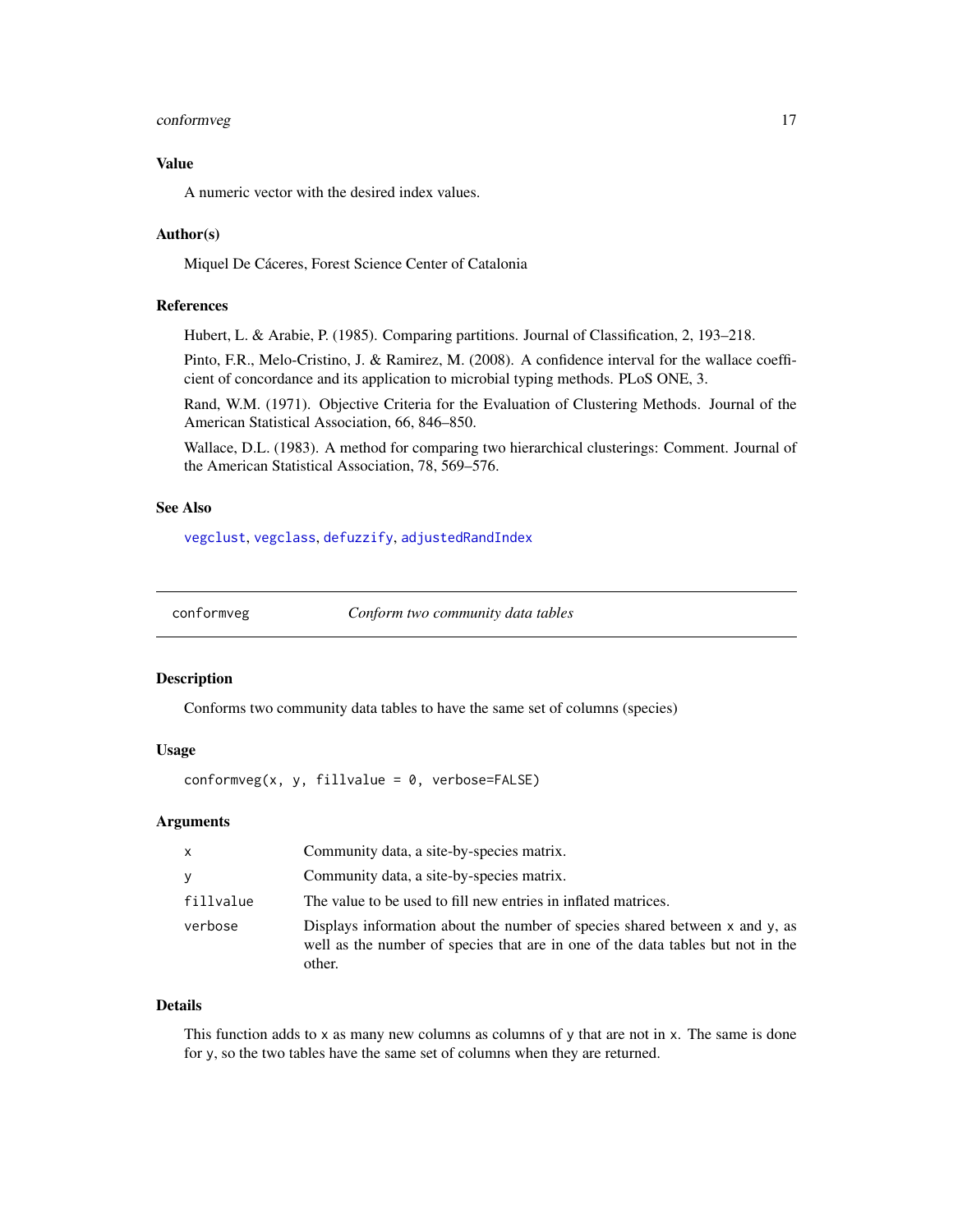#### <span id="page-17-0"></span>18 crossmemb

## Value

A list with the two inflated matrices x and y.

## Author(s)

Miquel De Cáceres, Centre Tecnologic Forestal de Catalunya.

## See Also

[vegclust](#page-37-1), [vegclass](#page-35-1)

#### Examples

```
## Loads data (38 columns and 33 species)
data(wetland)
dim(wetland)
## Splits wetland data into two matrices of 30x27 and 11x22
wetland.30 = wetland[1:30, ]wetland.30 = wetland.30[,colSums(wetland.30)>0]
dim(wetland.30)
wetland.11 = wetland[31:41, ]wetland.11 = wetland.11[,colSums(wetland.11)>0]
dim(wetland.11)
## Conforms the two matrices so they can eventually be merged
wetland.cf = conformveg(wetland.30, wetland.11)
dim(wetland.cf$x)
dim(wetland.cf$y)
names(wetland.cf$x)==names(wetland.cf$y)
```

```
crossmemb Cross-table of two fuzzy classifications
```
## Description

Calculates a cross-tabulated matrix relating two fuzzy membership matrices

#### Usage

 $crossmemb(x, y, relative = TRUE)$ 

### Arguments

| $\mathsf{x}$ | A site-by-group fuzzy membership matrix. Alternatively, an object of class 'veg-<br>clust' or 'vegclass'. |
|--------------|-----------------------------------------------------------------------------------------------------------|
| <b>V</b>     | A site-by-group fuzzy membership matrix. Alternatively, an object of class 'veg-<br>clust' or 'vegclass'. |
| relativize   | If TRUE expresses the cross-tabulated values as proportions of cluster size in x.                         |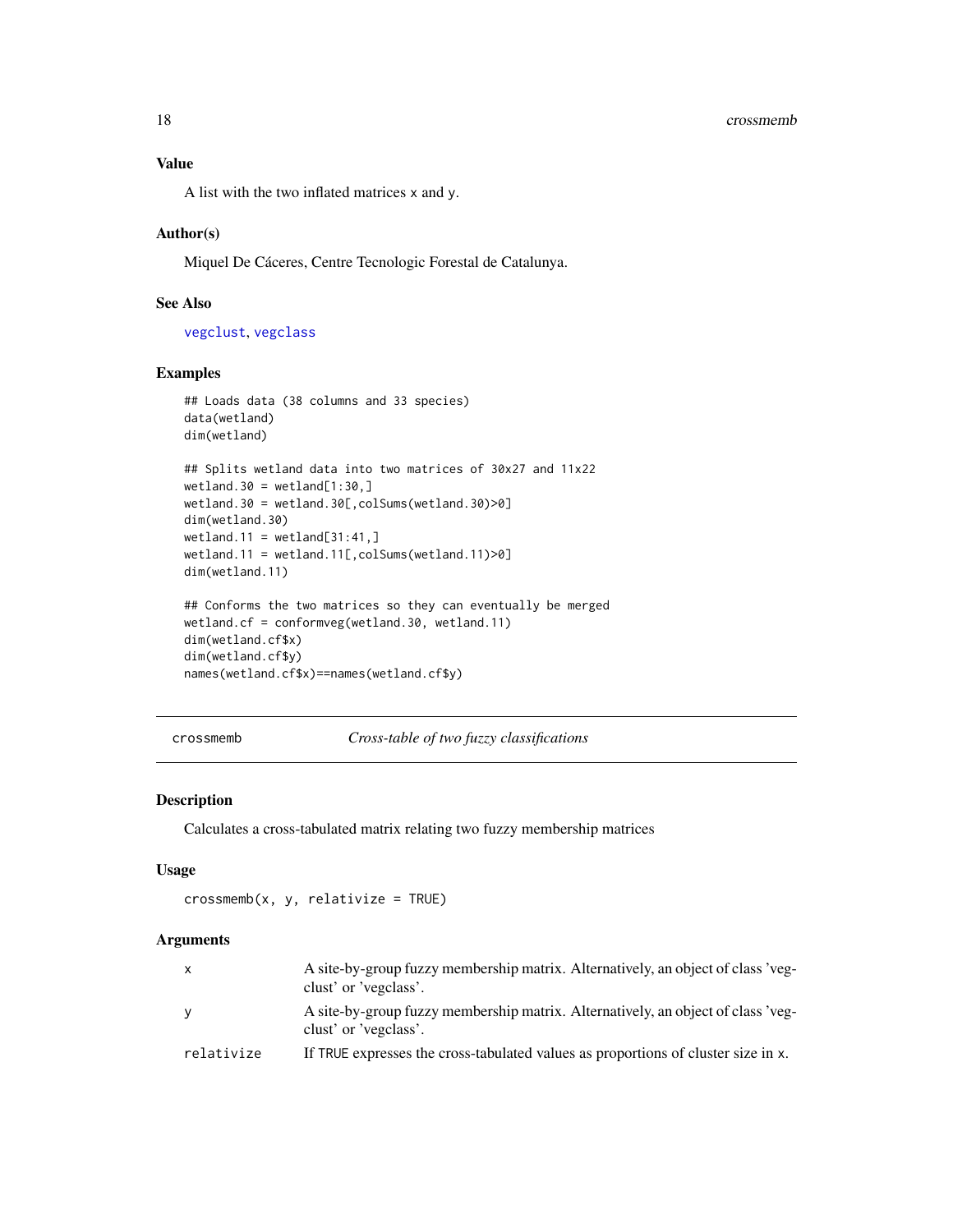#### <span id="page-18-0"></span>defuzzify the contract of the contract of the contract of the contract of the contract of the contract of the contract of the contract of the contract of the contract of the contract of the contract of the contract of the

## Value

A cross-tabulated matrix comparing the two classifications. In general, each cell's value is the (fuzzy) number of objects that in x are assigned to the cluster corresponding to the row and in y are assigned to the cluster corresponding to the column. If relativize=TRUE then the values of each row are divided by the (fuzzy) size of the corresponding cluster in x.

## Author(s)

Miquel De Cáceres, Forest Science Center of Catalonia.

#### See Also

[defuzzify](#page-18-1), [vegclust](#page-37-1)

#### Examples

```
## Loads data
data(wetland)
```

```
## This equals the chord transformation
## (see also \code{\link{decostand}} in package vegan)
wetland.chord = as.data.frame(sweep(as.matrix(wetland), 1,
                              sqrt(rowSums(as.matrix(wetland)^2)), "/"))
```

```
## Create clustering with 3 clusters. Perform 10 starts from random seeds
## and keep the best solution. Try both FCM and NC methods:
wetland.fcm = vegclust(wetland.chord, mobileCenters=3, m = 1.2, method="FCM", nstart=10)
wetland.nc = vegclust(wetland.chord, mobileCenters=3, m = 1.2, dnoise=0.75, method="NC",
                      nstart=10)
```

```
## Compare the results
crossmemb(wetland.fcm, wetland.nc, relativize=FALSE)
```
<span id="page-18-1"></span>

```
defuzzify Defuzzifies a fuzzy partition
```
#### Description

Transforms a fuzzy classification into a crisp (hard) classification.

#### Usage

```
defuzzify(object, method = "max", alpha = 0.5, na.rm = FALSE)
```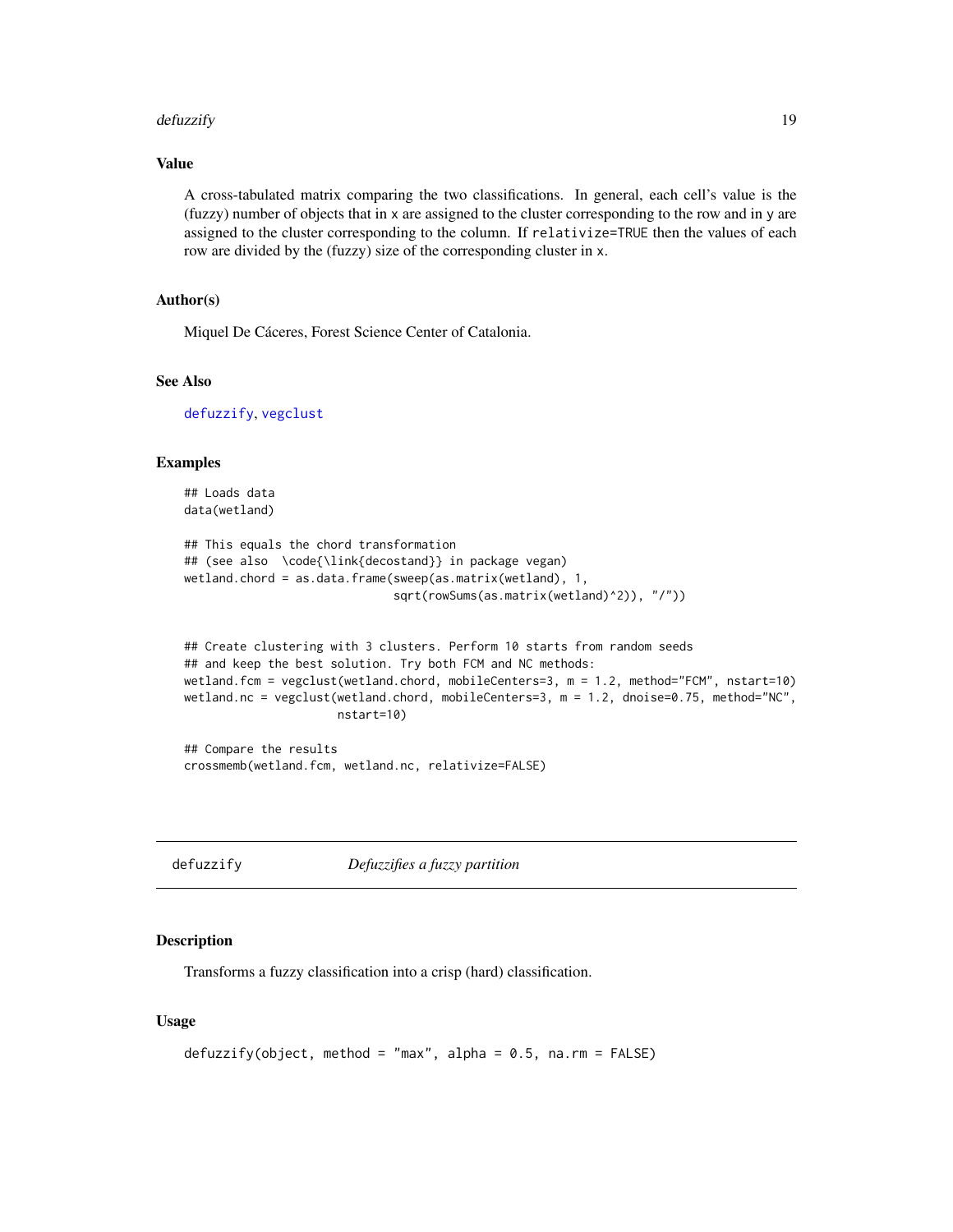## <span id="page-19-0"></span>Arguments

| object | A site-by-group fuzzy membership matrix. Alternatively, an object of class 'veg-<br>clust' or 'vegclass'. |
|--------|-----------------------------------------------------------------------------------------------------------|
| method | Either "max" to choose for the maximum membership value across clusters, or<br>"cut" for an alpha-cut.    |
| alpha  | Threshold for the alpha-cut, bounded between 0 and 1.                                                     |
| na.rm  | If TRUE removes the objects that do not belong to any cluster when using method="cut".                    |

#### Details

Alpha-cut means that memberships lower than alpha are transformed into 0 while memberships higher than alpha are transformed into 1. This means that if alpha values are low (i.e. close to 0), an object may belong to more than one group after defuzzification. These will generate a concatenation of cluster names in the output cluster vector and a row with sum more than one in the memb matrix). Similarly, if alpha is high (i.e. close to 1) there are objects that may be left unclassified. These will get NA in the cluster vector and zero row in the memb matrix.

## Value

A list with the following items:

| memb    | A data frame with the hard membership partition.                |
|---------|-----------------------------------------------------------------|
| cluster | A vector (factor) with the name of the cluster for each object. |

## Author(s)

Miquel De Cáceres, Forest Science Center of Catalonia.

## References

Davé, R. N. and R. Krishnapuram (1997) Robust clustering methods: a unified view. IEEE Transactions on Fuzzy Systems 5, 270-293.

#### See Also

[cmeans](#page-0-0), [vegclust](#page-37-1)

## Examples

```
## Loads data
data(wetland)
## This equals the chord transformation
## (see also \code{\link{decostand}} in package vegan)
wetland.chord = as.data.frame(sweep(as.matrix(wetland), 1,
                             sqrt(rowSums(as.matrix(wetland)^2)), "/"))
```
## Create noise clustering with 3 clusters. Perform 10 starts from random seeds ## and keep the best solution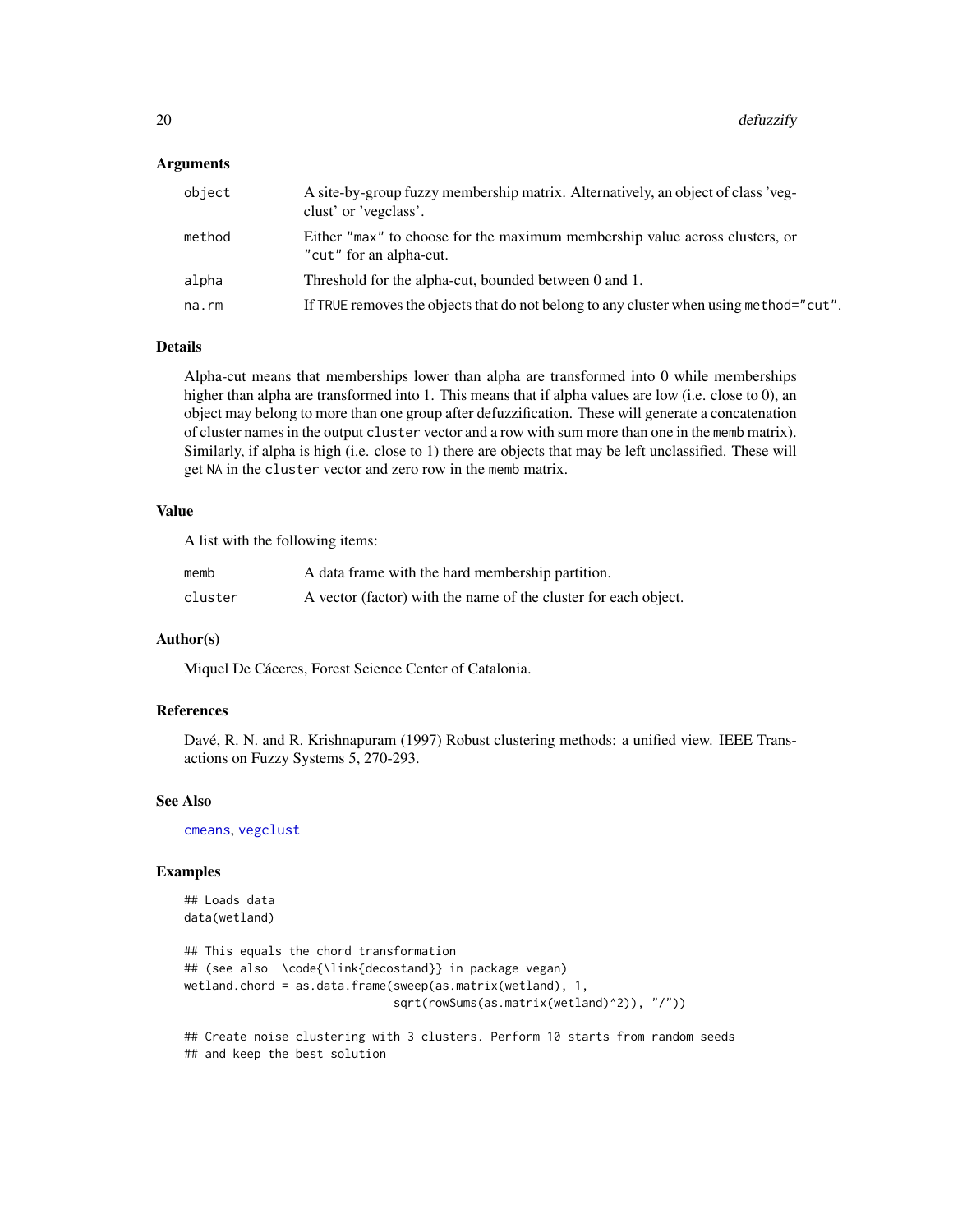```
hcr 21
```

```
wetland.nc = vegclust(wetland.chord, mobileCenters=3, m = 1.2, dnoise=0.75,
                      method="NC", nstart=10)
## Defuzzification using an alpha-cut (alpha=0.5)
wetland.nc.df = defuzzify(wetland.nc$memb, method="cut")
## Cluster vector, with 'N' for objects that are unclassified,
## and 'NA' for objects that are intermediate
print(wetland.nc.df$cluster)
## Hard membership matrix (site 22 does not get any cluster assigned)
print(wetland.nc.df$memb)
```
hcr *Heterogeneity-constrained random resampling (HCR)*

#### Description

Returns a set of indices of the original data set that maximizes the mean and minimizes the variance of the distances between pairs of plot records.

#### Usage

hcr(d, nout, nsampl=1000)

#### Arguments

| d      | An object of class dist containing the distance values between pairs of sites<br>(plot records). |
|--------|--------------------------------------------------------------------------------------------------|
| nout   | The number of sites (plot records) to be chosen among those available in d.                      |
| nsampl | The number of resampling trials to be compared.                                                  |

#### Details

Many subsets of the input data are selected randomly. These subsets are sorted by decreasing mean dissimilarity between pairs of plot records, and then sorted again by increasing variance of these dissimilarities. Ranks from both sortings are summed for each subset, and the subset with the lowest summed rank is considered as the most representative.

## Value

Returns a vector containing the indices of the selected sites (plot records) to be used for sub-setting the original table.

## Author(s)

Miquel De Cáceres, Forest Science Center of Catalonia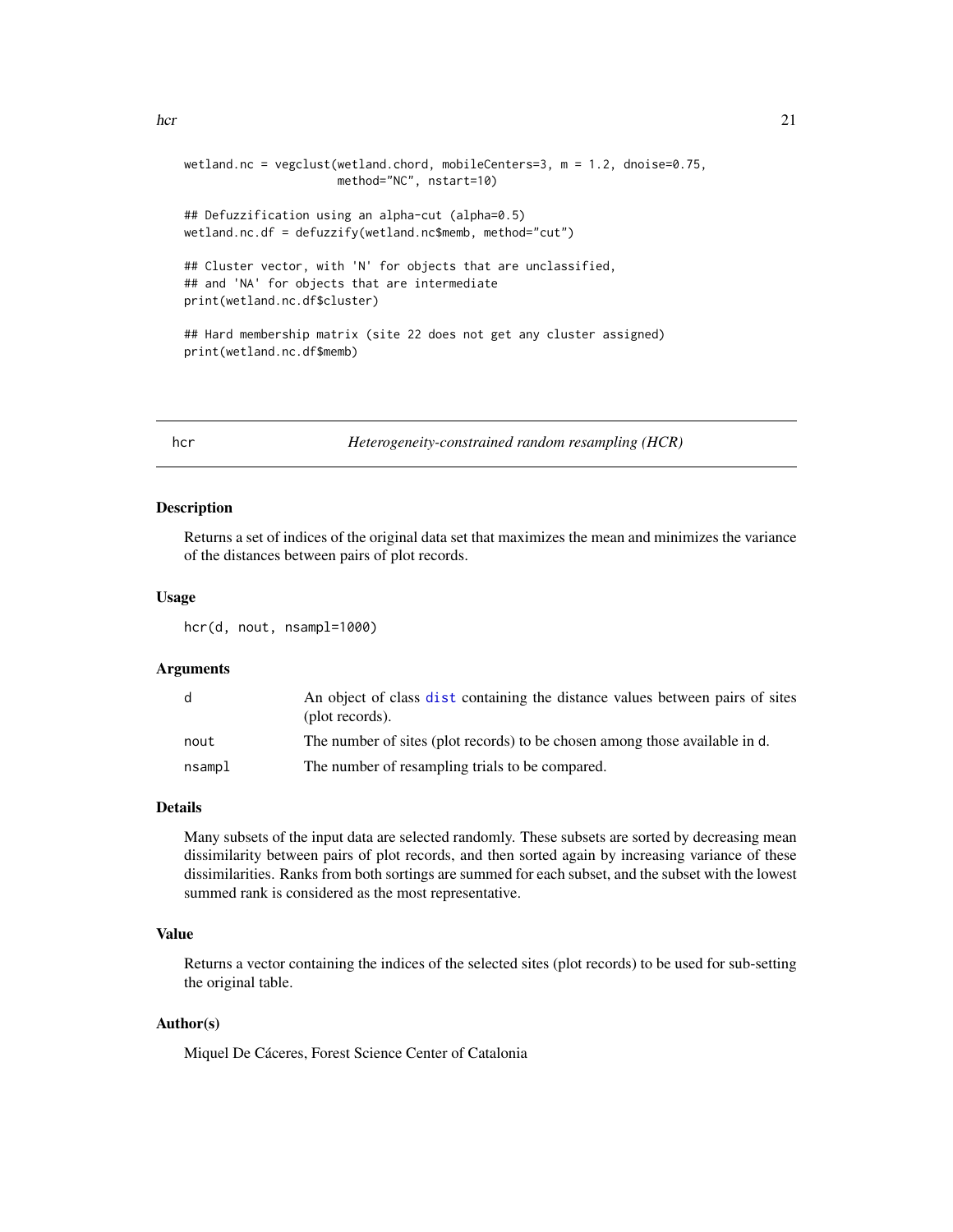## <span id="page-21-0"></span>References

Lengyel, A., Chytry, M., Tichy, L. (2011) Heterogeneity-constrained random resampling of phytosociological databases. Journal of Vegetation Science 22: 175-183.

#### Examples

```
## Loads data (38 columns and 33 species)
data(wetland)
dim(wetland)
## Constructs the chord distance matrix
## (see also \code{\link{decostand}} in package vegan)
wetland.chord =dist(as.data.frame(sweep(as.matrix(wetland), 1,
                    sqrt(rowSums(as.matrix(wetland)^2)), "/")))
## Performs HCR resampling. Returns indices of objects
sel = hcr(wetland.chord, nout=20, nsampl=1000)
## Prints the names of the plot records
print(row.names(wetland)[sel])
## Subset the original distance matrix
sel.chord = as.dist(as.matrix(wetland.chord)[sel,sel])
```
<span id="page-21-1"></span>hier.vegclust *Clustering with several number of clusters*

#### <span id="page-21-2"></span>Description

Performs several runs of function 'vegclust' (or 'vegclustdist') on a community data matrix (or distance matrix) using different number of clusters

#### Usage

```
hier.vegclust(x, hclust, cmin=2,cmax=20, min.size=NULL, verbose=TRUE, ...)
hier.vegclustdist(x, hclust, cmin=2,cmax=20, min.size=NULL, verbose=TRUE, ...)
random.vegclust(x, cmin=2, cmax=20, nstart=10, min.size=NULL, verbose=TRUE, ...)
random.vegclustdist(x, cmin=2, cmax=20, nstart=10, min.size=NULL, verbose=TRUE, ...)
```
#### Arguments

| x      | For hier vegclust and random vegclust, a site (rows) by species (columns)<br>matrix or data frame. For hier . vegclustdist and random vegclustdist, a square<br>distance matrix. |
|--------|----------------------------------------------------------------------------------------------------------------------------------------------------------------------------------|
| hclust | A hierarchical clustering represented in an object of type heliest.                                                                                                              |
| cmin   | Number of minimum mobile clusters.                                                                                                                                               |
| cmax   | Number of maximum mobile clusters.                                                                                                                                               |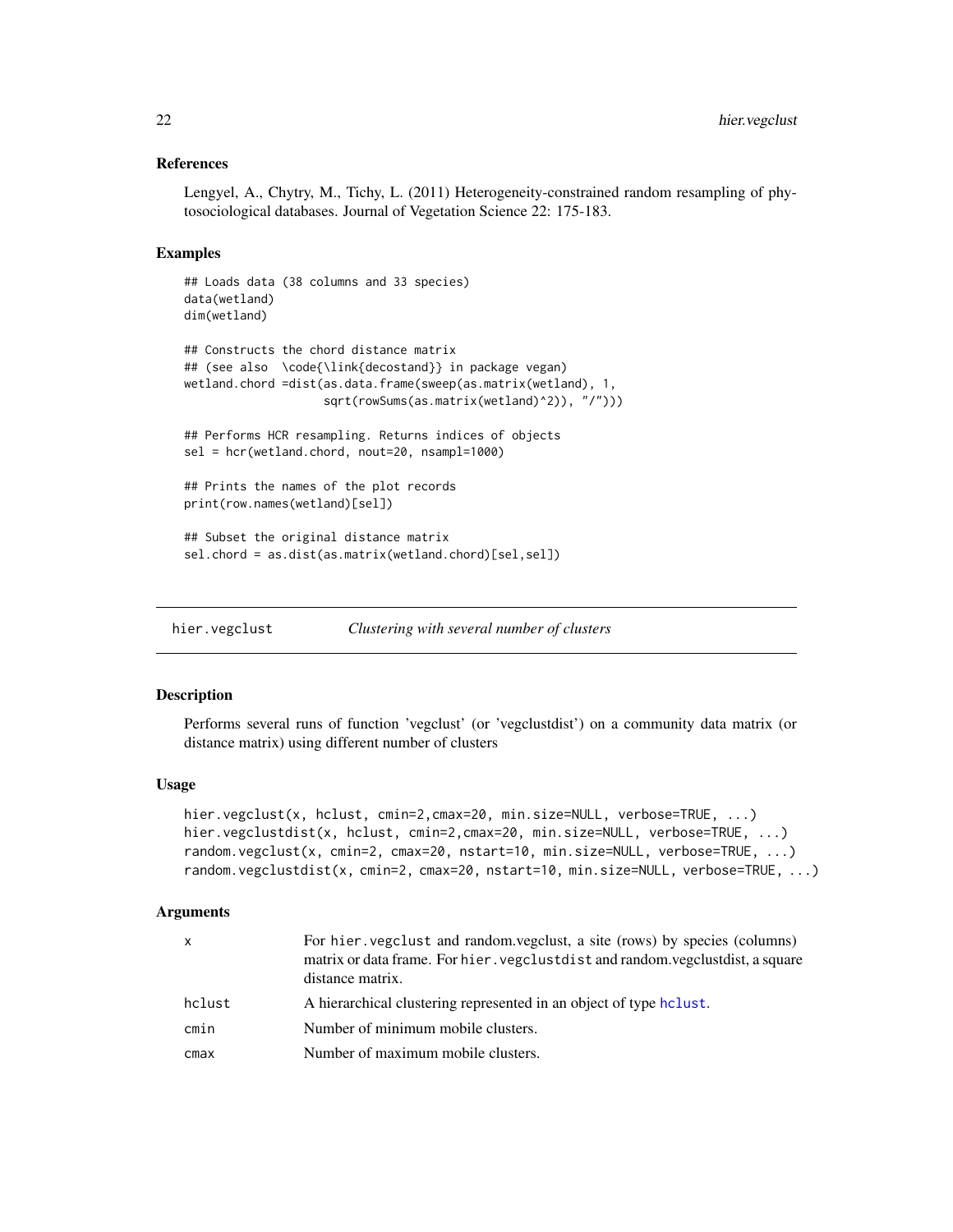## <span id="page-22-0"></span>hier.vegclust 23

| nstart   | A number indicating how many random trials should be performed for each<br>number of groups                                                                                                |
|----------|--------------------------------------------------------------------------------------------------------------------------------------------------------------------------------------------|
| min.size | If min. size != NULL, it specifies the minimum size of clusters. If some clus-<br>ters are smaller, the algorithm will return the solutions corresponding to lower<br>numbers of clusters. |
| verbose  | Flag used to print which number of clusters is currently running.                                                                                                                          |

... Additional parameters for function [vegclust](#page-37-1) or [vegclustdist](#page-37-2).

#### **Details**

Function hier.vegclust takes starting cluster configurations from cuts of a dendrogram given by object hclust. Function random.vegclust chooses random objects as cluster centroids and for each number of clusters performs nstart trials. Functions hier.vegclustdist and random.vegclustdist are analogous to hier.vegclust and random.vegclust but accept distance matrices as input.

## Value

Returns an object of type 'mvegclust' (multiple vegclust), which contains a list vector with objects of type [vegclust](#page-37-1).

#### Author(s)

Miquel De Cáceres, Forest Science Center of Catalonia

#### See Also

[vegclust](#page-37-1), [vegclustdist](#page-37-2), [vegclass](#page-35-1), [defuzzify](#page-18-1), [hclust](#page-0-0)

#### Examples

```
## Loads data
data(wetland)
```

```
## This equals the chord transformation
## (see also \code{\link{decostand}} in package vegan)
wetland.chord = as.data.frame(sweep(as.matrix(wetland), 1,
                              sqrt(rowSums(as.matrix(wetland)^2)), "/"))
```

```
## Create noise clustering from hierarchical clustering at different number of clusters
wetland.hc = hclust(dist(wetland.chord),method="ward")
wetland.nc1 = hier.vegclust(wetland.chord, wetland.hc, cmin=2, cmax=5,
                            m = 1.2, dnoise=0.75, method="NC")
```

```
## Create noise clustering from random seeds at different levels
wetland.nc2 = random.vegclust(wetland.chord, cmin=2, cmax=5, nstart=10,
                              m = 1.2, dnoise=0.75, method="NC")
```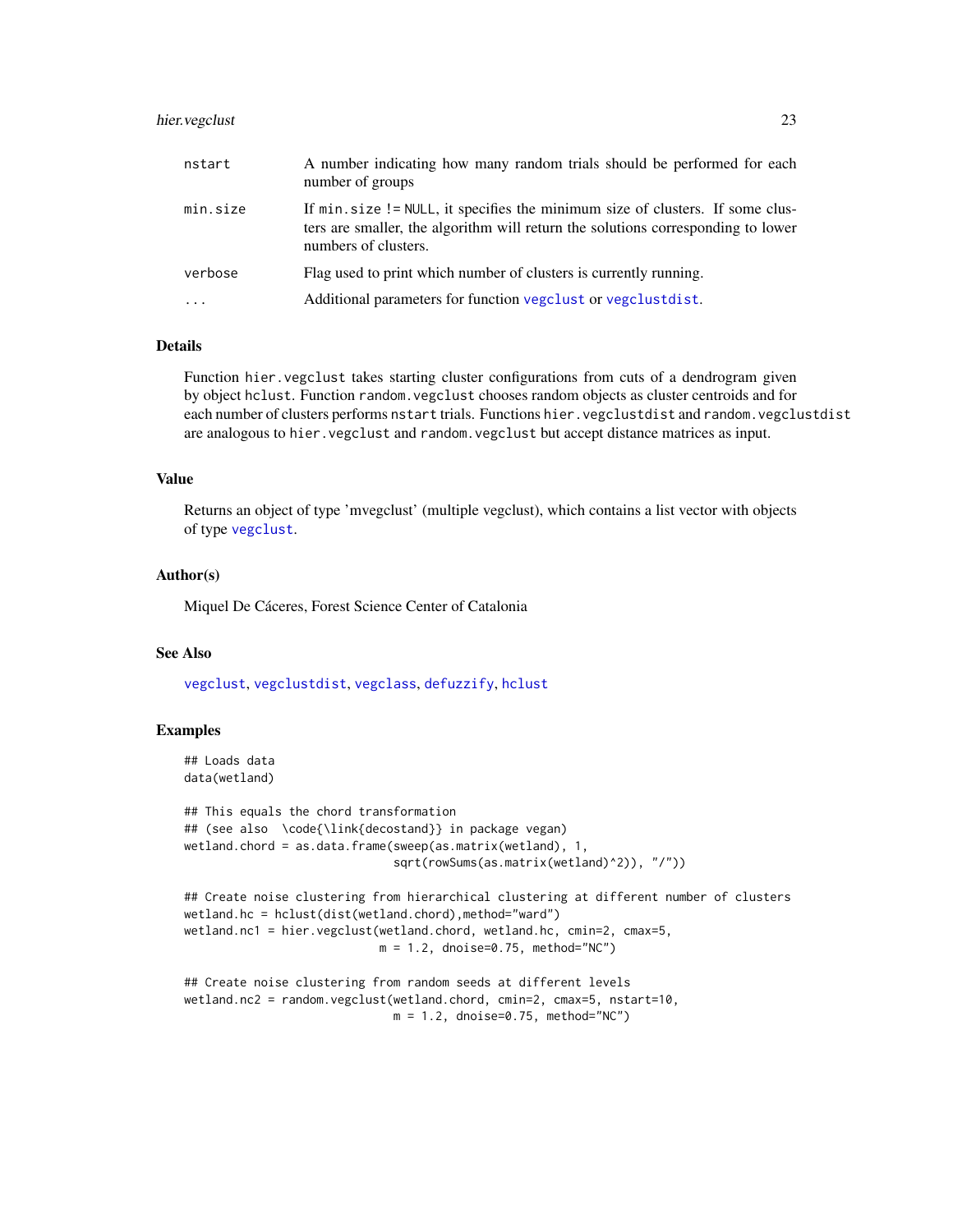<span id="page-23-1"></span><span id="page-23-0"></span>

## Description

Performs several runs of function 'vegclust' on a community data matrix using an increasing number of clusters until some conditions are met.

## Usage

```
incr.vegclust(x, method="NC", ini.fixed.centers = NULL,
              min.size = 10, max.var=NULL, alpha = 0.5,
              nstart=100, fix.previous = TRUE, dnoise=0.75, m=1.0,...)
```
## Arguments

| X                 | Community data table. A site (rows) by species (columns) matrix or data frame.                                                                                                                                                                                                                                                |
|-------------------|-------------------------------------------------------------------------------------------------------------------------------------------------------------------------------------------------------------------------------------------------------------------------------------------------------------------------------|
| method            | A clustering model. Current accepted models are of the noise clustering family:                                                                                                                                                                                                                                               |
|                   | • "NC": Noise clustering (Dave and Krishnapuram 1997)                                                                                                                                                                                                                                                                         |
|                   | • "NCdd": Noise clustering with medoids                                                                                                                                                                                                                                                                                       |
|                   | • "HNC": Hard noise clustering                                                                                                                                                                                                                                                                                                |
|                   | • "HNCdd": Hard noise clustering with medoids                                                                                                                                                                                                                                                                                 |
| ini.fixed.centers |                                                                                                                                                                                                                                                                                                                               |
|                   | The coordinates of initial fixed cluster centers. These will be used as fixed Centers<br>in all calls to vegclust. If method="NCdd" or method="HNCdd" then ini.fixed.centers<br>can be specified as a vector of indices for medoids.                                                                                          |
| min.size          | The minimum size (cardinality) of clusters. If any of the current k clusters does<br>not have enough members the algorithm will stop and return the solution with<br>k-1 clusters.                                                                                                                                            |
| max.var           | The maximum variance allowed for clusters (see function clustvar). If speci-<br>fied, the algorithm will stop when any of the clusters is at the same time small<br>and has large variance. If $max. var = NULL$ then this criterion is not used.                                                                             |
| alpha             | Criterion to choose cluster seeds from the noise class. Specifically, an object<br>is considered as cluster seed if the membership to the noise class is larger than<br>alpha.                                                                                                                                                |
| nstart            | A number indicating how many random trials should be performed for number<br>of groups. Each random trial uses the k-1 cluster centers plus the coordinates of<br>the current cluster seed as initial solution for vegclust. Thus, if there are less<br>cluster seed candidates than nstart, then not all runs are conducted. |
| fix.previous      | Flag used to indicate that the cluster centers found when determining k-1 clusters<br>are fixed when determining k clusters.                                                                                                                                                                                                  |
| m                 | The fuzziness exponent.                                                                                                                                                                                                                                                                                                       |
| dnoise            | The distance to the noise cluster.                                                                                                                                                                                                                                                                                            |
| .                 | Additional parameters for function vegclust.                                                                                                                                                                                                                                                                                  |
|                   |                                                                                                                                                                                                                                                                                                                               |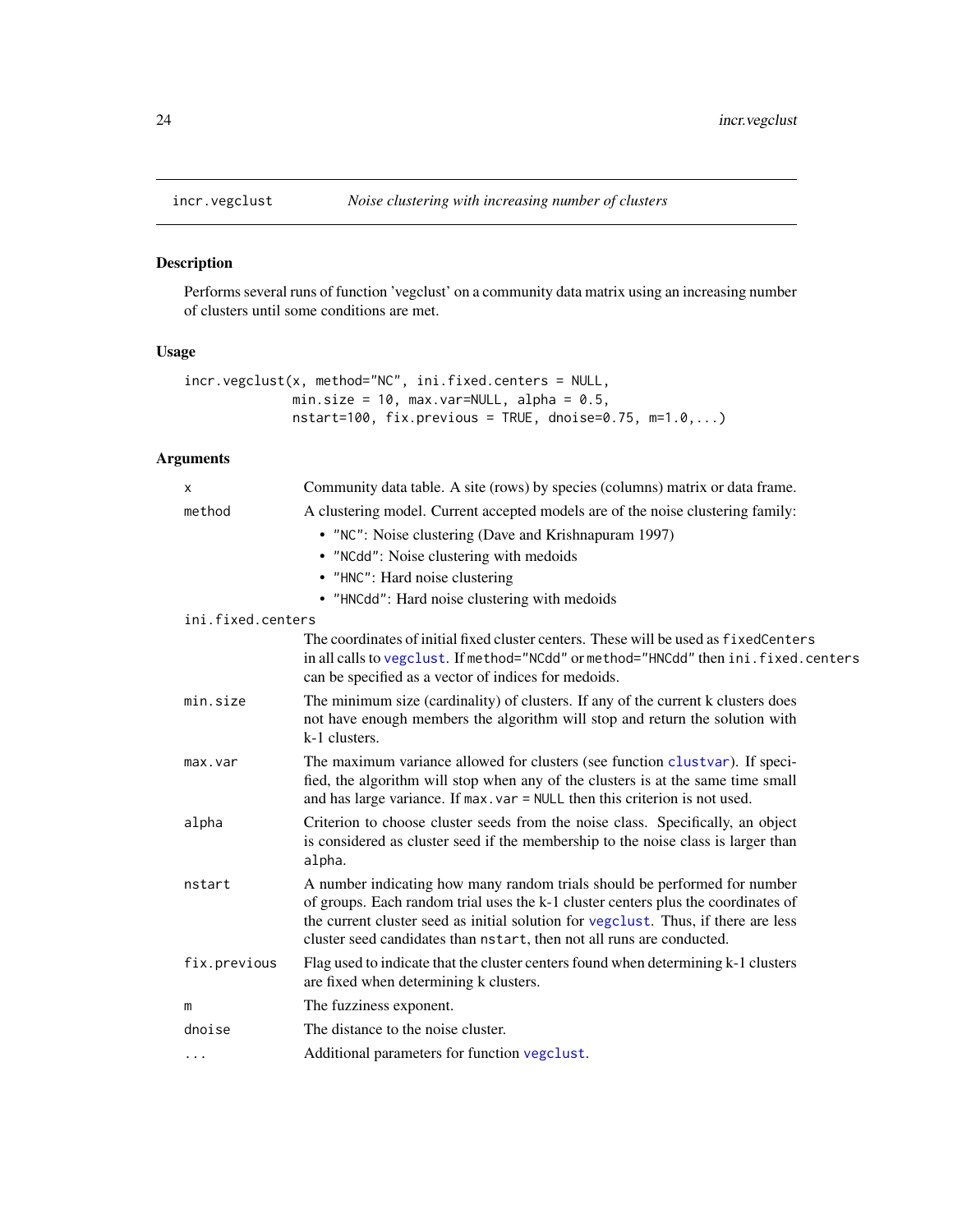#### <span id="page-24-0"></span>interclustdist 25

## Details

Function hier.vegclust takes starting cluster configurations from cuts of a dendrogram given by object hclust. Function random.vegclust chooses random objects as cluster centroids and for each number of clusters performs nstart trials.

## Value

Returns an object of class [vegclust](#page-37-1); or NULL if the initial cluster does not contain enough members.

#### Author(s)

Miquel De Cáceres, Forest Science Center of Catalonia

#### References

Davé, R. N. and R. Krishnapuram (1997) Robust clustering methods: a unified view. IEEE Transactions on Fuzzy Systems 5, 270-293.

## See Also

[vegclust](#page-37-1),[hier.vegclust](#page-21-1)

#### Examples

```
## Loads data
data(wetland)
## This equals the chord transformation
## (see also \code{\link{decostand}} in package 'vegan')
wetland.chord = as.data.frame(sweep(as.matrix(wetland), 1,
                              sqrt(rowSums(as.matrix(wetland)^2)), "/"))
## Call incremental noise clustering
wetland.nc = incr.vegclust(wetland.chord, method="NC", m = 1.2, dnoise=0.75,
                           min.size=5)
## Inspect cluster sizes
print(wetland.nc$size)
```
interclustdist *Calculates the distance between pairs of cluster centroids*

#### Description

Calculates the distance between pairs of cluster centroids, given a distance matrix and a cluster vector.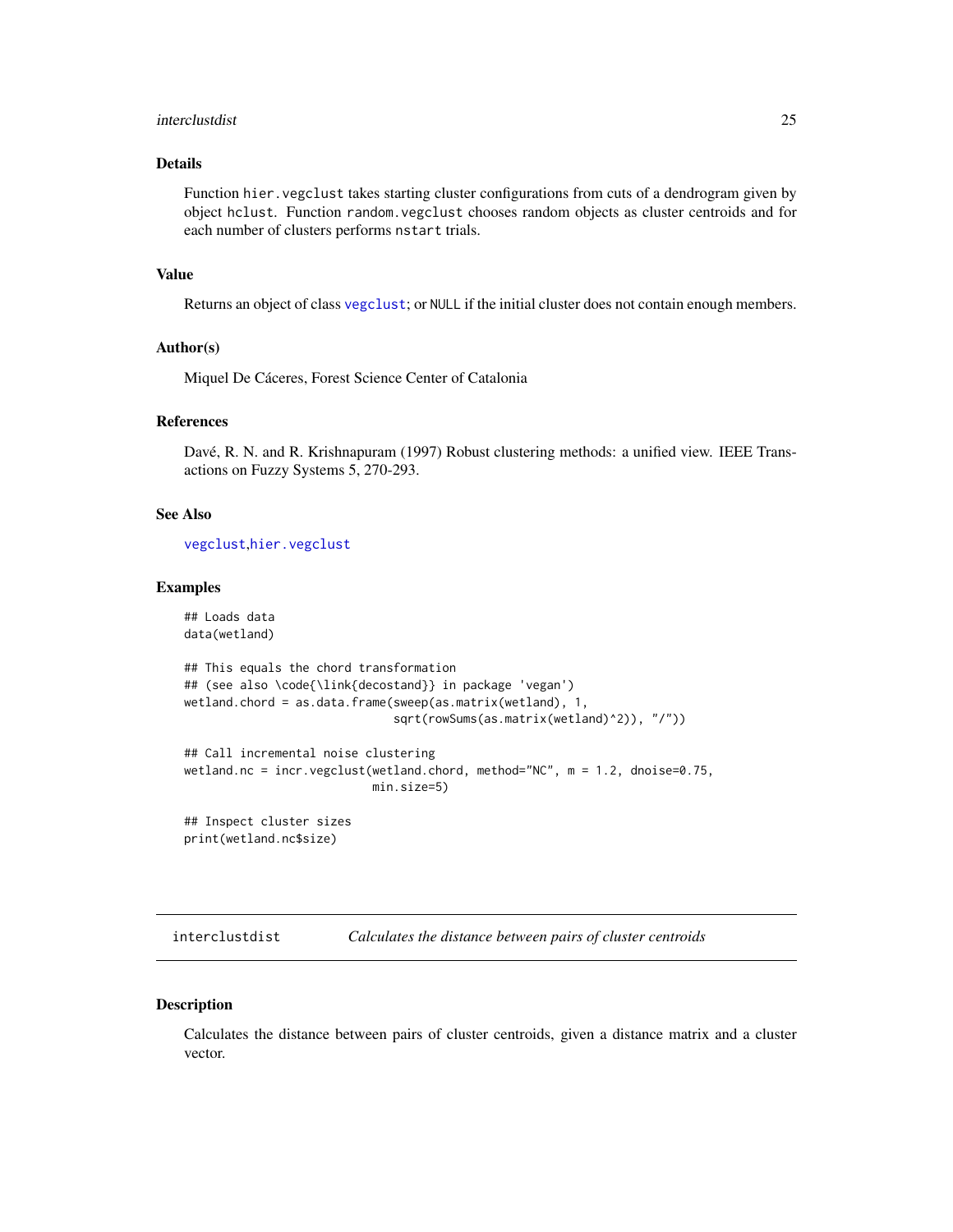#### <span id="page-25-0"></span>Usage

```
interclustdist(x, cluster)
```
#### Arguments

| $\mathsf{x}$ | A site-by-site data matrix or an object of class dist containing the distance<br>values between pairs of sites (plot records). |
|--------------|--------------------------------------------------------------------------------------------------------------------------------|
| cluster      | A vector indicating the hard membership of each object in x to a set of groups.<br>Can contain NA values.                      |

## Value

An object of class [dist](#page-0-0) containing the distances between cluster centers.

#### Author(s)

Miquel De Cáceres, Forest Science Center of Catalonia

## Examples

##TO BE DONE##

medreg *Regeneration of Mediterranean vegetation data set*

## Description

A stratified vegetation data set containing with several plot records laid to assess vegetation recovery three years after a wildfire. Collected in 2012 by Miquel De Caceres and Albert Petit in Horta de Sant Joan (Catalonia, Spain).

#### Usage

data(medreg)

#### Format

An object of class 'stratifiedvegdata' with 96 elements (plots), each of them consisting of a data.frame where rows correspond to species groups and columns correspond to vegetation strata. Abundance values are percentage cover.

## See Also

[CAP](#page-6-1), [plot.CAP](#page-26-1)

## Examples

data(medreg)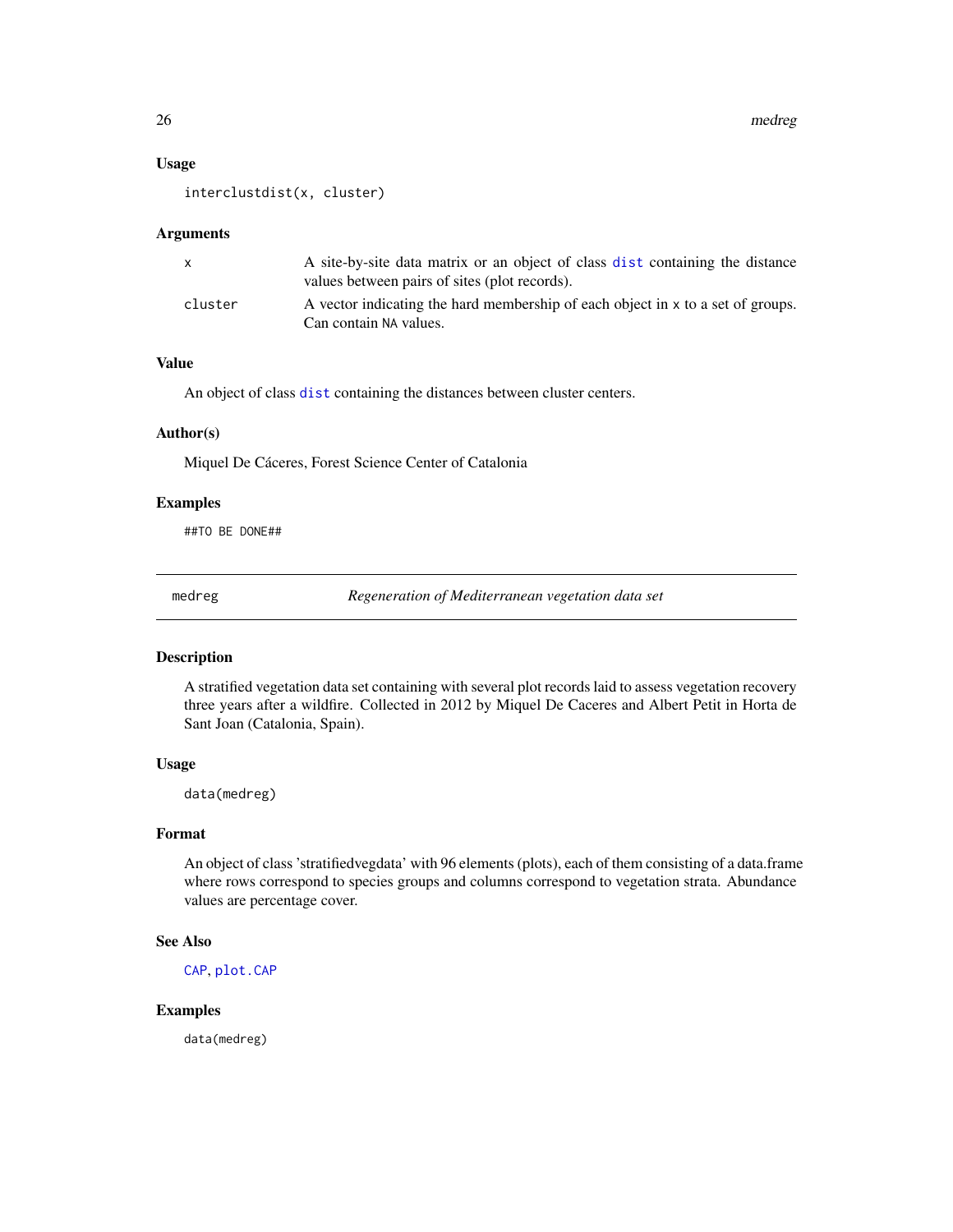<span id="page-26-1"></span><span id="page-26-0"></span>

#### Description

Create plots used to inspect one or more cumulative abundance profiles.

## Usage

```
## S3 method for class 'CAP'
plot(x, sizes=NULL, species=NULL, plots=NULL, switchAxes=FALSE,
                   add=FALSE, drawAxes = TRUE, xlab="", ylab="", type="s",...)
## S3 method for class 'stratifiedvegdata'
plot(x, sizes=NULL, species=NULL, plots=NULL, switchAxes=FALSE,
                   add=FALSE, drawAxes = TRUE, xlab="", ylab="", type="s",...)
```
## Arguments

| An object returned from function CAP or an object of class stratified vegdata<br>(see documentation for function stratifyvegdata).                                                                                                                  |
|-----------------------------------------------------------------------------------------------------------------------------------------------------------------------------------------------------------------------------------------------------|
| A vector containing the size values associated to each size class. If NULL the<br>y-axis will be defined using the size class order in x.                                                                                                           |
| A vector of strings indicating the species whose profile is to be drawn. If NULL<br>all species are plotted.                                                                                                                                        |
| A vector indicating the plot records whose profile is to be drawn. Can be a<br>character vector (for plot names), a numeric vector (for plot indices) or a<br>logical vector (for TRUE/FALSE selection). If NULL all plot records are plot-<br>ted. |
| A flag indicating whether ordinate and abscissa axes should be interchanged.                                                                                                                                                                        |
| A flag indicating whether profiles should be drawn on top of current drawing<br>area. If add=FALSE a new plot is created.                                                                                                                           |
| A flag indicating whether axes should be drawn.                                                                                                                                                                                                     |
| String label for the x axis.                                                                                                                                                                                                                        |
| String label for the y axis.                                                                                                                                                                                                                        |
| Type of plot to be drawn ("p" for points, "l" for lines, "s" for steps, ).                                                                                                                                                                          |
| Additional plotting parameters.                                                                                                                                                                                                                     |
|                                                                                                                                                                                                                                                     |

#### Author(s)

Miquel De Cáceres, Forest Science Center of Catalonia

#### References

De Cáceres, M., Legendre, P. & He, F. (2013) Dissimilarity measurements and the size structure of ecological communities. Methods in Ecology and Evolution 4: 1167-1177.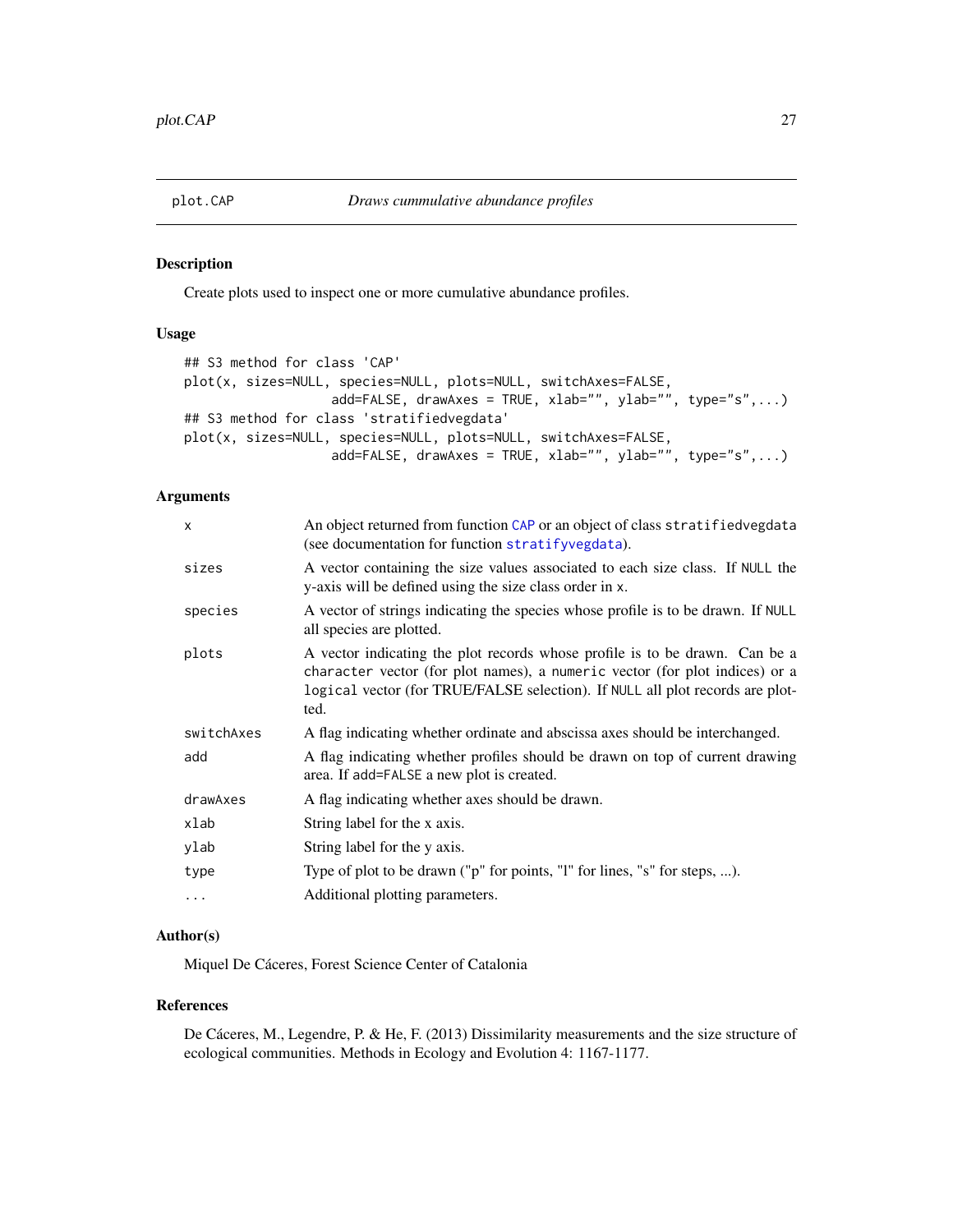## See Also

[CAP](#page-6-1)

## Examples

```
## Load stratified data
data(medreg)
## Check that 'medreg' has correct class
class(medreg)
## Create cumulative abundance profile (CAP) for each plot
medreg.CAP = CAP(medreg)
## Draw the stratified data and profile corresponding to the third plot
plot(medreg, plots="3")
plot(medreg.CAP, plots="3")
## Look at the plot and CAP of the same plot
medreg[["3"]]
medreg.CAP[["3"]]
```
<span id="page-27-1"></span>plot.CAS *Draws a cummulative abundance surface*

## Description

Create plots used to inspect one or more cumulative abundance profiles.

## Usage

```
## S3 method for class 'CAS'
plot(x, plot=NULL, species=NULL, sizes1=NULL, sizes2 = NULL,
               palette = colorRampPalette(c( "light blue","light green","white",
                   "yellow","orange","red")), zlim=NULL,...)
```
## Arguments

| $\mathsf{x}$ | An object of class CAS.                                                                                                                                       |
|--------------|---------------------------------------------------------------------------------------------------------------------------------------------------------------|
| plot         | A string indicating the plot record whose surface is to be drawn.                                                                                             |
| species      | A string indicating the species whose profile is to be drawn.                                                                                                 |
| sizes1       | A vector containing the size values associated to each primary size class. If NULL<br>the x-axis will be defined using the primary size class order in x.     |
| sizes2       | A vector containing the size values associated to each secondary size class. If<br>NULL the y-axis will be defined using the secondary size class order in x. |
| palette      | Color palette for z values.                                                                                                                                   |
| zlim         | The limits for the z-axis.                                                                                                                                    |
| .            | Additional plotting parameters for function persp.                                                                                                            |
|              |                                                                                                                                                               |

<span id="page-27-0"></span>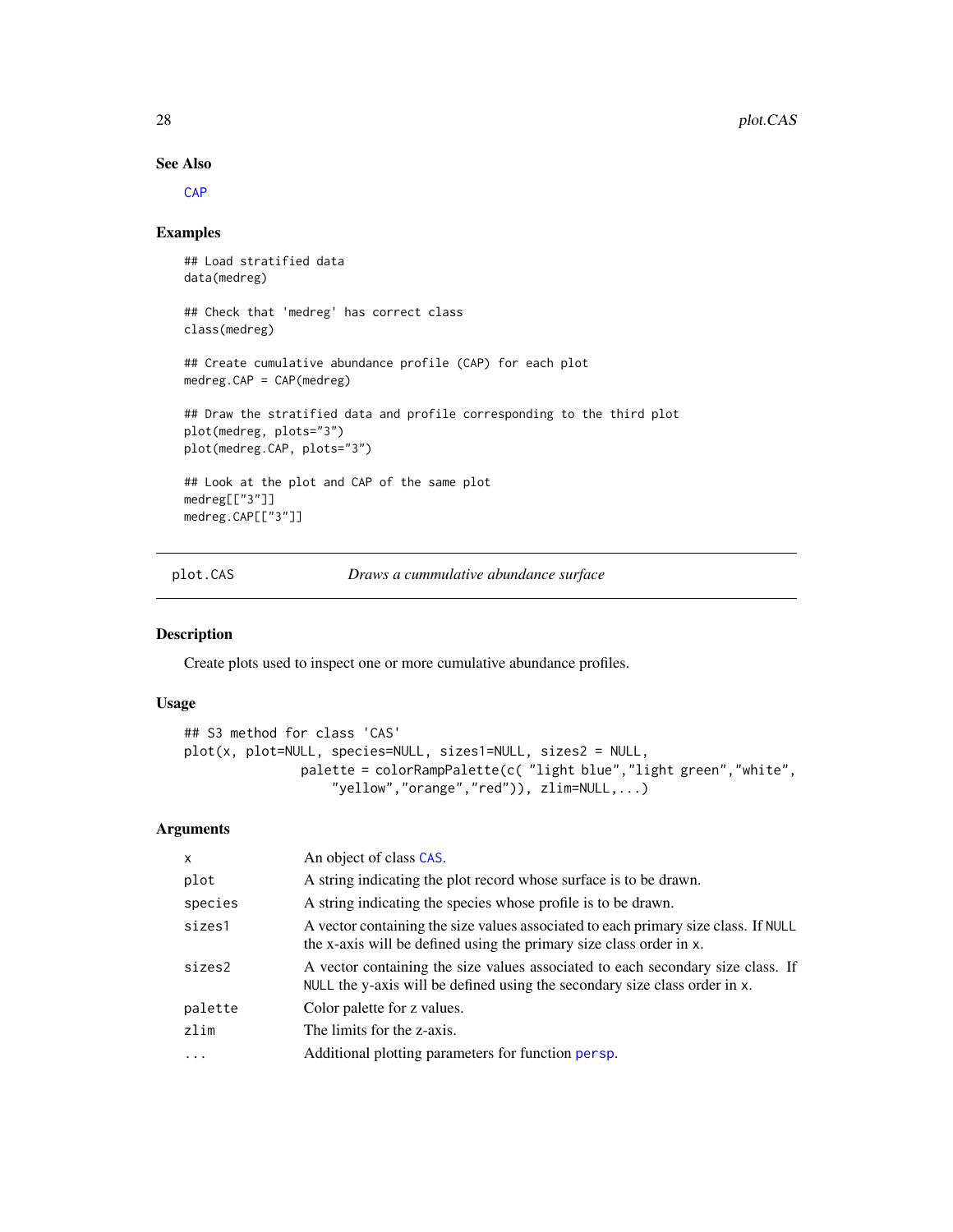## <span id="page-28-0"></span>plot.mvegclust 29

#### Author(s)

Miquel De Cáceres, Forest Science Center of Catalonia

#### References

De Cáceres, M., Legendre, P. & He, F. (2013) Dissimilarity measurements and the size structure of ecological communities. Methods in Ecology and Evolution 4: 1167-1177.

#### See Also

[CAS](#page-8-1), [persp](#page-0-0)

#### Examples

```
## Create synthetic tree data
pl = rep(1,100) # All trees in the same plotsp = ifelse(runif(100)>0.5,1,2) # Random species identity (species 1 or 2)h=rgamma(100,10,2) # Heights (m)
d = rpois(100, lambda=h^2) # Diameters (cm)
m = data.frame(plot=pl,species=sp, height=h,diameter=d)
m$ba = pi*(m$diameter/200)^2print(head(m))
## Size classes
heights = seq(0, 4, by=.25)^2 # Quadratic classes
diams = seq(0, 130, by=5) # Linear classes
## Stratify tree data
X<-stratifyvegdata(m, sizes1=heights, sizes2=diams,
                   plotColumn = "plot", speciesColumn = "species",
                   size1Column = "height", size2Column = "diameter",
                   abundanceColumn = "ba")
## Build cummulative abundance surface
Y = CAS(X)## Plot the surface of species '1' in plot '1' using heights and diameters
plot(Y, species=1, sizes1=heights[-1], xlab="height (m)",
    ylab="diameter (cm)", sizes2=diams[-1], zlab="Basal area (m2)",
     zlim = c(0,6), main="Species 1")
```
plot.mvegclust *Plots clustering results*

#### Description

Create plots used to study vegclust clustering results for an increasing number of clusters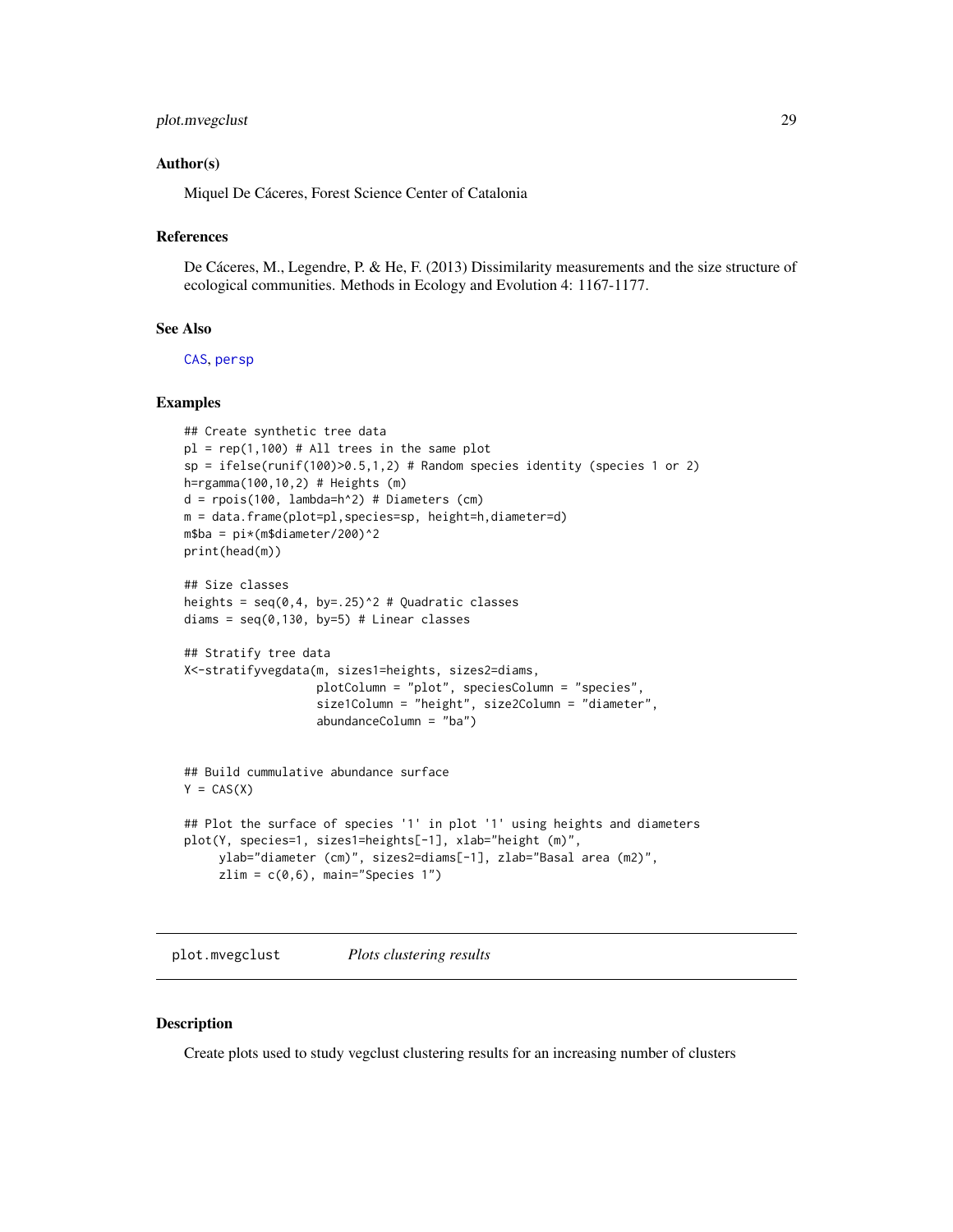#### <span id="page-29-0"></span>Usage

```
## S3 method for class 'mvegclust'
plot(x, type="hnc", excludeFixed=TRUE, verbose=FALSE, ylim=NULL,
                         xlab=NULL, ylab=NULL, maxvar=0.6, minsize=20,...)
```
## Arguments

| x            | An object returned from functions hier. vegclust or random. vegclust.                                                  |
|--------------|------------------------------------------------------------------------------------------------------------------------|
| type         | A string indicating the type of plot desired. Current accepted values are "hnc", "hmemb", "var", "hcs"<br>and "valid". |
| excludeFixed | A flag to indicate whether clusters with fixed centroids should be excluded from<br>plots.                             |
| verbose      | A flag to print extra information.                                                                                     |
| ylim         | A vector with the limits for the y axis.                                                                               |
| xlab         | String label for the x axis.                                                                                           |
| ylab         | String label for the y axis.                                                                                           |
| maxvar       | Maximum cluster variance allowed for the type="valid" plot.                                                            |
| minsize      | Minimum cluster size allowed for the type="valid" plot.                                                                |
| $\cdots$     | Additional plotting parameters.                                                                                        |

## Value

Different information is returned depending on the type of plot chosen.

#### Author(s)

Miquel De Cáceres, Forest Science Center of Catalonia

## Examples

```
## Loads data
data(wetland)
```

```
## This equals the chord transformation
## (see also \code{\link{decostand}} in package 'vegan')
wetland.chord = as.data.frame(sweep(as.matrix(wetland), 1,
                              sqrt(rowSums(as.matrix(wetland)^2)), "/"))
```

```
## Create noise clustering from hierarchical clustering at different number of clusters
wetland.hc = hclust(dist(wetland.chord),method="ward")
wetland.nc = hier.vegclust(wetland.chord, wetland.hc, cmin=2, cmax=5, m = 1.2,
                          dnoise=0.75, method="NC")
```
## Plot changes in the number of objects falling into the noise cluster plot(wetland.nc, type="hnc")

## Plots the number of objects falling into "true" clusters,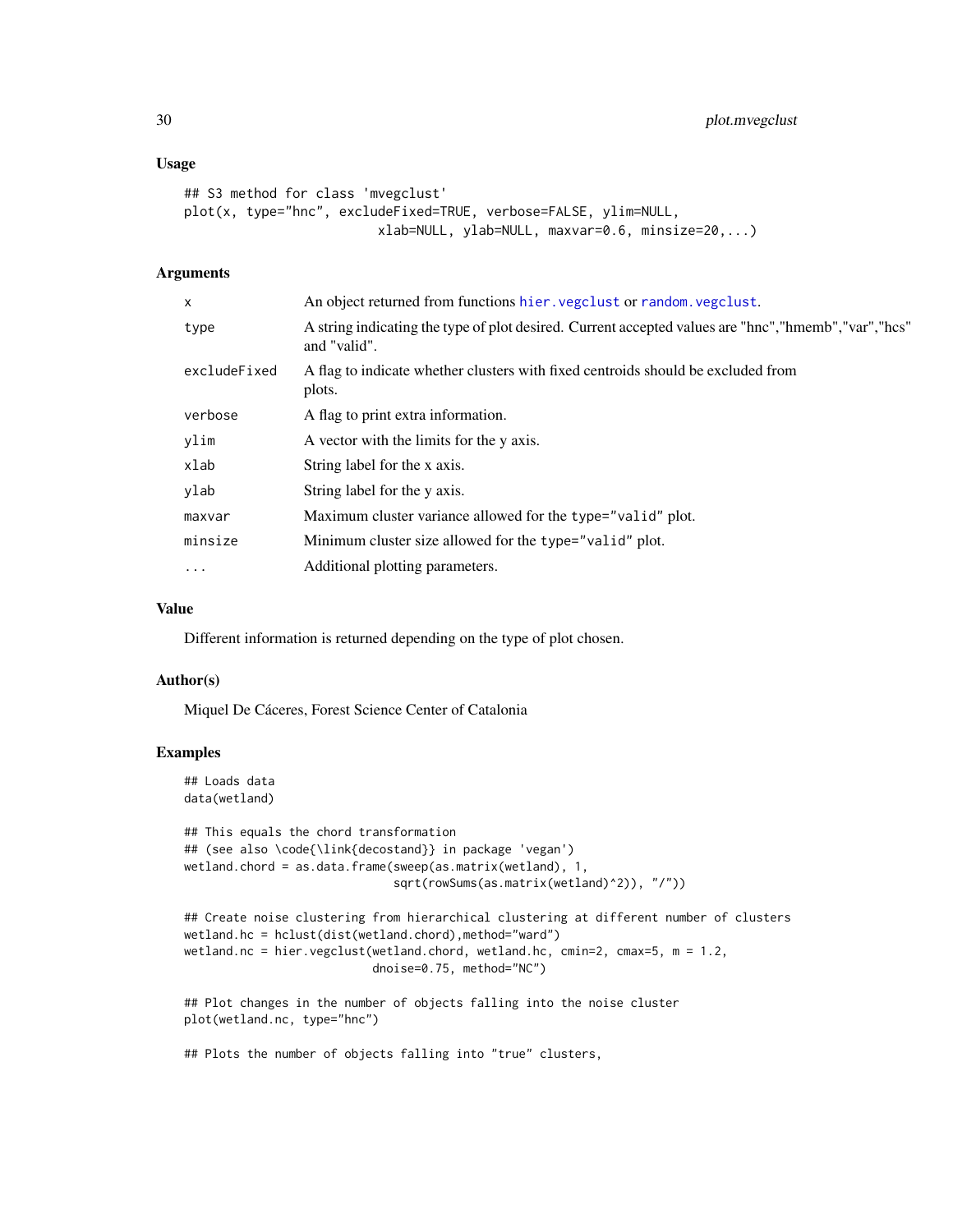#### <span id="page-30-0"></span>relate.levels 31

```
## the number of objects considered intermediate,
## and the number of objects falling into the noise
plot(wetland.nc, type="hmemb")
## Plot minimum, maximum and average cluster size
plot(wetland.nc, type="hcs")
## Plot minimum, maximum and average cluster variance
plot(wetland.nc, type="var")
## Plot number of groups with high variance, low membership or both
plot(wetland.nc, type="valid")
```
relate.levels *Relates two clustering level results.*

#### Description

Analyzes how lower level clusters are assigned into upper level ones. The analysis is made for several number of clusters.

#### Usage

```
relate.levels(lower, upper, defuzzify = FALSE, excludeFixed = FALSE, verbose=FALSE, ...)
```
#### Arguments

| lower        | A list of objects of type vegclust or vegclass that represent classifications at<br>a finer level of resolution.    |
|--------------|---------------------------------------------------------------------------------------------------------------------|
| upper        | A list of objects of type vegalust or vegalass that represent classifications at<br>an broader level of resolution. |
| defuzzify    | A logical flag used to indicate whether the result of calling crossmemb should<br>be deffuzified.                   |
| excludeFixed | A logical used to indicate whether fixed clusters should be excluded from the<br>comparison of levels.              |
| verbose      | A flag used to ask for extra screen output.                                                                         |
| $\cdots$     | Additional parameters for function defuzzify.                                                                       |

## Details

For each pair of vegclust (or vegclass) objects in upper and lower, the function calls function [crossmemb](#page-17-1) and then, if asked, deffuzifies the resulting memberships (by calling function [defuzzify](#page-18-1)) and several quantities are calculated (see 'value' section).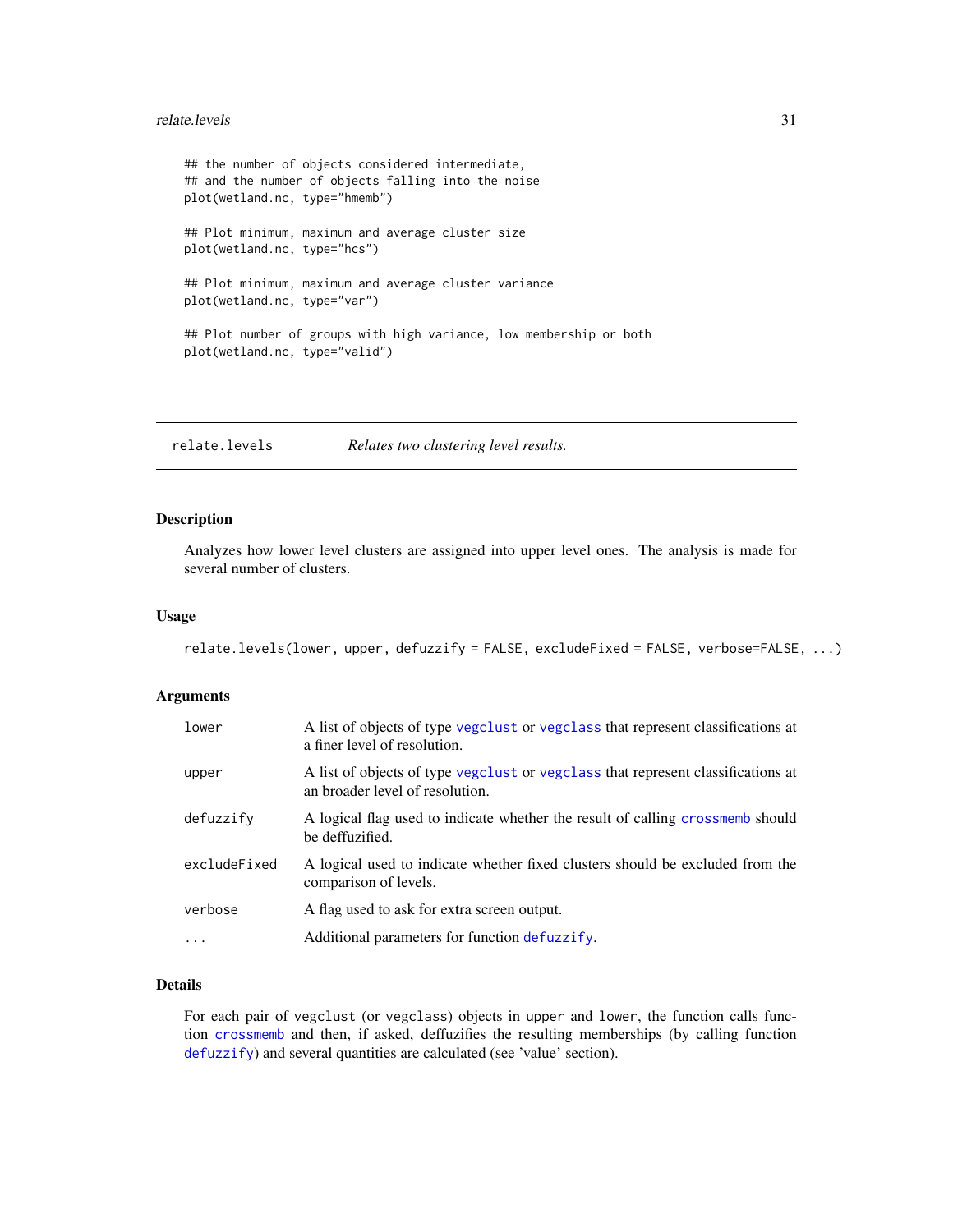#### <span id="page-31-0"></span>Value

A list with several data frames (see below). In each of them, the rows are items of upper and columns are items of lower. The names of rows and columns are the number of clusters of each [vegclust](#page-37-1) (or vegclass) object.

| nnoise     | The number of low level clusters that are assigned to the Noise class (for upper<br>objects using Noise clustering).        |
|------------|-----------------------------------------------------------------------------------------------------------------------------|
| maxnoise   | The maximum membership value of low level clusters to the Noise class (for<br>upper objects using Noise clustering).        |
| minmaxall  | The minimum value (across upper level clusters) of the maximum membership<br>value observed among the lower level clusters. |
| minallsize | The minimum value (across upper level clusters) of the sum of membership<br>values across lower level clusters.             |
| empty      | The number of upper level clusters (mobile or fixed) that do not have any mem-<br>ber among the lower level clusters.       |

## Author(s)

Miquel De Cáceres, Forest Science Center of Catalonia

## See Also

[vegclust](#page-37-1), [vegclass](#page-35-1), [defuzzify](#page-18-1)

## Examples

```
## Loads data
data(wetland)
```

```
## This equals the chord transformation
## (see also \code{\link{decostand}} in package vegan)
wetland.chord = as.data.frame(sweep(as.matrix(wetland), 1,
                              sqrt(rowSums(as.matrix(wetland)^2)), "/"))
## Create noise clustering from hierarchical clustering at different number of cluster
wetland.hc = hclust(dist(wetland.chord),method="ward")
```

```
wetland.nc1 = hier.vegclust(wetland.chord, wetland.hc, cmin=2, cmax=6, m = 1.2,
                            dnoise=0.75, method="NC")
wetland.nc2 = hier.vegclust(wetland.chord, wetland.hc, cmin=2, cmax=4, m = 1.2,
                            dnoise=0.85, method="NC")
```

```
## Studies the assignment of levels
relate.levels(wetland.nc1, wetland.nc2, method="cut")
```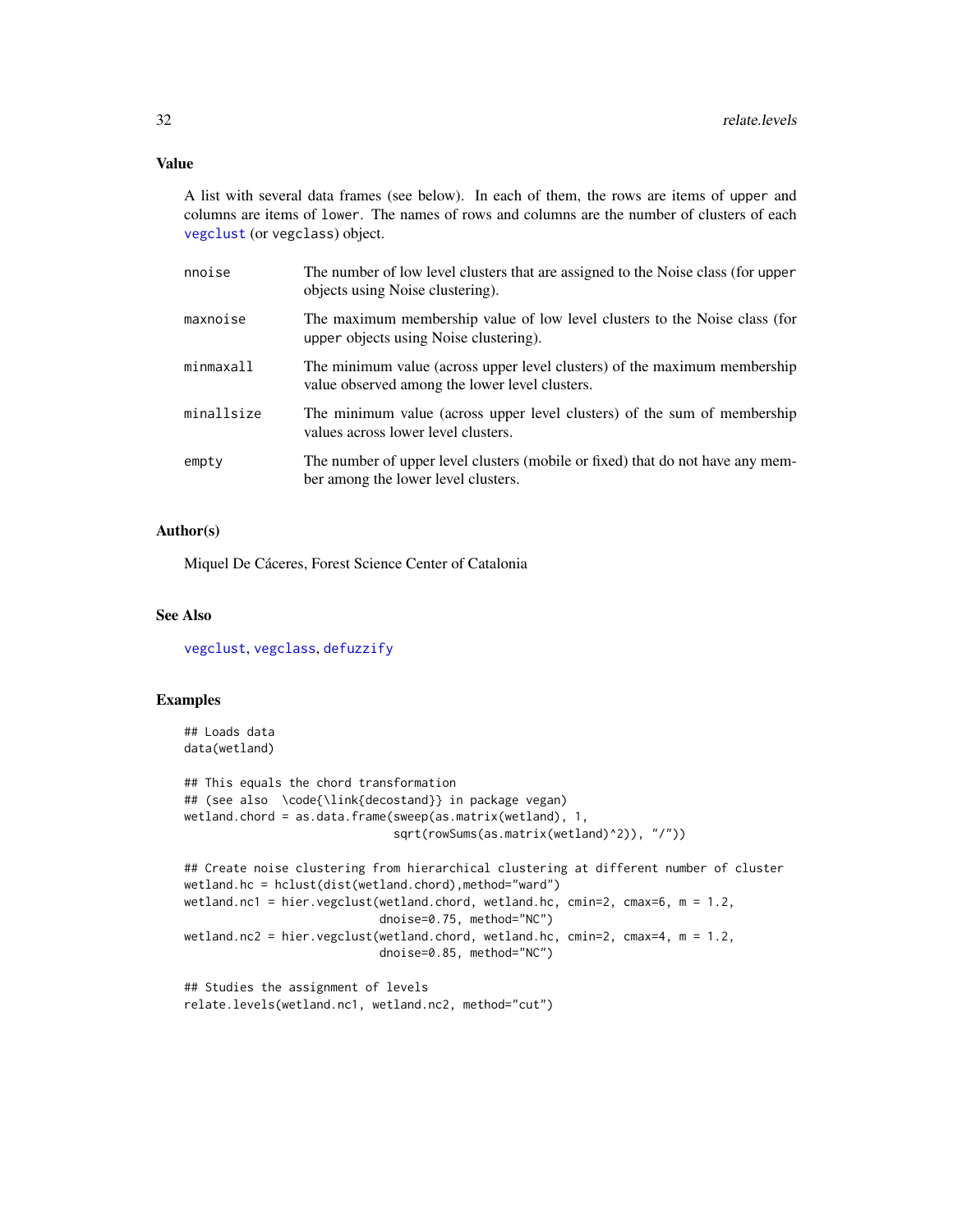<span id="page-32-1"></span><span id="page-32-0"></span>

#### Description

Function stratifyvegdata reshapes individual abundance values into species abundance values per size class or combination of size classes. Function as.stratifiedvegdata checks if the input list has appropriate properties and turns it into an object of class 'stratifiedvegdata'.

#### Usage

```
stratifyvegdata(x, sizes1, sizes2 = NULL, treeSel=NULL, spcodes = NULL,
                plotColumn="plot", speciesColumn = "species",
           abundanceColumn="abundance", size1Column = "size", size2Column = NULL,
             cumulative=FALSE, counts=FALSE, mergeSpecies=FALSE, verbose=FALSE)
as.stratifiedvegdata(X)
```
## Arguments

| X               | A data frame containing individual plant data. Individuals are in rows, while<br>measurements are in columns.                                                                                        |  |
|-----------------|------------------------------------------------------------------------------------------------------------------------------------------------------------------------------------------------------|--|
| sizes1          | A numerical vector containing the breaks for primary size classes in ascending<br>order.                                                                                                             |  |
| sizes2          | A numerical vector containing the breaks for secondary size classes in ascending<br>order.                                                                                                           |  |
| treeSel         | A logical vector specifying which rows in $x$ to be used. By default (tree Sel =<br>NULL) all rows are taken.                                                                                        |  |
| spcodes         | A character vector indicating the codes of species to be used for stratification<br>(species codes beyond those appearing in $x$ are possible). If spcodes = NULL<br>then all species in x are used. |  |
| plotColumn      | The name of the column in x that contains plot identifiers.                                                                                                                                          |  |
| speciesColumn   | The name of the column in x that contains species names.                                                                                                                                             |  |
| abundanceColumn |                                                                                                                                                                                                      |  |
|                 | The name of the column in x that contains abundance values.                                                                                                                                          |  |
| size1Column     | The name of the column in x that contains values for primary size classes.                                                                                                                           |  |
| size2Column     | The name of the column in x that contains values for secondary size classes.                                                                                                                         |  |
| cumulative      | A flag to indicate that cumulative abundance profiles or surfaces are desired.                                                                                                                       |  |
| counts          | A flag to indicate that the output should be individual counts instead of added<br>abundance values.                                                                                                 |  |
| mergeSpecies    | A flag to indicate that species identity should be ignored. This leads to analyzing<br>the structure of biomass disregarding species identity.                                                       |  |
| verbose         | A logical flag to indicate extra output.                                                                                                                                                             |  |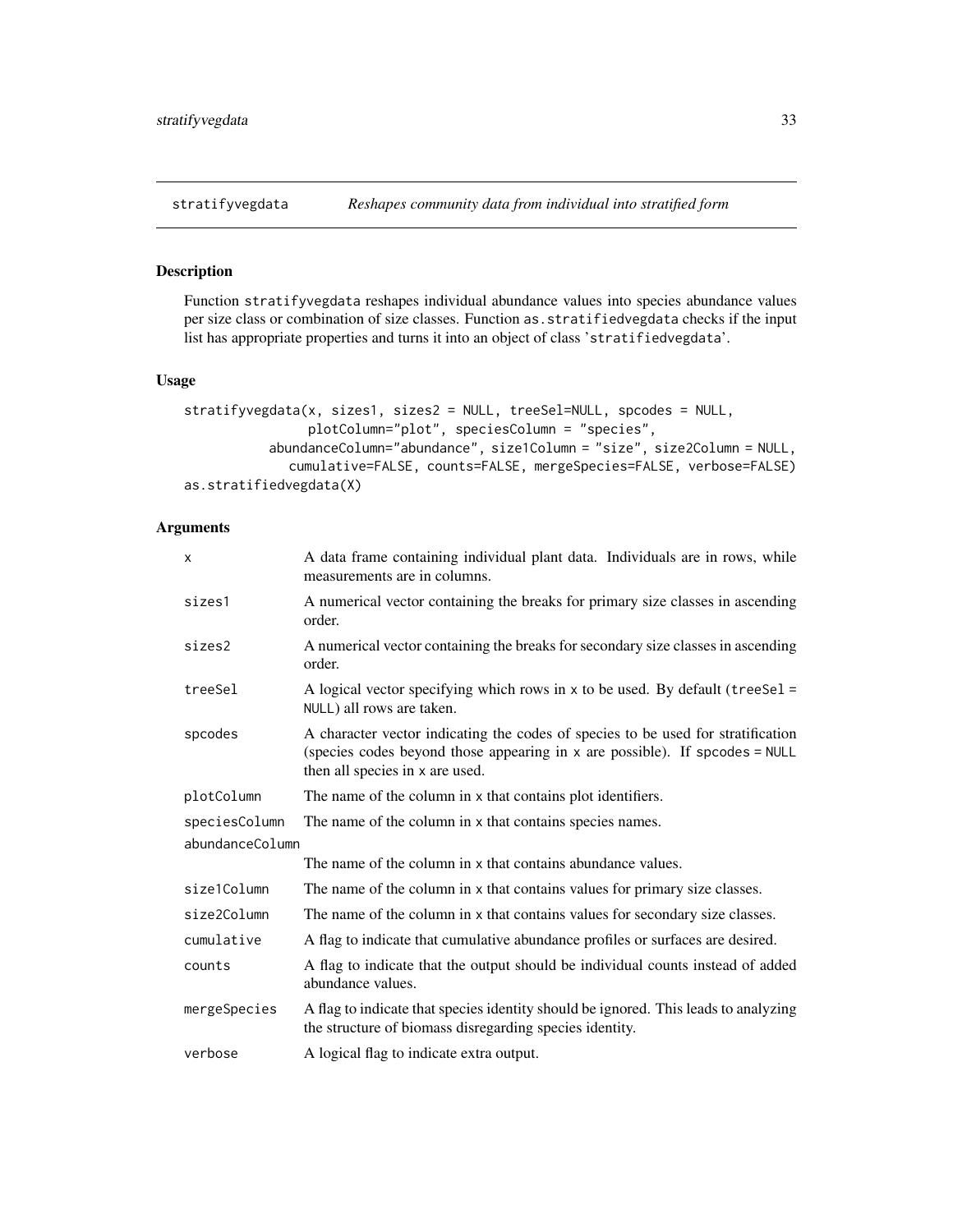X A list with as many elements as plot records. Each element should be of class 'matrix' or 'data.frame' with species in rows and strata in columns. Furthermore, the number of rows (species) and columns (strata) should be the same for all elements.

#### Details

For each individual (row) in x, stratifyvegdata assigns it to the size class (stratum) containing its size. The corresponding abundance value (e.g. crown cover) of the individual is added to the abundance of the corresponding species at the size class (stratum). If sizes2 and size2Column are supplied, the function assigns each individual (row) in x to the combination of size classes (e.g. tree height and diameter).

#### Value

Both functions return an object of class 'stratifiedvegdata', which is a list of matrices, one for each plot record. Each element (matrix) has as many rows as species and as many columns as size classes (i.e., as many as elements in vector sizes1). Columns are named starting with 'S' and continuing with the size class (stratum) number. If mergeSpecies=TRUE then all matrices have a single row (whose name is "all"). If sizes2 and size2Column are supplied to stratifyvegdata, the function returns an object of class 'doublestratifiedvegdata', which is a list of arrays, one for each plot record. Each element (array) has three dimensions corresponding to species, primary sizes (number of elements in in vector sizes1) and secondary sizes (number of elements in in vector sizes2). If cumulative=TRUE then the function returns cumulative abundances (see [CAP](#page-6-1) and [CAS](#page-8-1)).

#### Author(s)

Miquel De Cáceres, Forest Science Center of Catalonia.

#### **References**

De Cáceres, M., Legendre, P. & He, F. (2013) Dissimilarity measurements and the size structure of ecological communities. Methods in Ecology and Evolution 4: 1167-1177.

#### See Also

[reshape](#page-0-0), [CAP](#page-6-1), [CAS](#page-8-1)

#### Examples

```
## Load tree data
data(treedata)
```
## Inspect tree data head(treedata)

```
## Define stratum thresholds (4 strata)
heights = seq(0, 4, by=0.5)diameters = seq(0, 2, by=0.5)
```
## Stratify tree data using heights as structural variable

<span id="page-33-0"></span>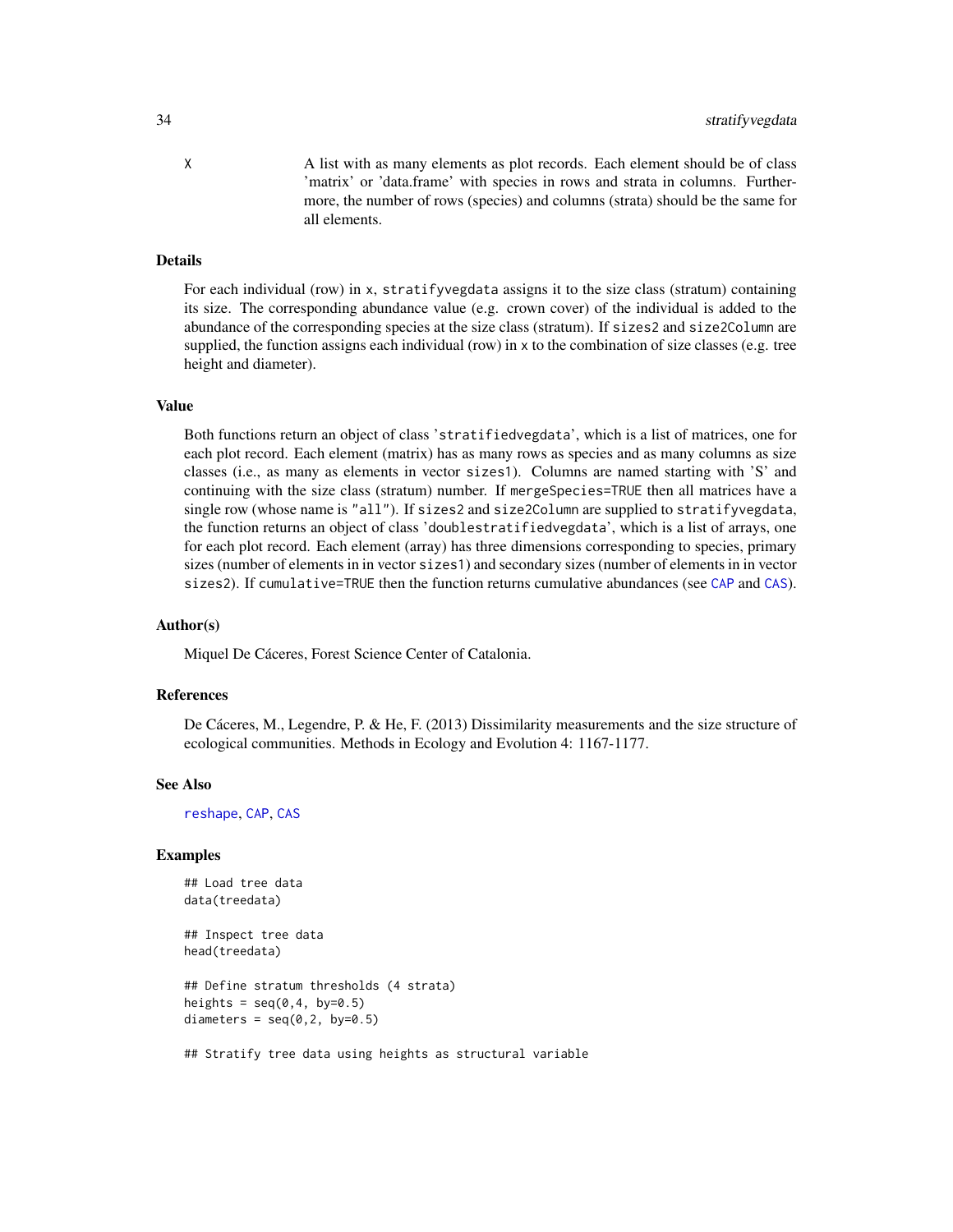#### <span id="page-34-0"></span>treedata 35

```
X = stratifyvegdata(treedata, sizes1=heights, plotColumn="plotID",
                    speciesColumn="species", size1Column="height", counts=TRUE)
## Inspect the second plot record
X[[2]]
## Stratify tree data using heights as structural variable and cover as abundance
Y = stratifyvegdata(treedata, sizes1=heights, plotColumn="plotID",
                    speciesColumn="species", size1Column="height",
                    abundanceColumn="cover")
Y[[2]]
## Stratify tree data using heights and diameters as structural variables
Z = stratifyvegdata(treedata, sizes1=heights, sizes2=diameters, plotColumn="plotID",
                    speciesColumn="species", size1Column="height", size2Column="diam",
                    counts=TRUE)
Z[[2]]
```
treedata *Synthetic vegetation data set with tree data*

## Description

A synthetic data set used to illustrate the stratification of data originally collected on an individual basis (e.g. forest inventory).

#### Usage

data(treedata)

## Format

A data frame where each row corresponds to a different tree. Columns are plot code, species identity, tree height, tree diameter and cover value.

#### See Also

[stratifyvegdata](#page-32-1)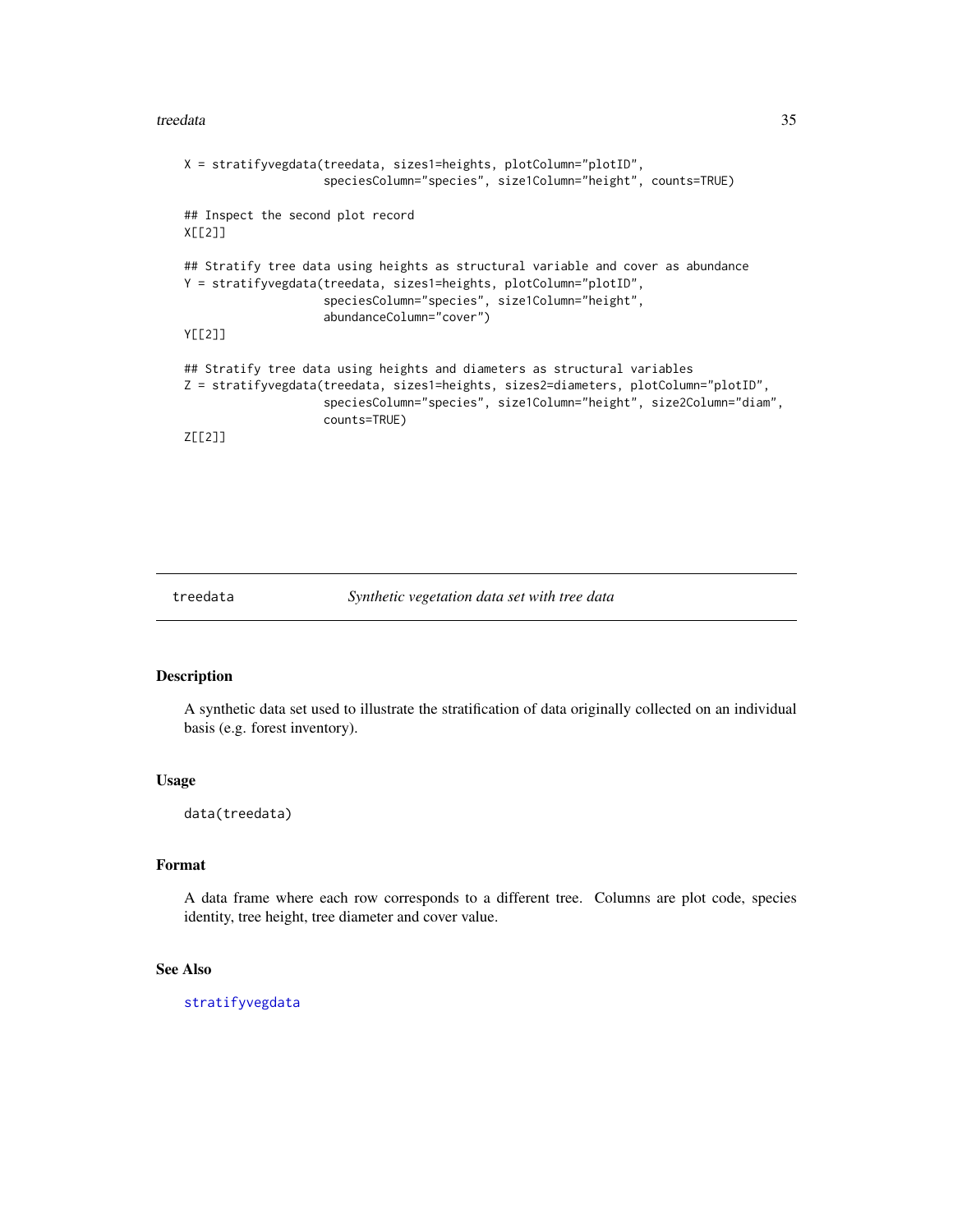<span id="page-35-1"></span><span id="page-35-0"></span>

## Description

Classifies vegetation communities into a previous fuzzy or hard classification.

#### Usage

vegclass(y, x)

## Arguments

| y                               | An object of class vegetust that represents a previous knowledge.                                                                                                                                                                                   |
|---------------------------------|-----------------------------------------------------------------------------------------------------------------------------------------------------------------------------------------------------------------------------------------------------|
| $\mathsf{x}$<br>distance mode). | Community data to be classified, in form of a site by species matrix (if the<br>vegetus object is in raw mode) or a data frame containing the distances between<br>the new sites in rows and the old sites in columns (if the vegclust object is in |

## Details

This function uses the classification model specified in y to classify the communities (rows) in x. When vegclust is in raw mode, the function calls first to [conformveg](#page-16-1) in order to cope with different sets of species. See the help of [as.vegclust](#page-4-1) to see an example of vegclass with distance matrices.

## Value

Returns an object of type vegclass with the following items:

| method        | The clustering model used in y                                                                                                      |
|---------------|-------------------------------------------------------------------------------------------------------------------------------------|
| m             | The fuzziness exponent in y                                                                                                         |
| dnoise        | The distance to the noise cluster used for noise clustering (models NC, NCdd,<br>HNC, HNCdd). This is set to NULL for other models. |
| eta           | The reference distance vector used for possibilistic clustering (models PCM and<br>PCMdd). This is set to NULL for other models.    |
| memb          | The fuzzy membership matrix.                                                                                                        |
| dist2clusters | The matrix of object distances to cluster centers.                                                                                  |

## Author(s)

Miquel De Cáceres, Forest Science Center of Catalonia.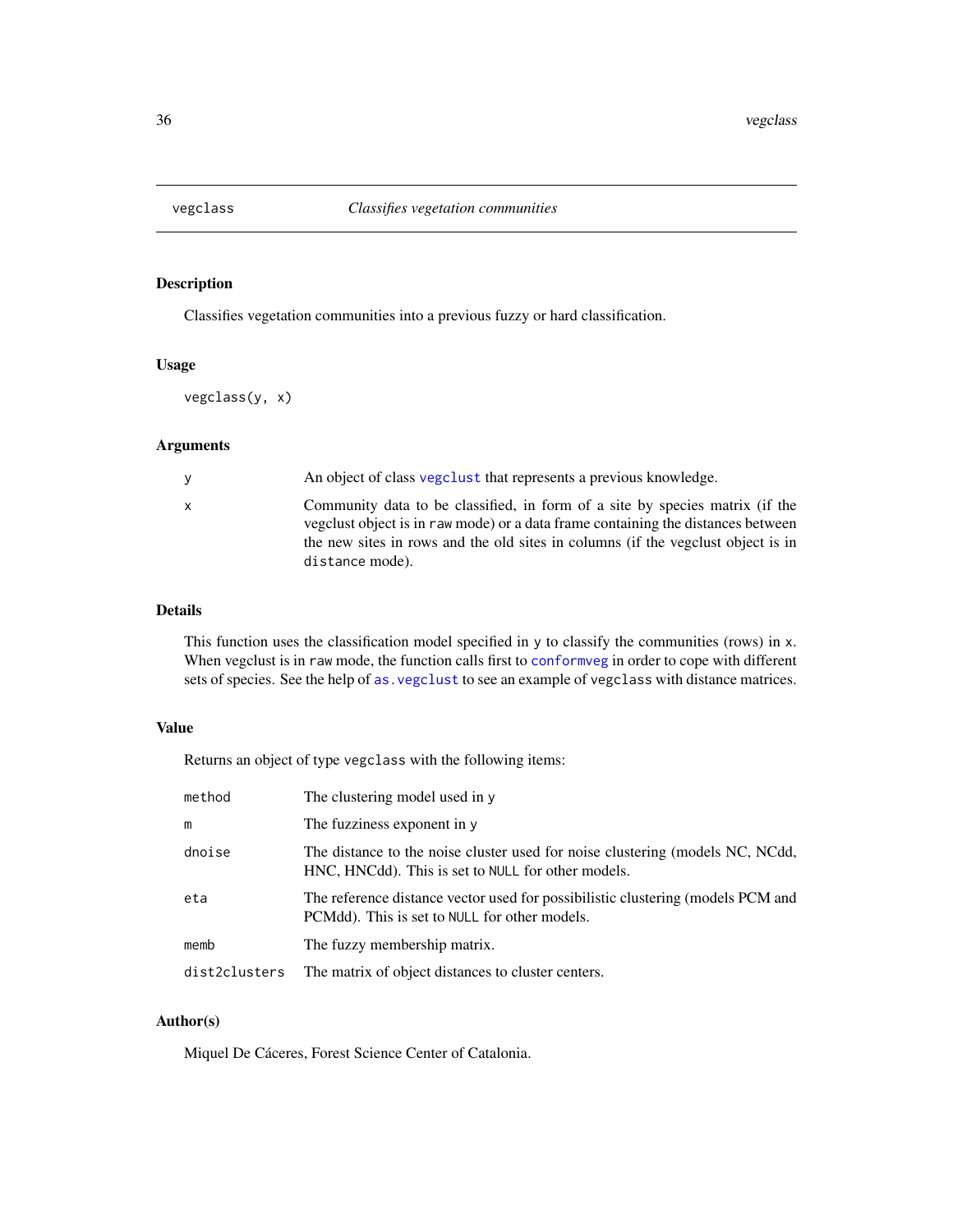#### <span id="page-36-0"></span>vegclass 37

#### References

Davé, R. N. and R. Krishnapuram (1997) Robust clustering methods: a unified view. IEEE Transactions on Fuzzy Systems 5, 270-293.

Bezdek, J. C. (1981) Pattern recognition with fuzzy objective functions. Plenum Press, New York.

Krishnapuram, R. and J. M. Keller. (1993) A possibilistic approach to clustering. IEEE transactions on fuzzy systems 1, 98-110.

De Cáceres, M., Font, X, Oliva, F. (2010) The management of numerical vegetation classifications with fuzzy clustering methods [Related software]. Journal of Vegetation Science 21 (6): 1138-1151.

#### See Also

[vegclust](#page-37-1), [as.vegclust](#page-4-1), [kmeans](#page-0-0), [cmeans](#page-0-0), [conformveg](#page-16-1)

### Examples

```
## Loads data (38 columns and 33 species)
data(wetland)
dim(wetland)
```

```
## This equals the chord transformation
## (see also \code{\link{decostand}} in package vegan)
wetland.chord = as.data.frame(sweep(as.matrix(wetland), 1,
                              sqrt(rowSums(as.matrix(wetland)^2)), "/"))
```

```
## Splits wetland data into two matrices of 30x27 and 11x22
wetland.30 = wetland.chord[1:30, ]wetland.30 = wetland.30[,colSums(wetland.30)>0]
dim(wetland.30)
wetland.11 = wetland.chord[31:41, ]wetland.11 = wetland.11[,colSums(wetland.11)>0]
dim(wetland.11)
```

```
## Create noise clustering with 3 clusters from the data set with 30 sites.
wetland.30.nc = vegclust(wetland.30, mobileCenters=3, m = 1.2, dnoise=0.75,
                        method="NC", nstart=10)
```

```
## Cardinality of fuzzy clusters (i.e., the number of objects belonging to)
wetland.30.nc$size
```

```
## Classifies the second set of sites according to the clustering of the first set
wetland.11.nc = vegclass(wetland.30.nc, wetland.11)
```

```
## Fuzzy membership matrix
wetland.11.nc$memb
```

```
## Obtains hard membership vector, with 'N' for objects that are unclassified
defuzzify(wetland.11.nc$memb)$cluster
```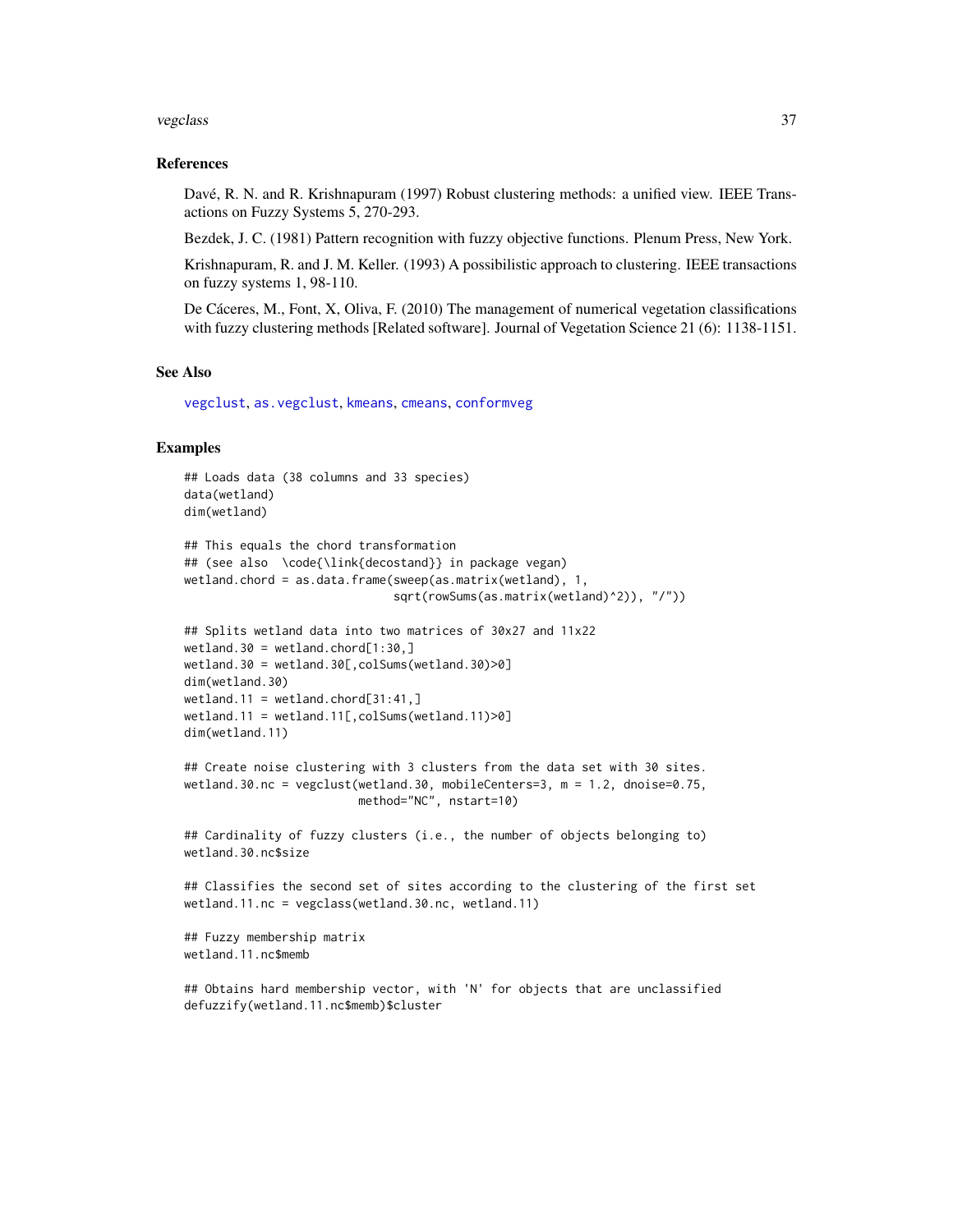<span id="page-37-1"></span><span id="page-37-0"></span>

## <span id="page-37-2"></span>Description

Performs hard or fuzzy clustering of vegetation data

## Usage

```
vegclust(x, mobileCenters, fixedCenters = NULL, method="NC", m = 2, dnoise = NULL,
      eta = NULL, alpha=0.001, iter.max=100, nstart=1, maxminJ = 10, seeds=NULL,
        verbose=FALSE)
vegclustdist(x, mobileMemb, fixedDistToCenters = NULL, method="NC", m = 2, dnoise = NULL,
        eta = NULL, alpha=0.001, iter.max=100, nstart=1, seeds=NULL, verbose=FALSE)
```
## Arguments

| Χ                  | Community data. A site-by-species matrix or data frame (for vegclust) or a<br>site-by-site dissimilarity matrix or dist object (for vegclustdist).              |
|--------------------|-----------------------------------------------------------------------------------------------------------------------------------------------------------------|
| mobileCenters      | A number, a vector of seeds, or coordinates for mobile clusters.                                                                                                |
| fixedCenters       | A matrix or data frame with coordinates for fixed (non-mobile) clusters.                                                                                        |
| mobileMemb         | A number, a vector of seeds, or starting memberships for mobile clusters.                                                                                       |
| fixedDistToCenters |                                                                                                                                                                 |
|                    | A matrix or data frame with the distances to fixed cluster centers.                                                                                             |
| method             | A clustering model. Current accepted models are:                                                                                                                |
|                    | • "KM": K-means or hard c-means (MacQueen 1967)                                                                                                                 |
|                    | • "KMdd": Hard c-medoids (Krishnapuram et al. 1999)                                                                                                             |
|                    | • "FCM": Fuzzy c-means (Bezdek 1981)                                                                                                                            |
|                    | • "FCMdd": Fuzzy c-medoids (Krishnapuram et al. 1999)                                                                                                           |
|                    | • "NC": Noise clustering (Dave and Krishnapuram 1997)                                                                                                           |
|                    | • "NCdd": Noise clustering with medoids                                                                                                                         |
|                    | • "HNC": Hard noise clustering                                                                                                                                  |
|                    | • "HNCdd": Hard noise clustering with medoids                                                                                                                   |
|                    | • "PCM": Possibilistic c-means (Krishnapuram and Keller 1993)                                                                                                   |
|                    | • "PCMdd": Possibilistic c-medoids                                                                                                                              |
| m                  | The fuzziness exponent to be used (this is relevant for all models except for<br>kmeans)                                                                        |
| dnoise             | The distance to the noise cluster, relevant for noise clustering (NC).                                                                                          |
| eta                | A vector of reference distances, relevant for possibilistic C-means (PCM).                                                                                      |
| alpha              | Threshold used to stop iterations. The maximum difference in the membership<br>matrix of the current vs. the previous iteration will be compared to this value. |
| iter.max           | The maximum number of iterations allowed.                                                                                                                       |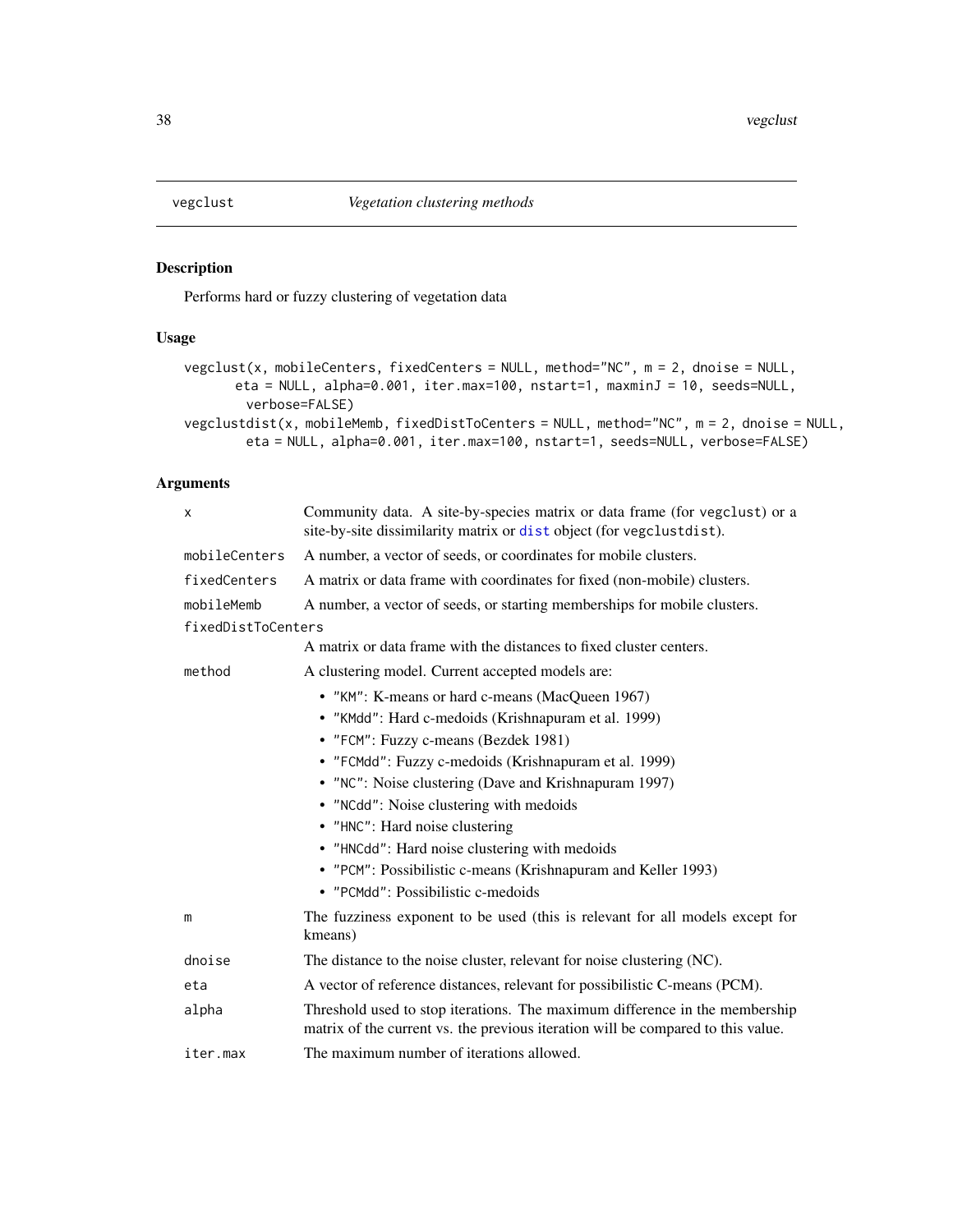#### <span id="page-38-0"></span>vegclust 39

| nstart  | If mobile Centers or mobile Memb is a number, how many random sets should<br>be chosen?                                                              |
|---------|------------------------------------------------------------------------------------------------------------------------------------------------------|
| maxminJ | When random starts are used, these will stop if at least maxminJ runs ended up<br>in the same functional value.                                      |
| seeds   | If mobileCenters or mobileMemb is a number, a vector indicating which objects<br>are potential initial centers. If NULL all objects are valid seeds. |
| verbose | Flag to print extra output.                                                                                                                          |

## **Details**

Functions vegclust and vegclustdist try to generalize the [kmeans](#page-0-0) function in stats in three ways.

Firstly, they allows different clustering models. Clustering models can be divided in (a) fuzzy or hard; (b) centroid-based or medoid-based; (c) Partitioning (KM and FCM family), noise clustering (NC family), and possibilistic clustering (PCM and PCMdd). The reader should refer to the original publications to better understand the differences between models.

Secondly, users can specify fixed clusters (that is, centroids that do not change their positions during iterations). Fixed clusters are intended to be used when some clusters were previously defined and new data has been collected. One may allow some of these new data points to form new clusters, while some other points will be assigned to the original clusters. In the case of models with cluster repulsion (such as KM, FCM or NC) the new (mobile) clusters are not allowed to 'push' the fixed ones. As a result, mobile clusters will occupy new regions of the reference space.

Thirdly, vegclustdist implements the distance-based equivalent of vegclust. The results of vegclust and vegclustdist will be the same (if seeds are equal) if the distance matrix is calculated using the Euclidean distance (see function [dist](#page-0-0)). Otherwise, the equivalence holds by resorting on principal coordinates analysis.

Note that all data frames or matrices used as input of vegclust should be defined on the same space of species (see [conformveg](#page-16-1)). Unlike [kmeans](#page-0-0), which allows different specific algorithms, here updates of prototypes (centroids or medoids) are done after all objects have been reassigned (Forgy 1965). In order to obtain hard cluster definitions, users can apply the function [defuzzify](#page-18-1) to the vegclust object.

#### Value

Returns an object of type vegclust with the following items:

| mode   | raw for function vegclust and dist for function vegclustdist.                                                                                    |
|--------|--------------------------------------------------------------------------------------------------------------------------------------------------|
| method | The clustering model used                                                                                                                        |
| m      | The fuzziness exponent used $(m=1$ in case of kmeans)                                                                                            |
| dnoise | The distance to the noise cluster used for noise clustering (NC, HNC, NCdd or<br>HNCdd). This is set to NULL for other models.                   |
| eta    | The reference distance vector used for possibilistic clustering (PCM or PCMdd).<br>This is set to NULL for other models.                         |
| memb   | The fuzzy membership matrix. Columns starting with "M" indicate mobile clus-<br>ters, whereas columns starting with "F" indicate fixed clusters. |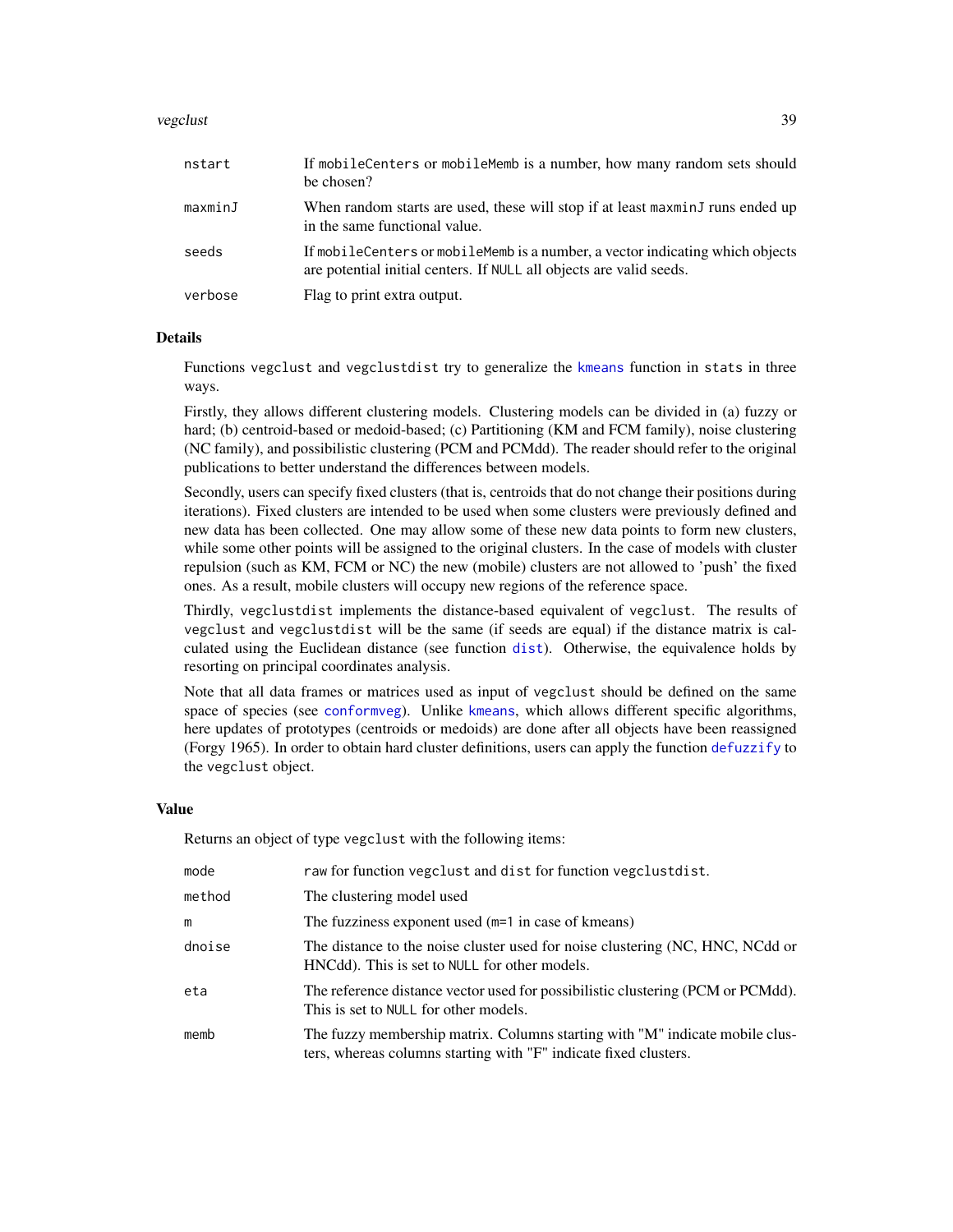<span id="page-39-0"></span>

| mobileCenters | If vegclust is used, this contains a data frame with the coordinates of the mo-<br>bile centers (centroids or medoids). If vegclustdist is used, it will contain<br>the indices of mobile medoids for models KMdd, FCMdd, HNCdd, NCdd and<br>PCMdd; or NULL otherwise.                                                           |
|---------------|----------------------------------------------------------------------------------------------------------------------------------------------------------------------------------------------------------------------------------------------------------------------------------------------------------------------------------|
| fixedCenters  | If vegclust is used, this contains a data frame with the coordinates of the fixed<br>centers (centroids or medoids). If vegclustdist is used, it will contain the in-<br>dices of fixed medoids for models KMdd, FCMdd, HNCdd, NCdd and PCMdd;<br>or NULL otherwise.                                                             |
| dist2clusters | The matrix of object distances to cluster centers. Columns starting with "M"<br>indicate mobile clusters, whereas columns starting with "F" indicate fixed clus-<br>ters.                                                                                                                                                        |
| withinss      | In the case of methods KM, FCM, NC, PCM and HNC it contains the within-<br>cluster sum of squares for each cluster (squared distances to cluster center weighted<br>by membership). In the case of methods KMdd, FCMdd, NCdd, HNCdd and<br>PCMdd it contains the sum of distances to each cluster (weighted by member-<br>ship). |
| size          | The number of objects belonging to each cluster. In case of fuzzy clusters the<br>sum of memberships is given.                                                                                                                                                                                                                   |
| functional    | The objective function value (the minimum value attained after all iterations).                                                                                                                                                                                                                                                  |

#### Author(s)

Miquel De Cáceres, Forest Science Center of Catalonia

#### References

Forgy, E. W. (1965) Cluster analysis of multivariate data: efficiency vs interpretability of classifications. Biometrics 21, 768-769.

MacQueen, J. (1967) Some methods for classification and analysis of multivariate observations. In Proceedings of the Fifth Berkeley Symposium on Mathematical Statistics and Probability, eds L. M. Le Cam and J. Neyman, 1, pp. 281-297. Berkeley, CA: University of California Press.

Davé, R. N. and R. Krishnapuram (1997) Robust clustering methods: a unified view. IEEE Transactions on Fuzzy Systems 5, 270-293.

Bezdek, J. C. (1981) Pattern recognition with fuzzy objective functions. Plenum Press, New York.

Krishnapuram, R., Joshi, A., & Yi, L. (1999). A Fuzzy relative of the k-medoids algorithm with application to web document and snippet clustering. IEEE International Fuzzy Systems (pp. 1281–1286).

Krishnapuram, R. and J. M. Keller. (1993) A possibilistic approach to clustering. IEEE transactions on fuzzy systems 1, 98-110.

De Cáceres, M., Font, X, Oliva, F. (2010) The management of numerical vegetation classifications with fuzzy clustering methods. Journal of Vegetation Science 21 (6): 1138-1151.

## See Also

[hier.vegclust](#page-21-1),[incr.vegclust](#page-23-1),[kmeans](#page-0-0), [cmeans](#page-0-0),[vegclass](#page-35-1),[defuzzify](#page-18-1),[clustvar](#page-13-1)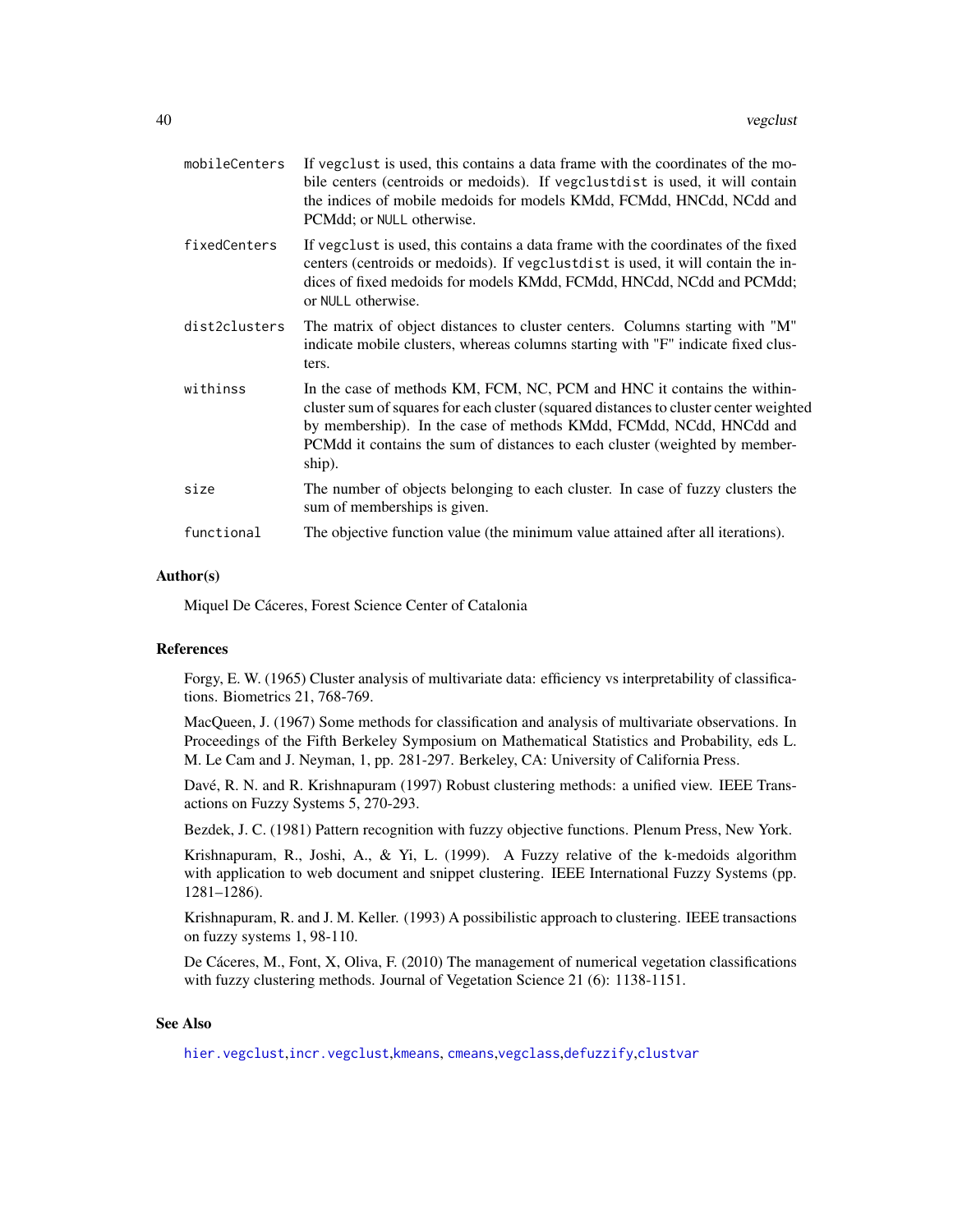## <span id="page-40-0"></span>vegclust2kmeans 41

#### Examples

```
## Loads data
data(wetland)
## This equals the chord transformation
## (see also 'decostand' in package vegan)
wetland.chord = as.data.frame(sweep(as.matrix(wetland), 1,
                              sqrt(rowSums(as.matrix(wetland)^2)), "/"))
## Create noise clustering with 3 clusters. Perform 10 starts from random seeds
## and keep the best solution
wetland.nc = vegclust(wetland.chord, mobileCenters=3, m = 1.2, dnoise=0.75,
                     method="NC", nstart=10)
## Fuzzy membership matrix
wetland.nc$memb
## Cardinality of fuzzy clusters (i.e., the number of objects belonging to each cluster)
wetland.nc$size
## Obtains hard membership vector, with 'N' for objects that are unclassified
defuzzify(wetland.nc$memb)$cluster
## The same result is obtained with a matrix of chord distances
wetland.d = dist(wetland.chord)
wetland.d.nc = vegclustdist(wetland.d, mobileMemb=3, m = 1.2, dnoise=0.75,
                            method="NC", nstart=10)
```
vegclust2kmeans *Reshapes as kmeans object*

#### **Description**

This function casts an object of class [vegclust](#page-37-1) into an object of class [kmeans](#page-0-0).

#### Usage

```
vegclust2kmeans(x)
```
#### Arguments

x An object of class [vegclust](#page-37-1) to be casted, where method="KM" and mode="raw".

#### Author(s)

Miquel De Cáceres, Forest Science Center of Catalonia

## See Also

[vegclust](#page-37-1), [kmeans](#page-0-0)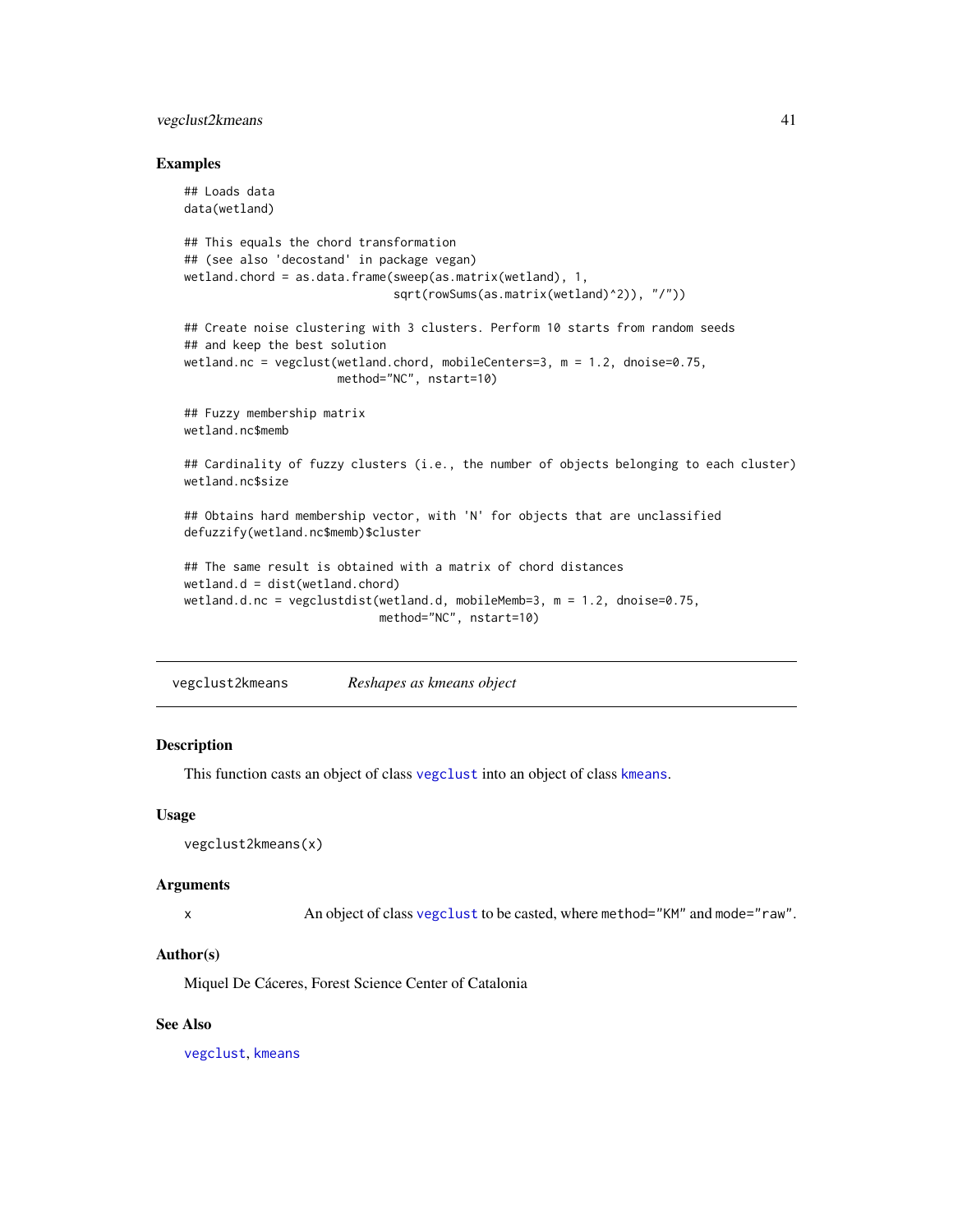## Examples

```
## Loads data
data(wetland)
## This equals the chord transformation
## (see also \code{\link{decostand}} in package vegan)
wetland.chord = as.data.frame(sweep(as.matrix(wetland), 1,
                              sqrt(rowSums(as.matrix(wetland)^2)), "/"))
## Create noise clustering with 3 clusters. Perform 10 starts from random seeds
wetland.vc = vegclust(wetland.chord, mobileCenters=3,
                      method="KM", nstart=10)
## Reshapes as kmeans object
wetland.km = vegclust2kmeans(wetland.vc)
wetland.km
```
vegclustIndex *Compute fuzzy evaluation statistics*

## Description

Computes several evaluation statistics on the fuzzy clustering results on objects of class [vegclust](#page-37-1).

#### Usage

```
vegclustIndex(y)
```
#### Arguments

y An object of class [vegclust](#page-37-1) or a membership matrix.

#### Details

These statistics were conceived to be computed on fuzzy partitions, such as the ones coming from Fuzzy C-means (Bezdek 1981). Maximum values of PCN or minimum values of PEN can be used as criteria to choose the number of clusters.

## Value

Returns an vector of four values: partition coefficient (PC), normalized partition coefficient (PCN), partition entropy (PE) and normalized partition entropy (PEN).

## Author(s)

Miquel De Cáceres, Forest Science Center of Catalonia

<span id="page-41-0"></span>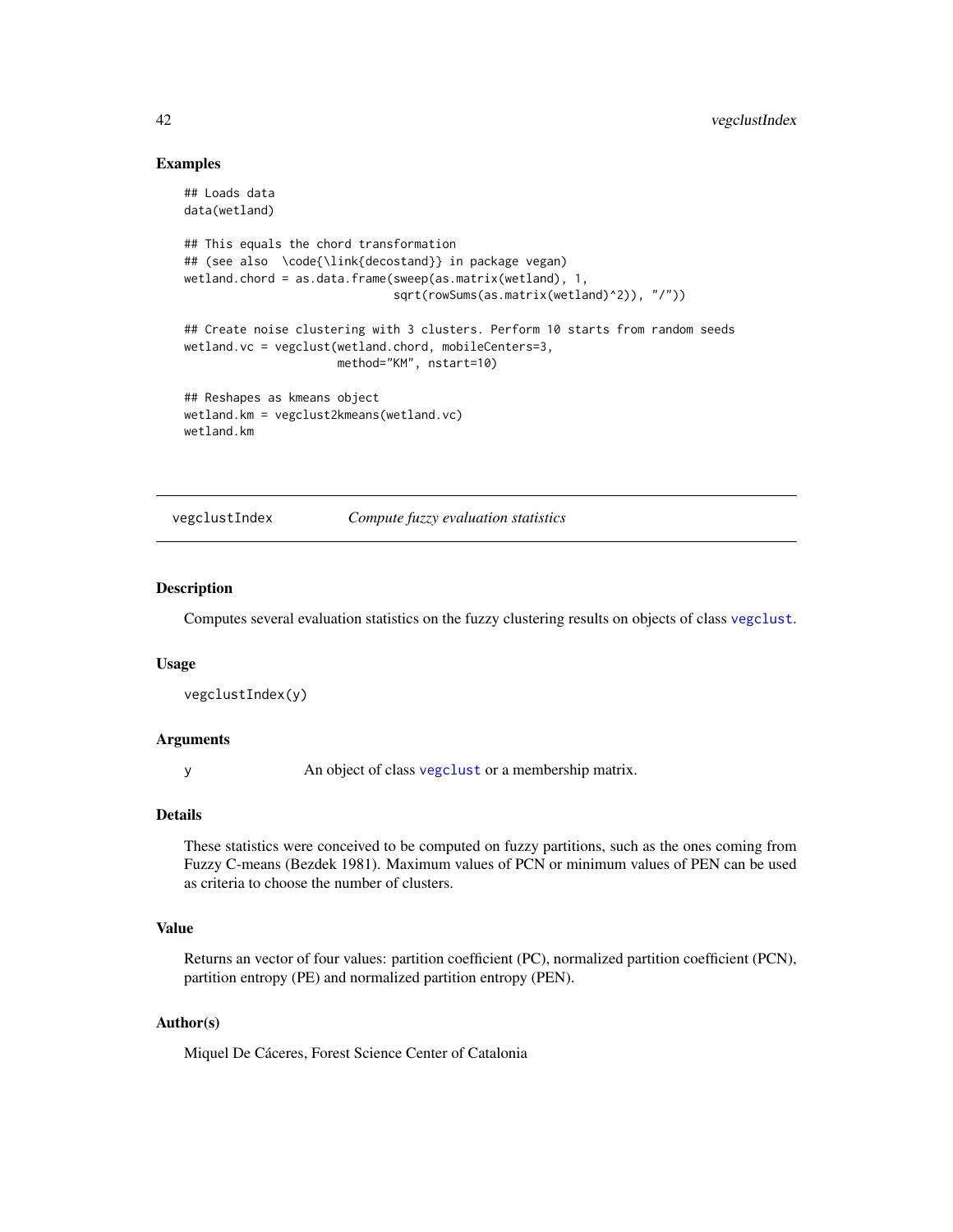## <span id="page-42-0"></span>vegdiststruct 43

#### References

Bezdek, J. C. (1981) Pattern recognition with fuzzy objective functions. Plenum Press, New York.

#### See Also

[cmeans](#page-0-0),[vegclust](#page-37-1)

## Examples

```
## Loads data
data(wetland)
## This equals the chord transformation
## (see also \code{\link{decostand}} in package vegan)
wetland.chord = as.data.frame(sweep(as.matrix(wetland), 1,
                              sqrt(rowSums(as.matrix(wetland)^2)), "/"))
## Create noise clustering with 2, 3 and 4 clusters. Perform 10 starts from random seeds
## and keep the best solutions
wetland.fcm2 = vegclust(wetland.chord, mobileCenters=2, m = 1.2, method="FCM", nstart=10)
wetland.fcm3 = vegclust(wetland.chord, mobileCenters=3, m = 1.2, method="FCM", nstart=10)
wetland.fcm4 = vegclust(wetland.chord, mobileCenters=4, m = 1.2, method="FCM", nstart=10)
## Compute statistics. Both PCN and PEN indicate that three groups are more advisable
## than 2 or 4.
print(vegclustIndex(wetland.fcm2))
print(vegclustIndex(wetland.fcm3))
print(vegclustIndex(wetland.fcm4))
```
#### <span id="page-42-1"></span>vegdiststruct *Structural and compositional dissimilarity*

## Description

Function to calculate the dissimilarity between ecological communities taking into account both their composition and the size of organisms.

#### Usage

vegdiststruct(x, y=NULL, paired=FALSE, type="cumulative", method="bray", transform=NULL, classWeights=NULL)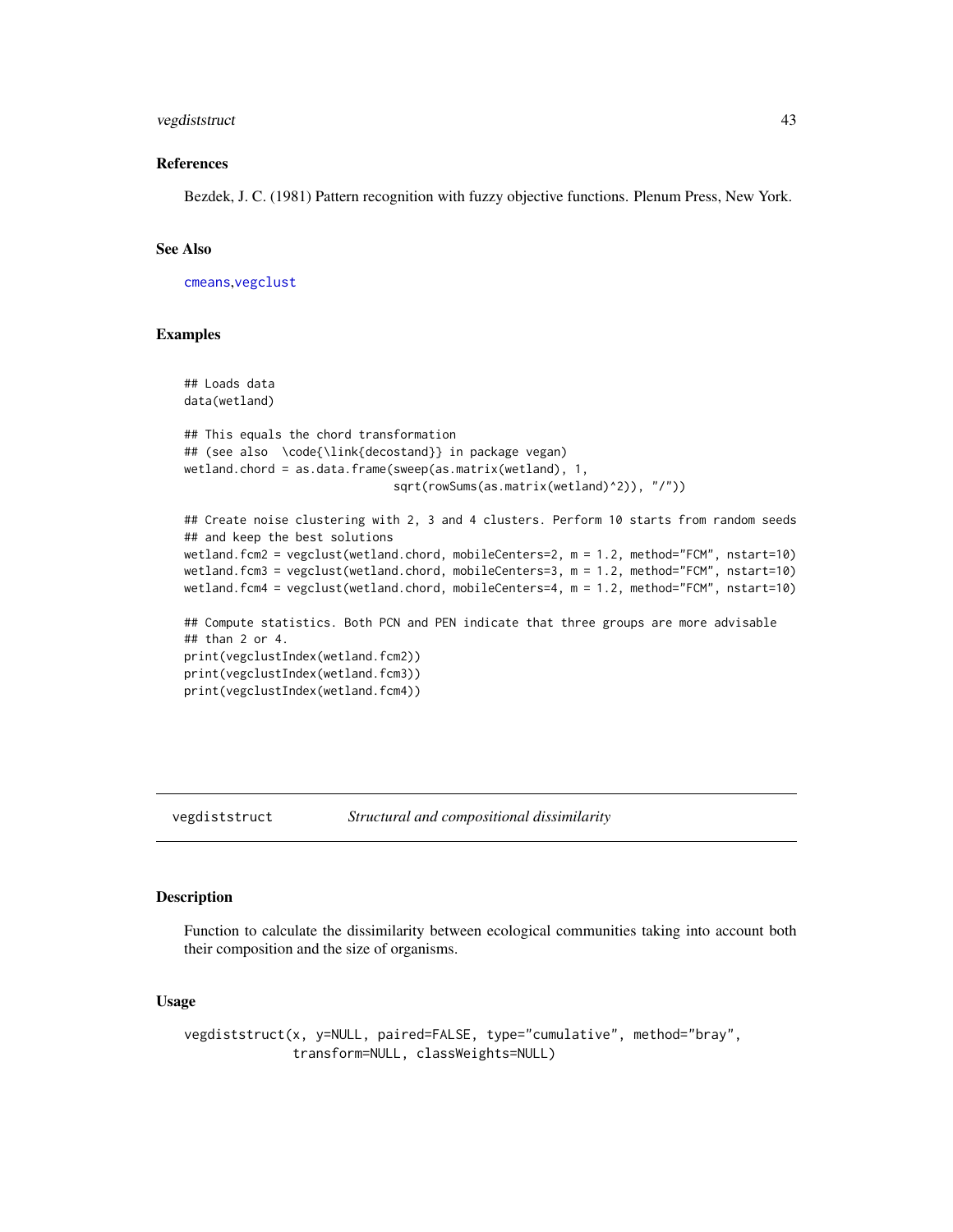#### <span id="page-43-0"></span>Arguments

| $\boldsymbol{\mathsf{x}}$ | A stratified vegetation data set (see function stratifyvegdata), a set of cum-<br>mulative abundance profiles (see function CAP) or a set of cummulative abun-<br>dance surfaces (see function CAS).                                                                 |
|---------------------------|----------------------------------------------------------------------------------------------------------------------------------------------------------------------------------------------------------------------------------------------------------------------|
| y                         | A second stratified vegetation data set (see function stratifyvegdata), a sec-<br>ond set of cummulative abundance profiles (see function CAP) or a second set<br>of cummulative abundance surfaces (see function CAS) against which object x<br>should be compared. |
| paired                    | Only relevant when y != NULL. If paired = TRUE pairwise comparisons are cal-<br>culated between elements in x and y (and x and y need to be of the same length).<br>If paired $=$ FALSE then all objects in x are compared to all objects in y.                      |
| type                      | Whether dissimilarities between pairs of sites should be calculated from differ-<br>ences in cummulative abundance ("cumulative"), in total abundance ("total")<br>or in volumes of cumulative abundance profiles ("volume").                                        |
| method                    | The dissimilarity coefficient to calculate (see details).                                                                                                                                                                                                            |
| transform                 | A function or the name of a function to be applied to each cumulative abundance<br>value.                                                                                                                                                                            |
| classWeights              | A numerical vector or a matrix containing the weight of each size class or com-<br>bination of size classes (see functions CAP2matrix and CAS2matrix). If NULL,<br>then the function assumes classes of equal weight.                                                |

#### Details

The six different coefficients available are described in De Caceres et al. (2013): (1) method="bray" for percentage difference (alias Bray-Curtis dissimilarity); (2) method="ruzicka" for Ruzicka index (a generalization of Jaccard); (3) method="kulczynski" for the Kulczynski dissimilarity index; (4) method="ochiai" for the complement of a quantitative generalization of Ochiai index of similarity; (5) method="canberra" for the Canberra index (Adkins form); (6) method="relman" for the relativized Manhattan coefficient (Whittaker's index of association). Currently, the function also supports (7) method="manhattan" for the city block metric.

#### Value

Returns an object of class '[dist](#page-0-0)'.

## Author(s)

Miquel De Cáceres, Forest Science Center of Catalonia.

## References

De Cáceres, M., Legendre, P. & He, F. (2013) Dissimilarity measurements and the size structure of ecological communities. Methods in Ecology and Evolution 4: 1167-1177.

## See Also

[stratifyvegdata](#page-32-1), [vegdist](#page-0-0)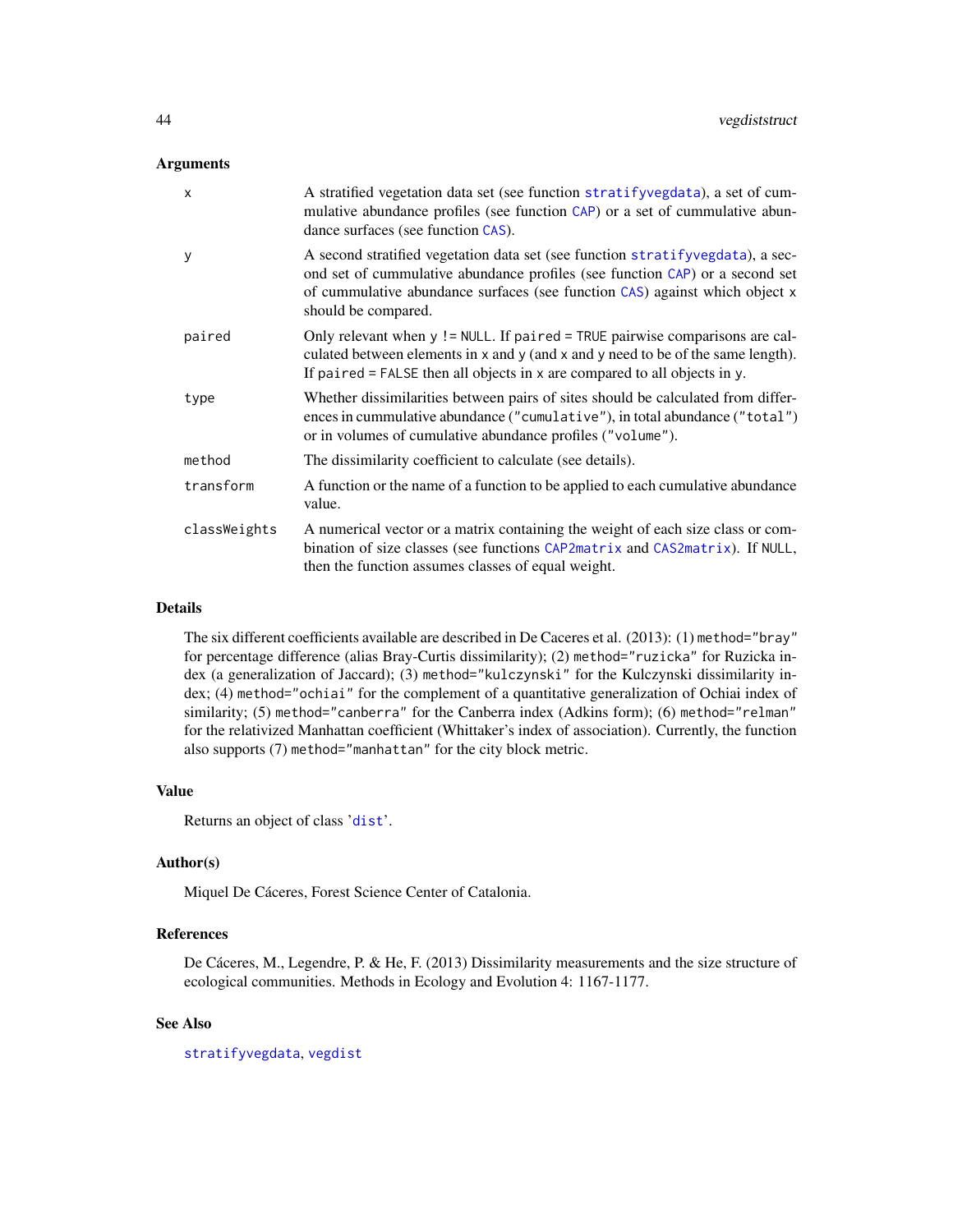#### <span id="page-44-0"></span>wetland **45**

#### Examples

```
## Load stratified data
data(medreg)
## Check that 'medreg' has correct class
class(medreg)
## Create cumulative abundance profile (CAP) for each plot
medreg.CAP = CAP(medreg)## Create dissimilarity (percentage difference) matrix using profiles
medreg.D = vegdiststruct(medreg, method="bray")
## Create dissimilarity (percentage difference) matrix using abundances
medreg.D2 = vegdiststruct(medreg, method="bray", type="total")
## Calculate correlation
cor(as.vector(medreg.D), as.vector(medreg.D2))
```
wetland *Wetland vegetation data set*

## Description

Vegetation of the Adelaide river alluvial plain (Australia). This data set was published by Bowman & Wilson (1987) and used in Dale (1988) to compare fuzzy classification approaches.

#### Usage

data(wetland)

#### Format

A data frame with 41 sites (rows) and 33 species (columns). Abundance values are represented in abundance classes.

#### Source

Bowman, D. M. J. S. and B. A. Wilson. 1986. Wetland vegetation pattern on the Adelaide River flood plain, Northern Territory, Australia. Proceedings of the Royal Society of Queensland 97:69- 77.

## References

Dale, M. B. 1988. Some fuzzy approaches to phytosociology. Ideals and instances. Folia geobotanica et phytotaxonomica 23:239-274.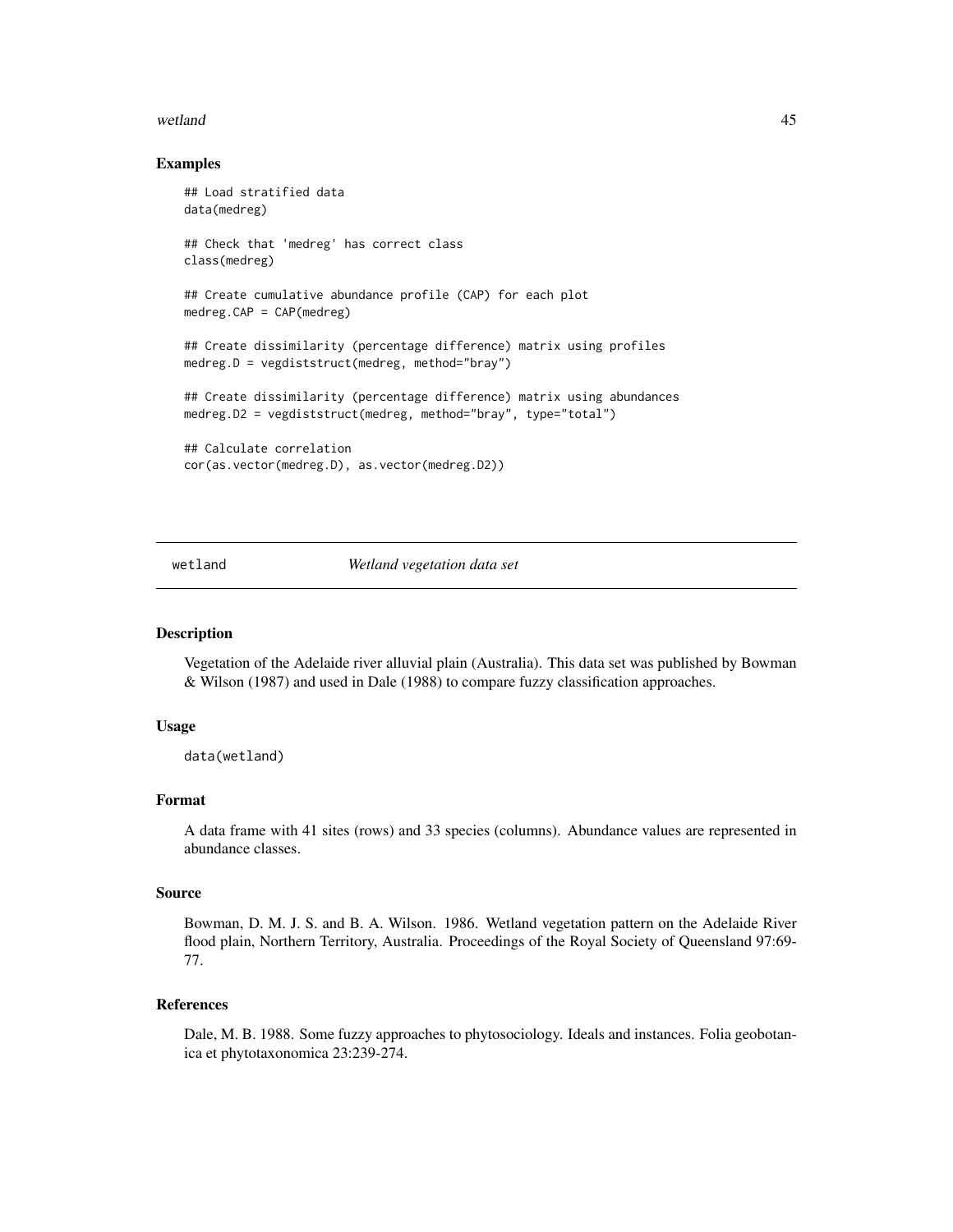46 wetland

## Examples

data(wetland)